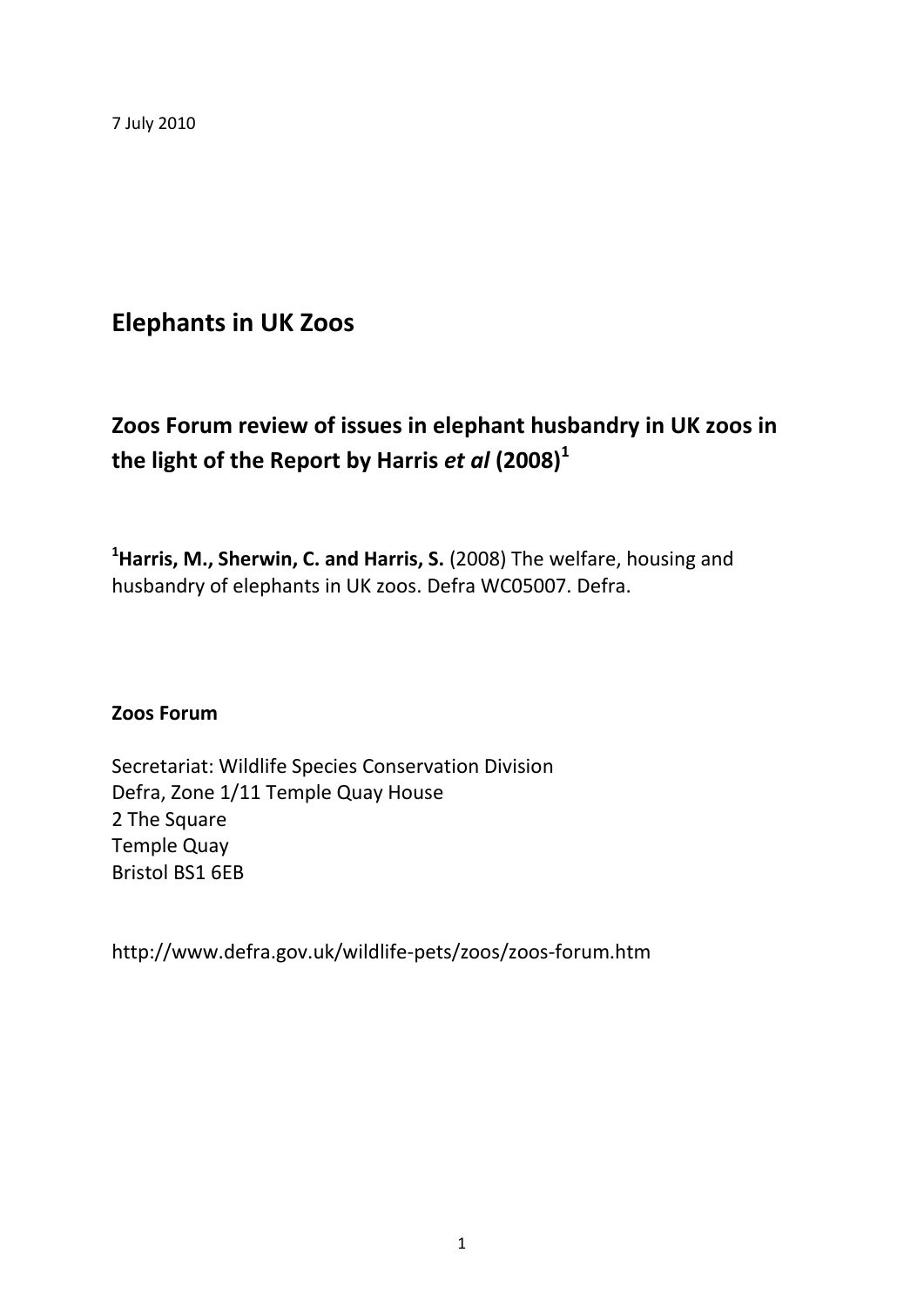## **Contents**

#### **Executive Summary and Recommendations**

#### **Preamble**

#### **1. Introduction and background**

- **1.1** Recent reviews of elephant welfare in the UK
- **1.2** Role of Zoos Forum and elephant sub-group
- **1.3** Elephants in zoos in Britain
- **1.4** Elephants worldwide
- **1.5** Some aspects of ecology and behaviour

#### **2. Health, welfare and reproduction**

- **2.1** Social composition
- **2.2** Available environment
- **2.3** Obesity, diet issues and exercise
- **2.4** Gait and lameness
- **2.5** Stereotypies
- **2.6** Other aspects of health
	- **2.6.1** Elephant Endotheliotropic Herpes Virus disease
	- **2.6.2** Tuberculosis
	- **2.6.3** Infectious disease screening
- **2.7** Survivorship
- **2.8** Fecundity
- **2.9** Handling methods
- **2.10** Faecal cortisol metabolites
- **2.11** Overall welfare scores
- **2.12** Bull management
- **2.13** Sustainability

#### **3. Reasons for keeping elephants in UK Zoos**

#### **4. Options for the way forward**

- **5. Discussion**
	- **5.1** Welfare
	- **5.2** Population sustainability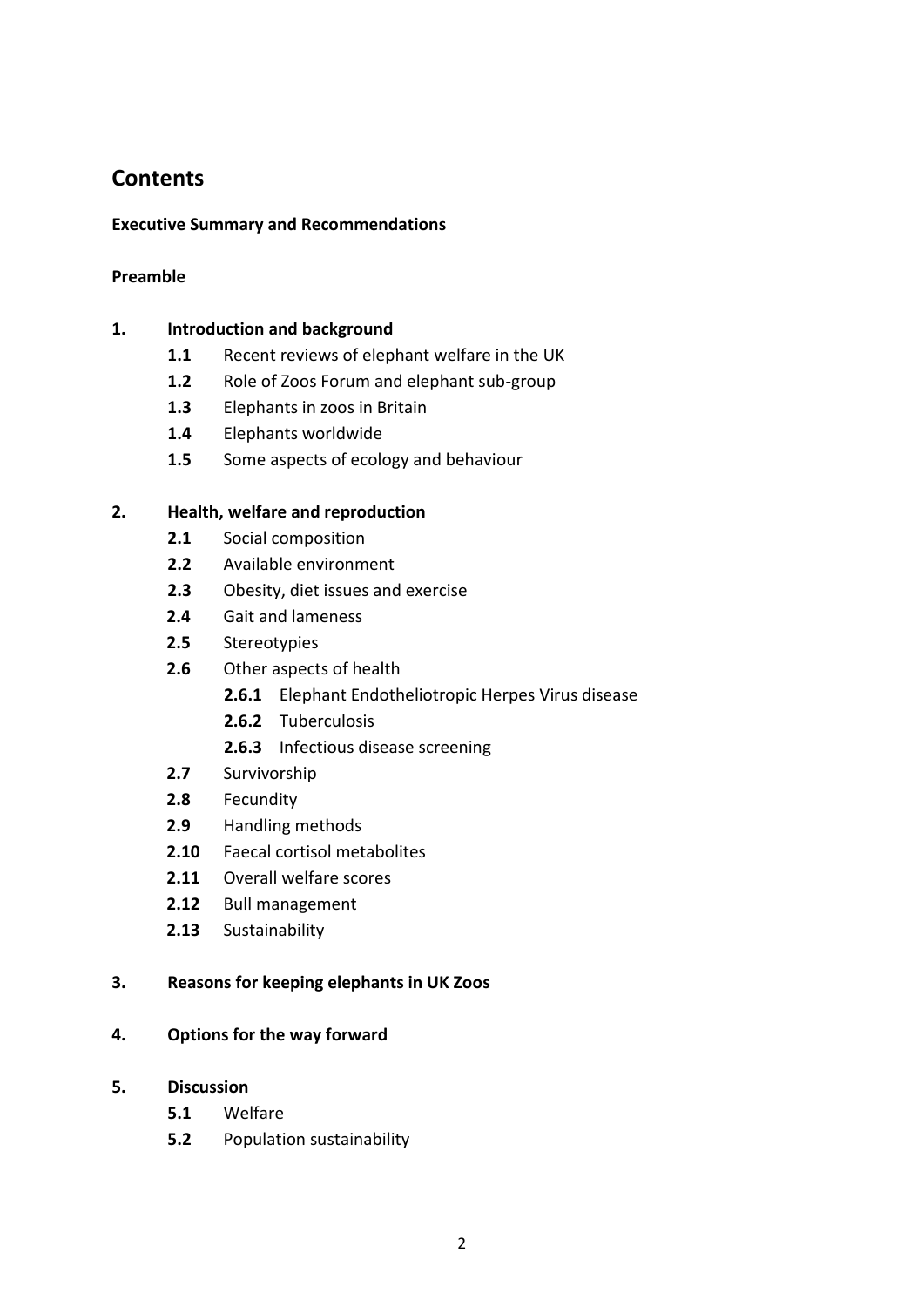#### **6. Recommendations**

- **6.1** Remit and composition of the Elephant Advisory Group
- **6.2** Monitoring and review of progress
- **6.3** Specific recommendations for zoos
- **6.4** Additions to the Secretary of State's Standards of Modern Zoo Practice

### **7. Acknowledgements**

### **8. References**

### **9. Appendices**

- **9.1** Statistics on elephants in UK zoos
- **9.2** Elephant status worldwide
- **9.3** Membership of the Zoos Forum Elephant Working Group
- **9.4** Persons consulted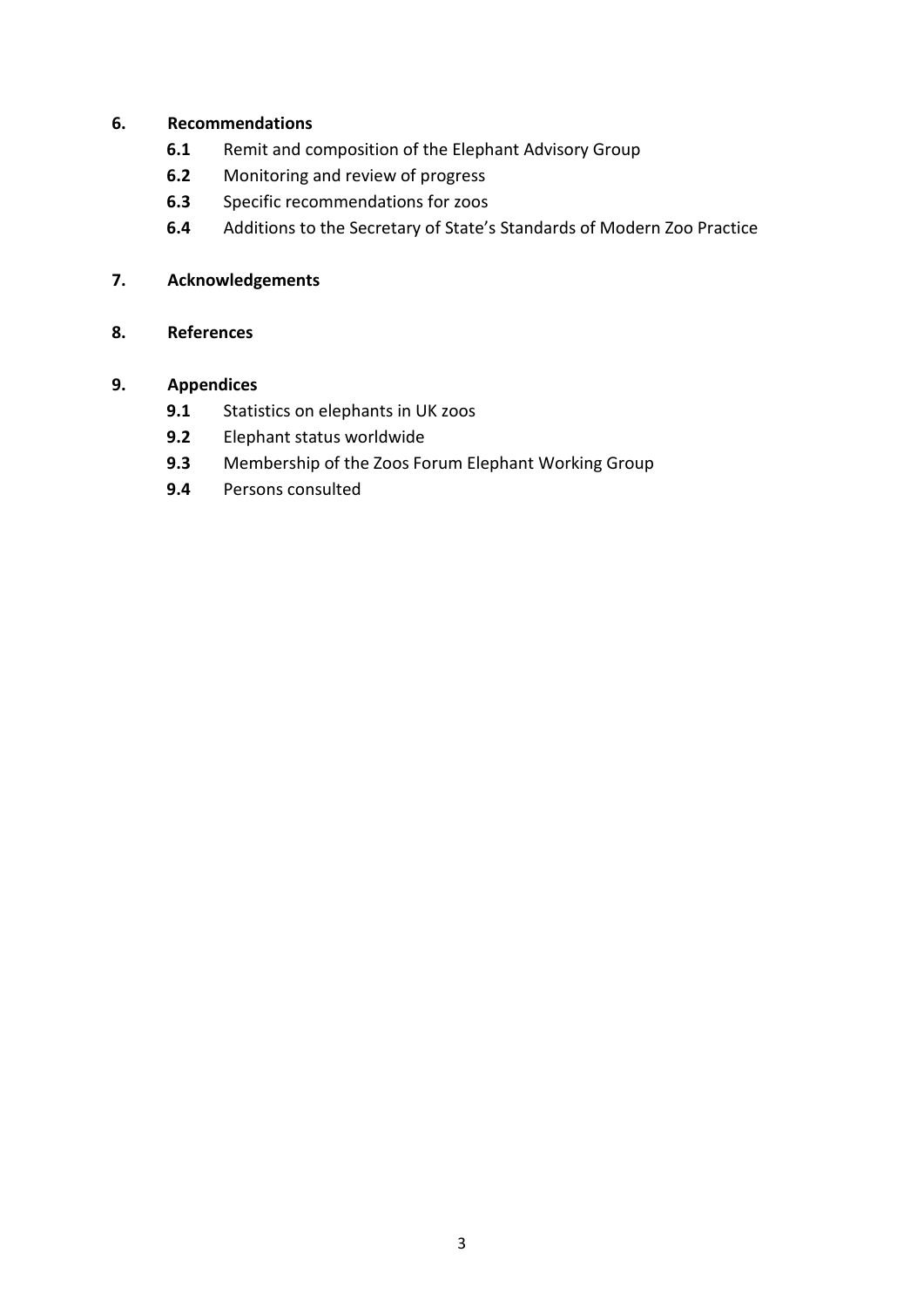## **Executive Summary and Recommendations**

- 1. In 2008, 'The welfare, housing and husbandry of elephants in UK zoos', the report of research commissioned by Defra with funding also from the British and Irish Association of Zoos and Aquariums, the RSPCA and the International Fund for Animal Welfare, was completed and submitted to Defra by Dr Moira Harris, Dr Chris Sherwin and Professor Stephen Harris of Bristol University.
- 2. The Zoos Forum has reviewed this report and the results of other studies relevant to zoo elephant welfare to help consider and make recommendations about the way forward.
- 3. At the time of this review there were about 70 elephants in UK zoos, comprising roughly equal numbers of Asian and African.
- 4. Elephants have been kept for hundreds of years but are not domesticated animals. The reasons for keeping elephants in zoos in the UK have probably changed over time. Until relatively recently there was no strong motive to breed them in zoos, partly because of the difficulties of managing adult bulls.
- 5. Among the conclusions of the report by Harris, Sherwin and Harris were concerns about foot health, gait and being overweight, and that almost 50% of the Asian and 25% of the African elephants performed stereotypic behaviours.
- 6. Recent studies indicate that the UK populations, and the European populations of which they form a part, are not self-sustaining. This is because of both lower rates of breeding and higher rates of mortality than have been observed in wild populations and in working populations in one range state.
- 7. Although as Harris et al (2008) state '*Zoos are acutely aware of the issues surrounding the welfare of their elephants, and attempts to enrich and improve their lives are ongoing*', the high prevalence of gait abnormalities, of excess weight and of stereotypic behaviours reported are matters of serious welfare concern. Keeping elephants to good welfare standards is challenging.
- 8. In view of these difficulties, why keep elephants? Most zoos now try to breed from their animals and believe that keeping elephants in zoos can bring various benefits (these reasons given for keeping elephants are outlined in Section 4).
- 9. We have suggested that, although vigorous concerted action is needed to address the problems seen in elephants, these problems are not categorically different from those that have been recorded in other species and to which the response has been to find solutions rather than to conclude that the species or breed should be managed to extinction in the UK.
- 10. However, if solutions to welfare problems and threats cannot be found, if no or negligible evidence of improved health and welfare can be observed, and if there is no compelling reason to breed elephants in the UK, then, in our opinion zoos should take steps to stop keeping elephants.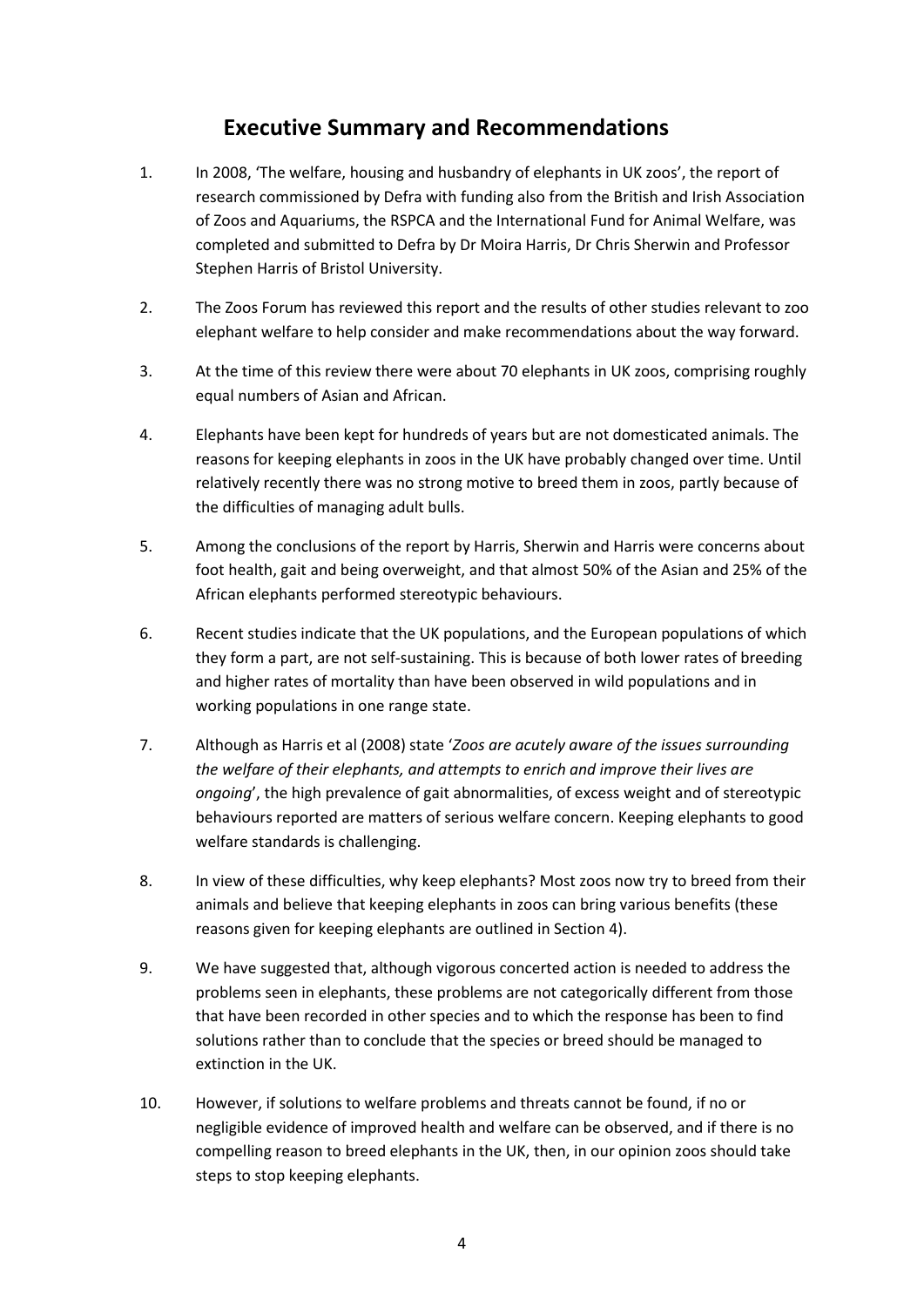- 11. We have recommended, by a majority, establishing an independent Elephant Advisory Group to advise upon, encourage, and monitor progress with husbandry and welfare improvements (See Section 6).
- 12. We have recommended that this Elephant Advisory Group should review husbandry guidelines and further develop these where necessary and we have made recommendations about specific aspects that should be included (See Section 6).
- 13. We have recommended that a section should be added to the Secretary of State's Standards of Modern Zoo Practice to make species-specific husbandry requirements regarding the keeping of elephants (See Section 6).
- 14. We have recommended that there be a review of progress in ten years time, with an interim review in five years time (See Section 6).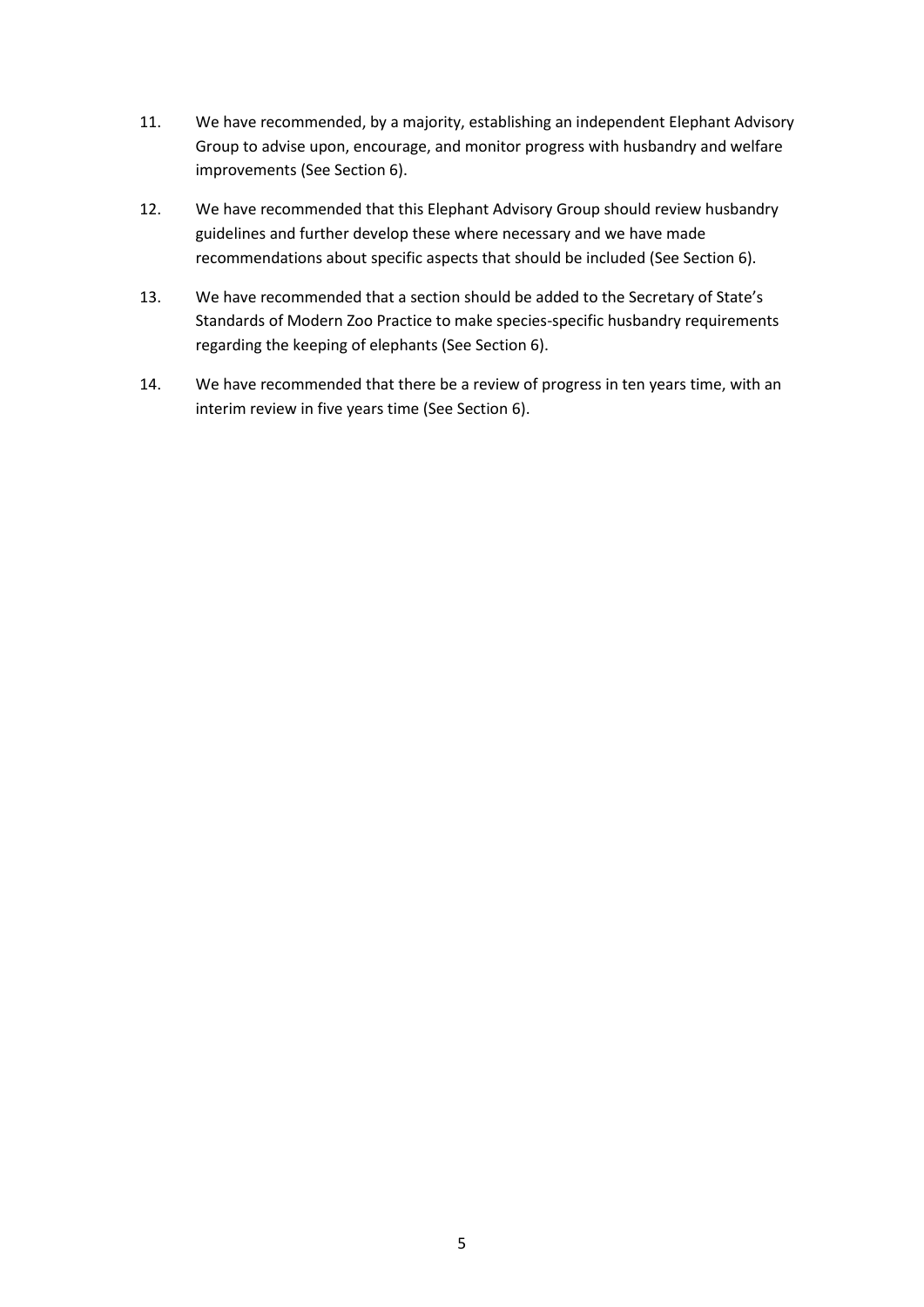## **Preamble**

The Terms of Reference of the Zoos Forum are to encourage the role of zoos in conservation, education and scientific research, to keep under review the operation and implementation of the zoo licensing system in the UK, and to advise or to make recommendations to Ministers of any legislative or other changes that may be necessary.

In the light of concerns arising from studies into the welfare and reproductive success of captive elephants in UK zoos, the Zoos Forum recommended to Defra that independent research be carried out into the welfare of elephants. The results of that research were published in November 2008 (Harris *et al*, 2008).

The Forum welcomed this report and undertook to consider it and, in due course, to offer advice to Ministers on the welfare of elephants in zoos.

In conducting this work the Forum's aims were to:

- review the evidence and conclusions in the report;
- seek further information and expert opinion as appropriate;
- assess the degree to which the welfare of elephants can be met in the zoo environment; and
- make recommendations regarding the future of elephant husbandry in the UK.

This Report is the outcome of this process. Section 1 provides a brief introduction including background relating to recent studies of elephant welfare, and the Forum's aims and methods in conducting this review. It also includes brief introductory material on elephants in zoos, elephants in the wild and their ecology and behaviour.

Section 2 reviews recent findings regarding health, welfare, and reproduction and Section 3 comprises a consideration of the reasons that have been proposed for keeping elephants in UK zoos.

In Section 4, options for the way forward are considered and these are further discussed in Section 5. Section 6 concludes with recommendations.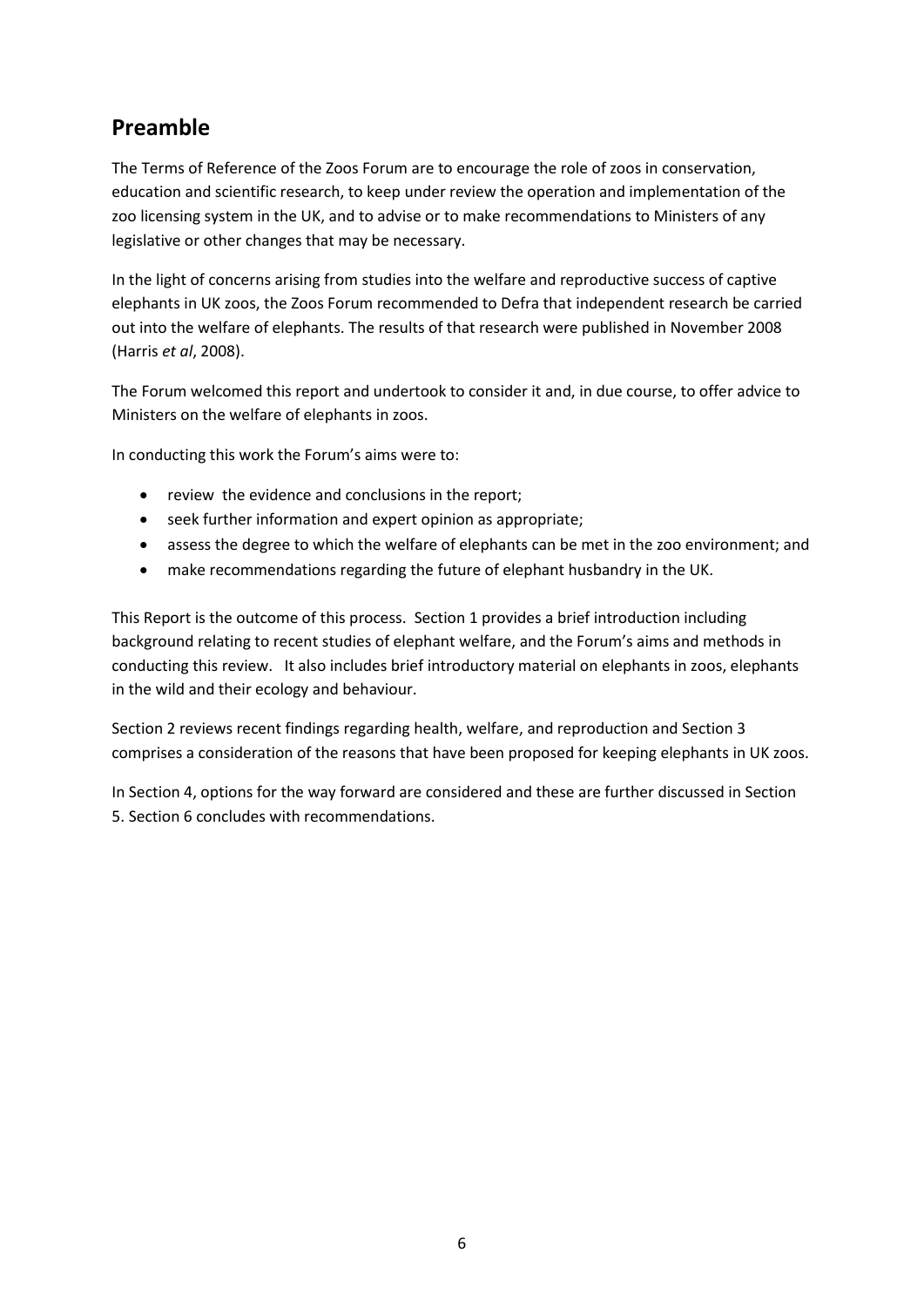## **1. Introduction and background**

### **1.1 Recent reviews of elephant welfare in the UK**

With the development of animal welfare science over the last 25 years or so, the husbandry of many kept animals – farmed, laboratory, companion and zoo – and also the ways in which we interact with many of those in the wild has been, and is being, scrutinised and re-evaluated.

The Royal Society for the Prevention of Cruelty to Animals (RSPCA) commissioned Ros Clubb and Georgia Mason, of the Animal Behaviour Research Group of Oxford University Zoology Department "to identify welfare problems associated with keeping elephants in captivity; to scientifically identify relationships between such problems and elements of elephant husbandry; and to make sound, ethically based recommendations for improving welfare of captive elephants". Their report "A Review of the Welfare of Zoo Elephants in Europe" was published in 2002 by the RSPCA (Clubb and Mason, 2002). This was based on an analysis of data collected particularly from the European Endangered Species Programme (EEP) Elephant Studbooks on Asian elephants dating from 1896 to 1999 and on African elephants from 1960 to 2001, and a review of relevant literature.

The study and report highlighted current welfare concerns in keeping elephants, suggested particular areas for future research, and made recommendations concerning the guidelines for elephant husbandry.

It was recognised that the data used to calculate survival of these long-lived animals were inevitably historical, and during this time husbandry practices and veterinary medicine have changed, (however, subsequent analysis showed that, although there has been improved adult longevity in African females in recent years (P<0.01), longevity in zoo animals remains almost three times lower than that of those in the wild: Clubb et al, 2008). Conditions also vary widely across Europe. It was considered that the current UK elephant situation should be examined in detail - attempting to obtain objective independent data on the welfare of individual animals in the UK and to explore some of the research suggestions made by Clubb and Mason (2002). The aim was to establish what current practices and facilities were most associated with better or poorer welfare in the current UK zoo elephant population.

Defra, with joint funding from the RSPCA, the British and Irish Association of Zoos and Aquariums (BIAZA), and the International Fund for Animal Welfare (IFAW) commissioned research '*to provide objective, independent data on the welfare of elephants in the UK and to assist the stakeholders in this debate*' (Harris *et al*, 2008). This work was carried out by Dr Moira Harris, Dr Chris Sherwin and Professor Stephen Harris, of the University of Bristol, and their report on 'The welfare, housing and husbandry of elephants in UK zoos' was published in November 2008.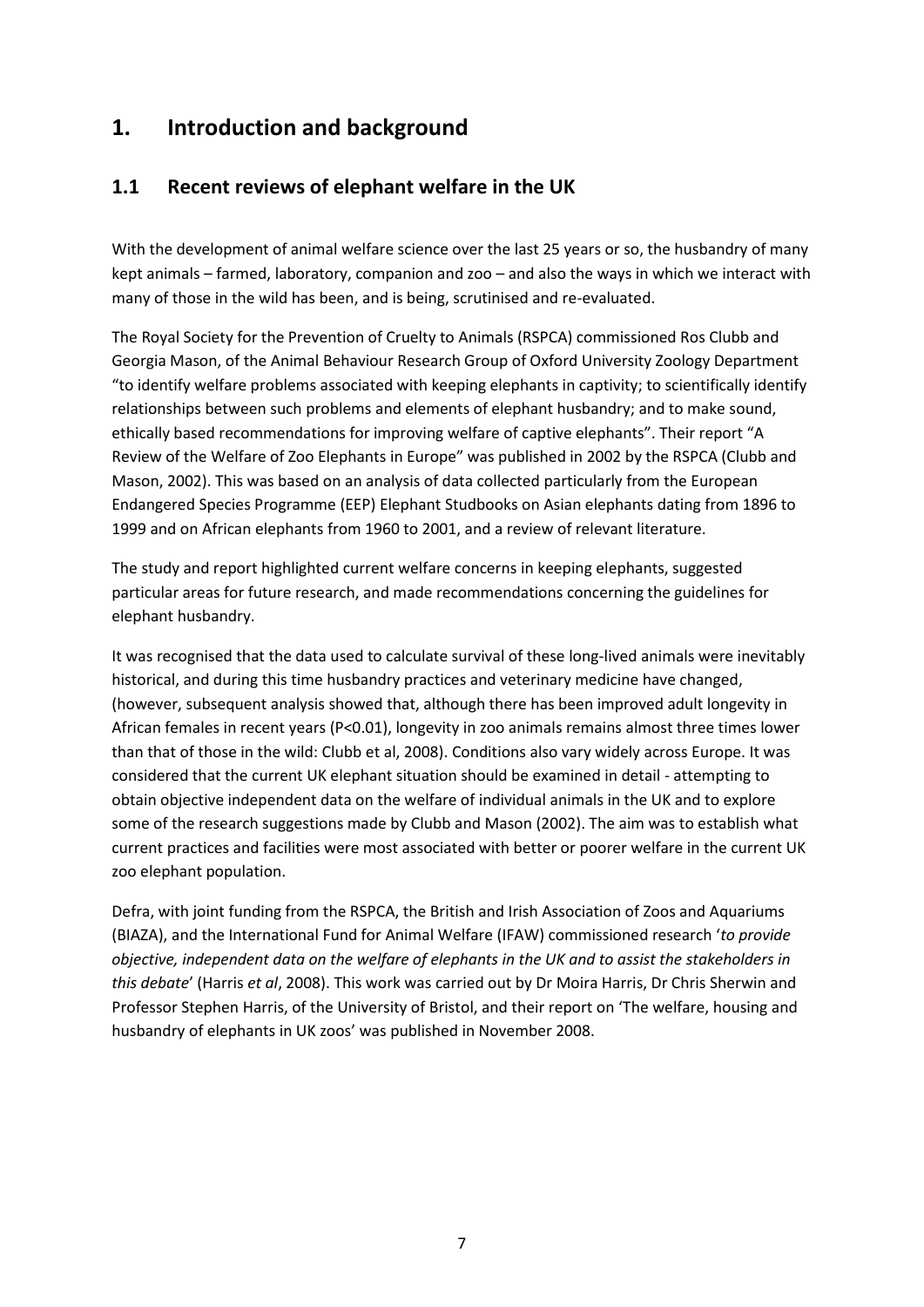## **1.2 Zoos Forum review of the Harris** *et al* **(2008) report and other recent studies**

On receipt of the Harris report (Harris *et al*, 2008), the Zoos Forum set up a Working Group to assist it in considering the issues (See Appendix 9.3).

Although the Forum has, in this review, focused particularly on the Harris report (Harris *et al*, 2008), it took the view that it was important to take note also of other recent publications relating to elephant welfare and the viability of captive populations and of other relevant scientific literature.

The Working Group invited a selection of experts and individuals (listed in Appendix 9.4) with particular interests to meet with it or to submit views. Some members of the Working Group made a visit to observe elephant husbandry at Whipsnade Zoo in May 2009.

The Working Group undertook a large part of the detailed review of evidence in producing drafts for discussion by the full Forum. This is the Forum's Report.

### **1.3 Elephants in zoos in the UK**

Currently (2009) there are approximately 70 elephants held in 13 zoos (here and throughout 'zoo' includes wildlife and safari parks) in the UK. Roughly half are African elephants (*Loxodonta africana*) and half are Asian (*Elephas maximus*). Further details of species, sexes and numbers at zoos are listed in Appendix 9.1. Visitor records indicate that zoo elephants in the UK and Ireland are seen by about 7 million visitors per year (BIAZA, pers. comm.).

With one exception (where it is considered that, for welfare reasons, an Asian and an African that have been kept together for many years, should remain together), UK zoos keep either one species or the other, not both. The elephants are currently in groups of 2 to 12. Two-thirds (48) of the animals are in locations where breeding is practicable and is currently pursued. Just over half of the elephants in UK zoos were born in captivity, either in the UK or overseas. The reasons for keeping elephants in zoos in the UK (see Section 3) have probably changed over time. Until recently relatively few were bred in zoos because bulls were rarely kept (BIAZA, 2006).

The zoos generally provide heated indoor accommodation (Harris *et al*, 2008, p. 24) and access to larger outdoor enclosures. The elephants are fed primarily on hay, plus concentrate pellets, a range of fruit and vegetables, and browse material (twigs and branches). Adults each consume about 30- 50kg dry matter per day (about 1.5-2% of their bodyweight), with growing elephants consuming around 2% of body weight (Sukumar, 2003, p. 196; Hatt and Clauss, 2006).

Female elephants are mostly kept together as a group, and are no longer routinely chained at night (as used to be common practice in the past), but some cows are stalled individually overnight (Harris *et al*, 2008, p23). Adult bull elephants usually have to be separated from the rest of the group for varying proportions of time, particularly at night.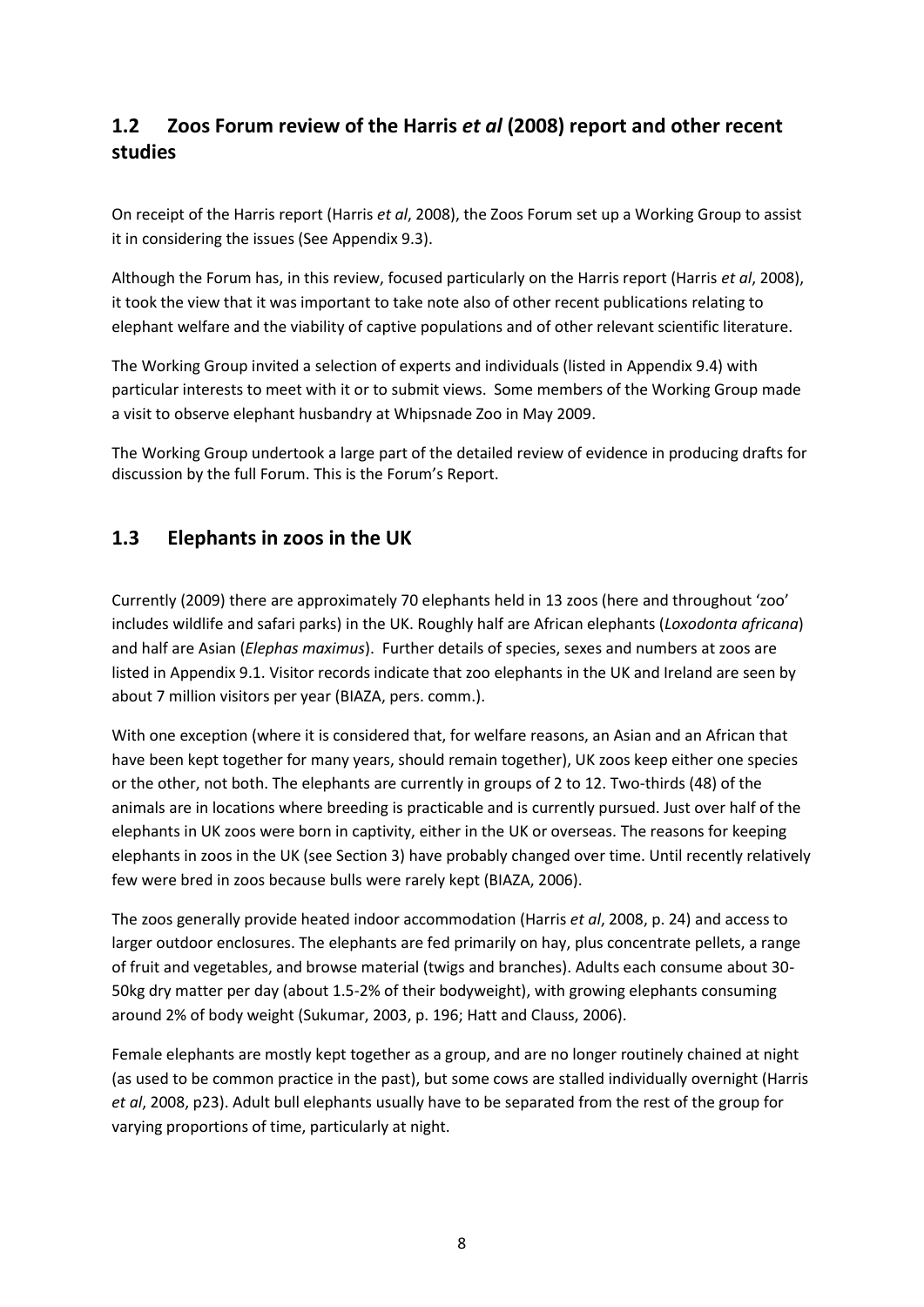Almost all elephants in UK zoos are closely managed by their keepers, using either 'free contact' (in which the keepers spend time in the same enclosure space as the elephants) or 'protected contact' (in which the keepers remain outside the animals' area). In both handling systems the elephants are trained to obey commands of their keepers as part of routine husbandry. An alternative method of husbandry is 'zero contact' in which there is no contact between elephants and staff.

All of the UK zoos that keep elephants are members of the collaborative European Endangered Species Programme (EEP) for management and breeding of elephants, run by the European Association of Zoos and Aquaria (EAZA). All follow insofar as they are able the 'Management Guidelines for the Welfare of Zoo Animals: Elephants' written and published by the British and Irish Association of Zoos and Aquariums (BIAZA, 2006). BIAZA oversees a system of audit against these guidelines. We understand that not all zoos are yet compliant with all elements of the BIAZA standards. However, as highlighted in the following paragraph, elephant husbandry practices are not static.

Over the last four decades the number of zoos in the UK that keep elephants has declined, but group and enclosure sizes have tended to increase. Historically, captive breeding was not considered a priority, whereas now efforts are made to give animals the opportunity to breed naturally or to use artificial insemination (see Rees, 2003). Elephants can have long life spans and, during the lifetime of some of the elephants currently living in UK zoos, changes in housing and husbandry practices have taken place in pursuit of animal welfare improvements as knowledge of needs and of good practice in husbandry has developed. Harris *et al* (2008) noted in their 'General Discussion and Conclusions':

'*Early in this study, it became apparent that almost every zoo was making changes and improvements to the environment and husbandry of the elephants. Many of these were ongoing. Thus, the environment of a UK zoo elephant is not static. Zoos were remodelling and in some cases rebuilding indoor and outdoor facilities, making improvements, increasing space, adding enrichment and altering flooring. The main impetus for these changes is undoubtedly the desire of zoos' management and staff to maintain or improve the welfare of their elephants. Zoos are acutely aware of the issues surrounding the welfare of their elephants, and attempts to enrich and improve their lives are ongoing*.'

### **1.4 Elephants worldwide**

Elephants are wild animals and, although for centuries they have been captured and trained, they have not undergone domestication.

### **Asian elephants**

The Asian elephant is distributed in forest habitat from India through South-East Asia (Appendix 9.2). Over half of the world's free-living Asian elephants are in India, with significant populations remaining also in Sri Lanka, Myanmar, and Sumatra, and small numbers elsewhere. The total number is estimated to be between 35,000 and 50,000. It has been estimated by the International Union for Conservation of Nature and Natural Resources (IUCN, 2008a) that there has been a 50% reduction in population size over the last three generations – approximately 75 years.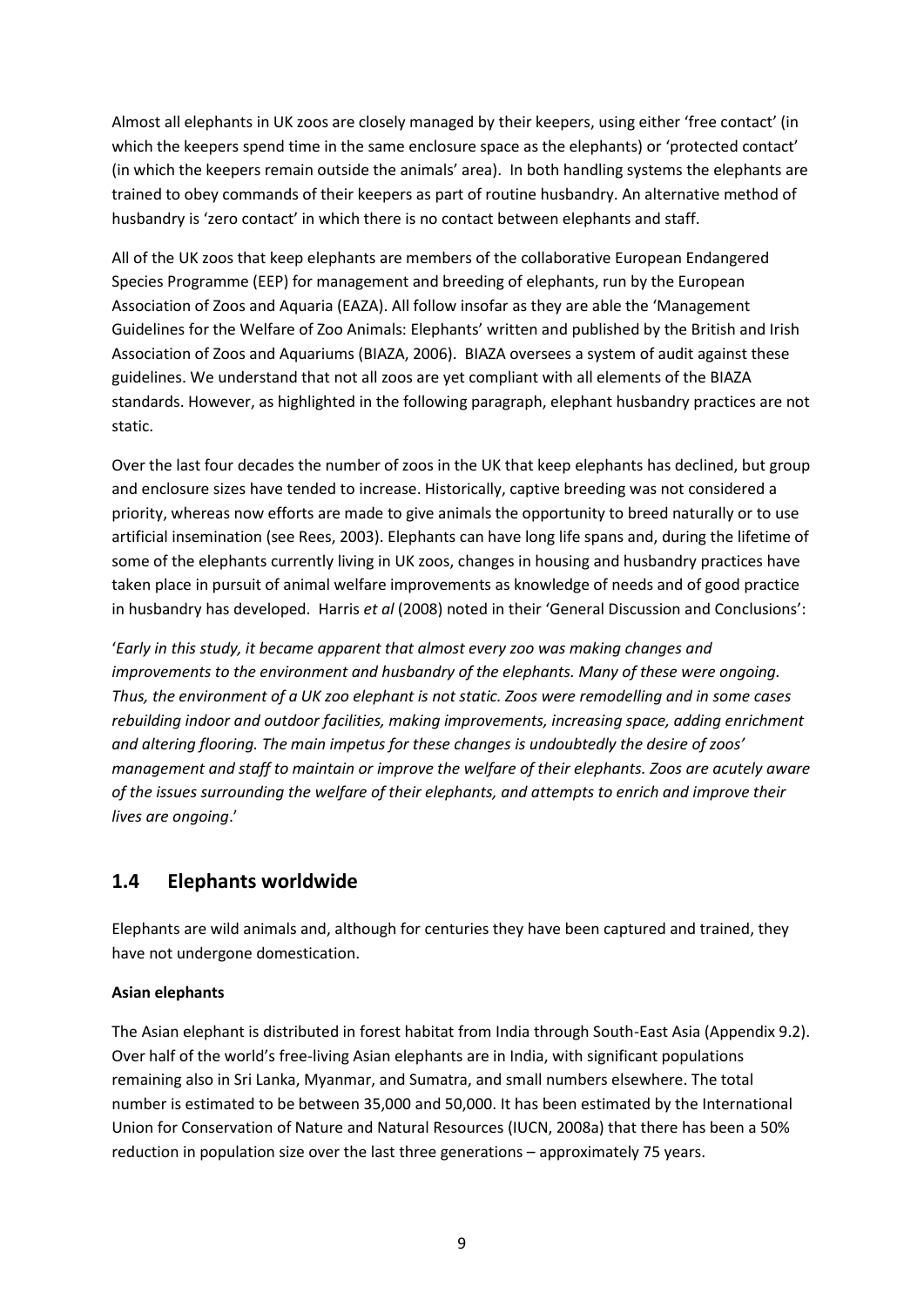The Asian elephant is listed by the IUCN in Endangered Category A2c, showing significant declines in numbers and range size (IUCN, 2008a). Throughout its range it is listed in Appendix I of the Convention on International Trade in Endangered Species of Wild Fauna and Flora (CITES). The main threats are considered to be the loss, degradation and fragmentation of habitat associated with increasing human population size, and Asian elephants are killed through poaching for ivory and through conflict with agriculture (IUCN, 2008a).

#### **African elephants**

The African elephant is much more numerous than the Asian, being still distributed over much of sub-Saharan Africa, particularly in southern and south-eastern Africa (Appendix 9.2). The total population is estimated at 300,000 – 500,000 animals, probably less than a tenth of the numbers in the 1940s (IUCN, 2008b). The Forest elephant, the subspecies *L.a.cyclotis*, which is a smaller animal, probably constitutes about a third of wild African elephants. It occurs mostly in the forests of central Africa. There are no animals of this subspecies in UK zoos.

African elephants occupy a much wider range of habitat types than do Asians, occurring in environments ranging from arid to savannah to bush to swamp to forest.

The African elephant is listed by the IUCN as Near Threatened. Although its total population size is declining (IUCN, 2008b), populations have increased in some areas. It is listed on CITES Appendix I over most of its range, but is on Appendix II in four countries in southern Africa where culling is often deemed necessary.

The main threats to African elephants are from pressures on their habitats for agriculture by the rapidly increasing human populations, coupled with poaching for meat and ivory, and killing associated with civil unrest and crop protection (IUCN, 2008b).

#### **Elephants in captivity**

There are estimated to be as many as 15,000 Asian elephants in captivity in Asia, being used as temple animals (where they are venerated), or for timber extraction work or for tourism (Sukumar, 2003, p.396). Some of those in logging camps are reproductive, usually through mating with wild bulls, but temple or tourism elephants rarely are.

The European populations of elephant species (African and Asian), of which the UK populations are component parts, are managed as European Endangered Species Breeding Programmes (EEPs). The sizes of the European zoo populations are (approximately) 262 Asian elephants at 65 zoos, and 174 African elephants at 44 zoos (ISIS, 2009).

Worldwide, there are about 1,200 elephants in zoos (58% Asian). There are also about 550 elephants in circuses (Clubb and Mason, 2002).

### **1.5 Some Aspects of Ecology and Behaviour**

Some aspects of elephant ecology and behaviour are outlined below.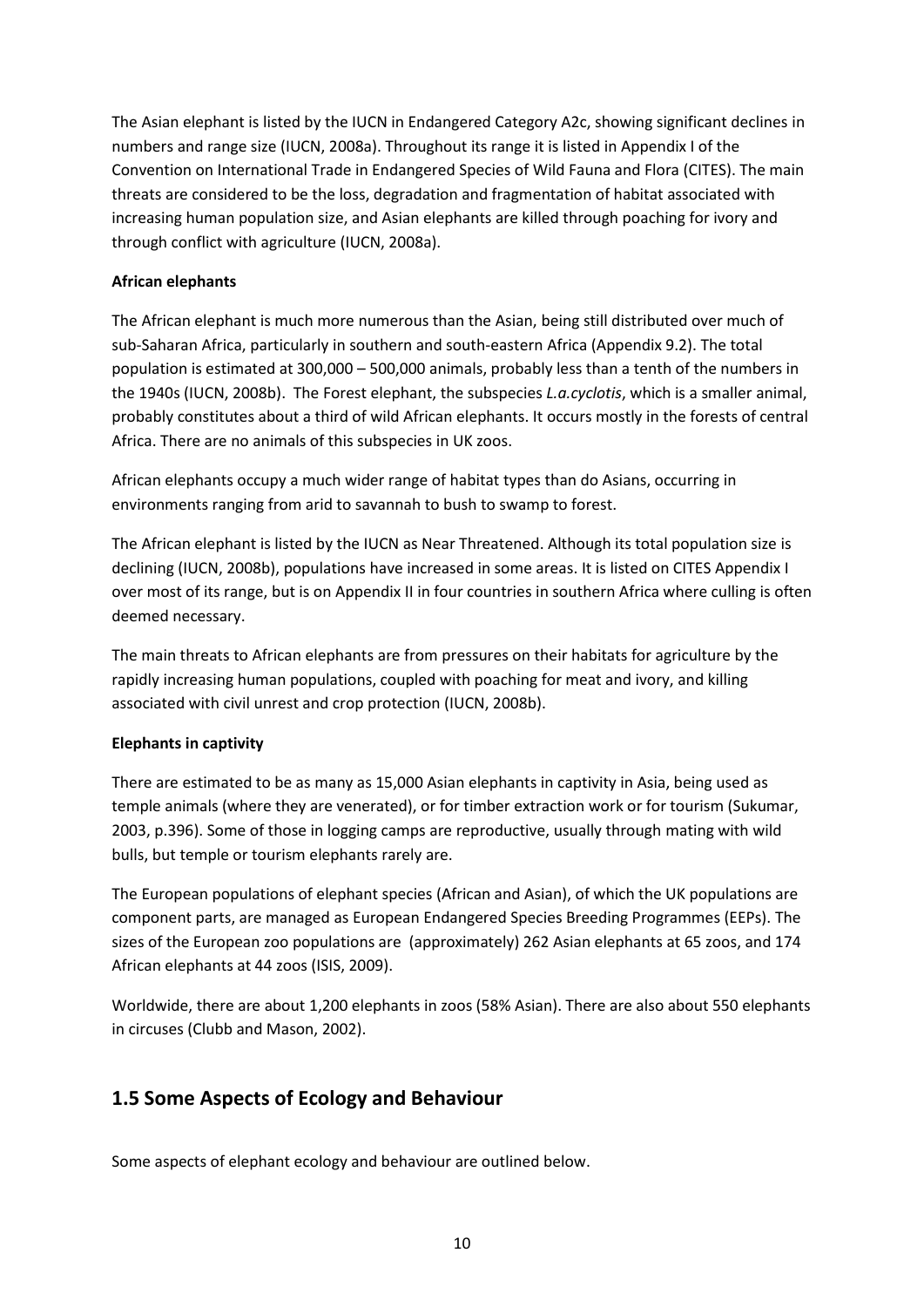The main foods of wild elephants are long grasses of a variety of species. The animals also take leaves, roots, fruits and flowers of herbs and trees when these are available, and they also consume twigs, small branches and the bark of trees, particularly when other food is in short supply. Their large size adapts them to a rapid throughput of large quantities of coarse low-quality vegetation, which is digested inefficiently compared with most other herbivores. In consequence they need to spend a large proportion of their waking time feeding (estimated at 60-80%), and take in 128-225kg freshweight of food per day dependent upon season (Sukumar, 2003, p.197).

How far wild elephants travel depends largely on the distribution of food and water (Ntumi *et al*, 2005). Opinions differ, but it appears that family groups of Asian elephants generally move only a few kilometres per day, whereas Africans generally travel about a dozen kilometres (Clubb and Mason, 2002, p. 16). In places, where necessary, African elephants undertake very long migrations and congregate in large numbers, but generally both species remain within defined ranges of very variable size.

Elephants live in stable family groups of about 5-15 related females (and their calves), who spend their lives in the group in which they grew up, along with adolescent males (Moss and Poole, 1983). A group may permanently split (groups often split and reform temporarily) when it becomes unduly large. Groups are led by matriarchs, who are the oldest and therefore generally the largest. Males leave their natal group when 10-15 years old, wander more extensively, and associate with other males. When mature and sexually active (in musth), bull elephants behave aggressively and travel long distances in search of receptive females.

Elephants are intelligent animals with complex social lives, who communicate with one another by a variety of means, including touch (using the sensitive trunk), smell, and sound including infrasound.

In the wild, females reach sexual maturity around 11-14 years of age (Croze *et al,* 1981; Sukumar, 2003). Females come into oestrus for only a few days. The gestation period averages 22 months. The single calf is dependent on its mother's milk for 6-24 months, but may continue suckling for a few years. The next calf is usually born 3-4 years later. Females may continue to breed into their fifties or sixties (Clubb and Mason, 2002; Clubb *et al*, 2009).

## **2. Health, welfare and reproduction**

The subjects discussed in this section relate to welfare, health and also to the sustainability of the zoo breeding populations (based on age related survival and breeding performance). The concept of animal welfare has been and continues to be subject to considerable debate (Fraser, 2008). In the words of Chapter 4 ('Animal Welfare and its Assessment in Zoos') of the Zoos Forum Handbook (Zoos Forum, 2005):

*'The central concern of animal welfare is that animals should feel well and the best approach to this, and good welfare, is to provide an environment that as fully as possible meets their immediate needs and those for their future welfare.'*

As Harris *et al* (2008) noted in discussing indicators of welfare in the introduction of their report, '*There is generally considerable debate about which indicators should be measured, even amongst*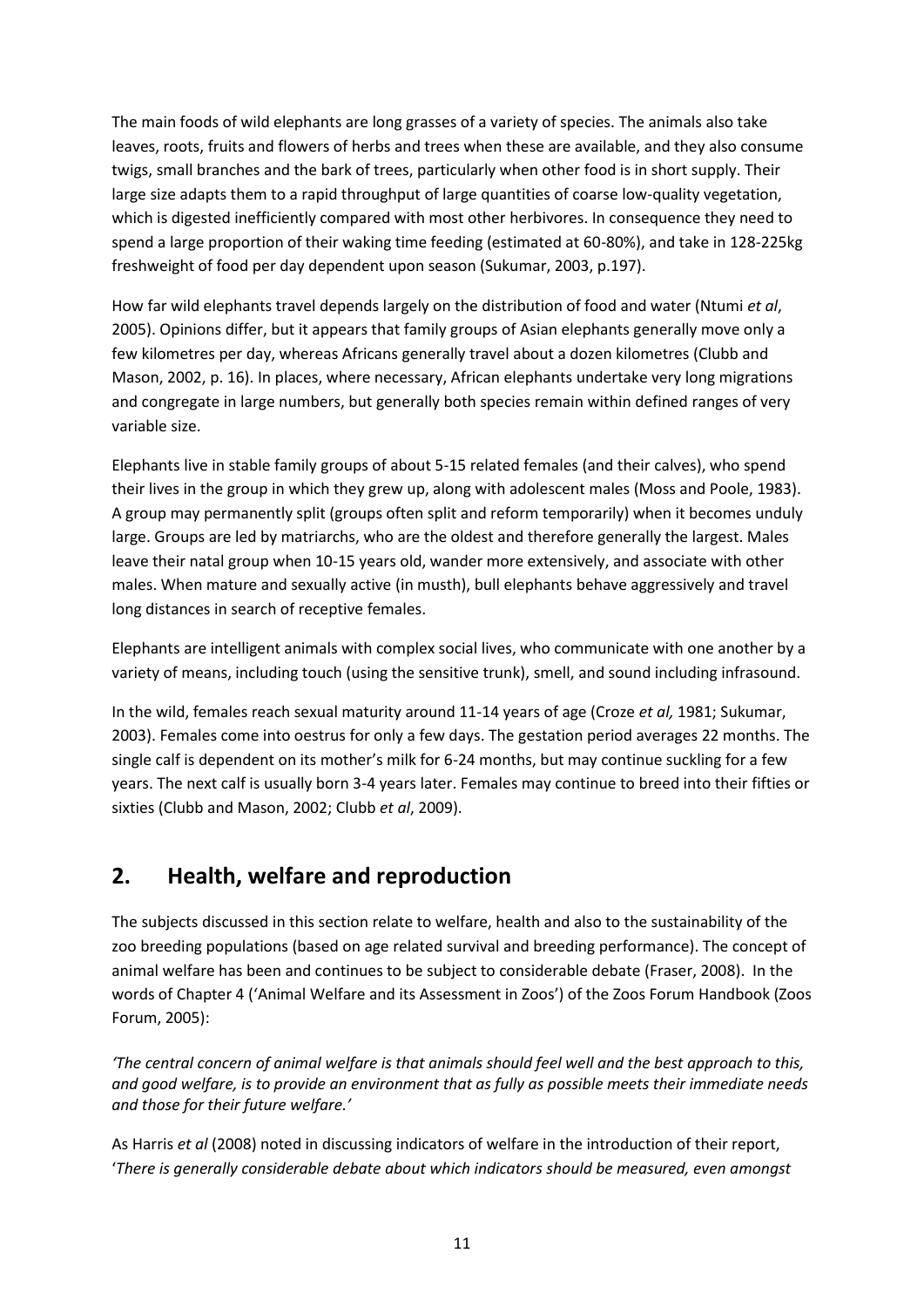*experts when studying well-researched species'*. They focused particularly on behaviour, indices of health (including foot health), faecal cortisol metabolites (FCM), locomotion score and body condition score, and in their 'General Discussion and Conclusions' (Harris *et al*, 2008, p. 61) they '*give an overview of factors widely accepted by scientists as welfare indicators and relate these to UK zoo elephants, their housing and husbandry*'. They discussed these factors under the headings: social composition, environment, behaviour, handling, health check, locomotion scores, faecal cortisol metabolites, and overall welfare score.

Although we have striven, in the Sections below, to comment on all of these points, we also discuss some issues that were not addressed by Harris *et al* (2008). Others (e.g. Clubb and Mason, 2009) have argued that since stress can affect reproductive performance, reproductive performance can also be an index of welfare and we include some information on this. We also discuss some further aspects of health (the risks presented by tuberculosis and Elephant Endotheliotropic Herpes Virus disease) not covered by Harris *et al* (2008). We also discuss the need to plan for the management of bulls.

### **2.1 Social composition**

In their General Discussion and Conclusions, Harris *et al* (2008, p. 61) wrote: '*The social composition of most groups of elephants in UK zoos was atypical of the normal composition of wild elephant herds. Most zoo groups were skewed towards a higher number of younger animals, and in particular, did not have mature bulls. This is markedly different from normal herd structure in which both male and female elephants gain social stability from older elephants, and is a cause for some concern*'.

Maintaining groups whose composition reflects that typical in the wild presents considerable challenges. It is not clear what composition (in detail) is necessary or optimal for welfare and this may vary according to circumstances. Certainly, there is a wide spectrum of views about this (e.g. BIAZA, 2006; Forthman *et al,* 2009, p. 301).

BIAZA has recommended that elephants should be kept with others of the same species and that the minimum group should be of four compatible females plus any offspring (BIAZA, 2006). The BIAZA Audit (Field and Plumb, 2007) stated that most collections are working towards or exceeding the agreed minimum of keeping four compatible females plus any offspring. The Forum recognises the benefits of this.

Achieving and maintaining appropriate social groups can require movements between zoos. This is also necessary, in the longer term, to prevent inbreeding. However, moving individuals between collections can have adverse effects. It has been implicated as a factor in poor survivorship when females are moved (Clubb *et al*, 2009). Responses to translocation between zoos have been reported in two studies. One reported short-term effects on a small group of female Asian elephants (Schmid, *et al*, 2001), which concluded: '*Taken together, the results suggest that transfer and introduction caused some stress responses in the elephants, but that stress was neither prolonged nor severe*'; the other study reported increased faecal cortisol metabolite concentration (see Section 2.10 below) alongside behavioural indicators of poor welfare in a male Asian elephant transferred between collections (Laws *et al*, 2007).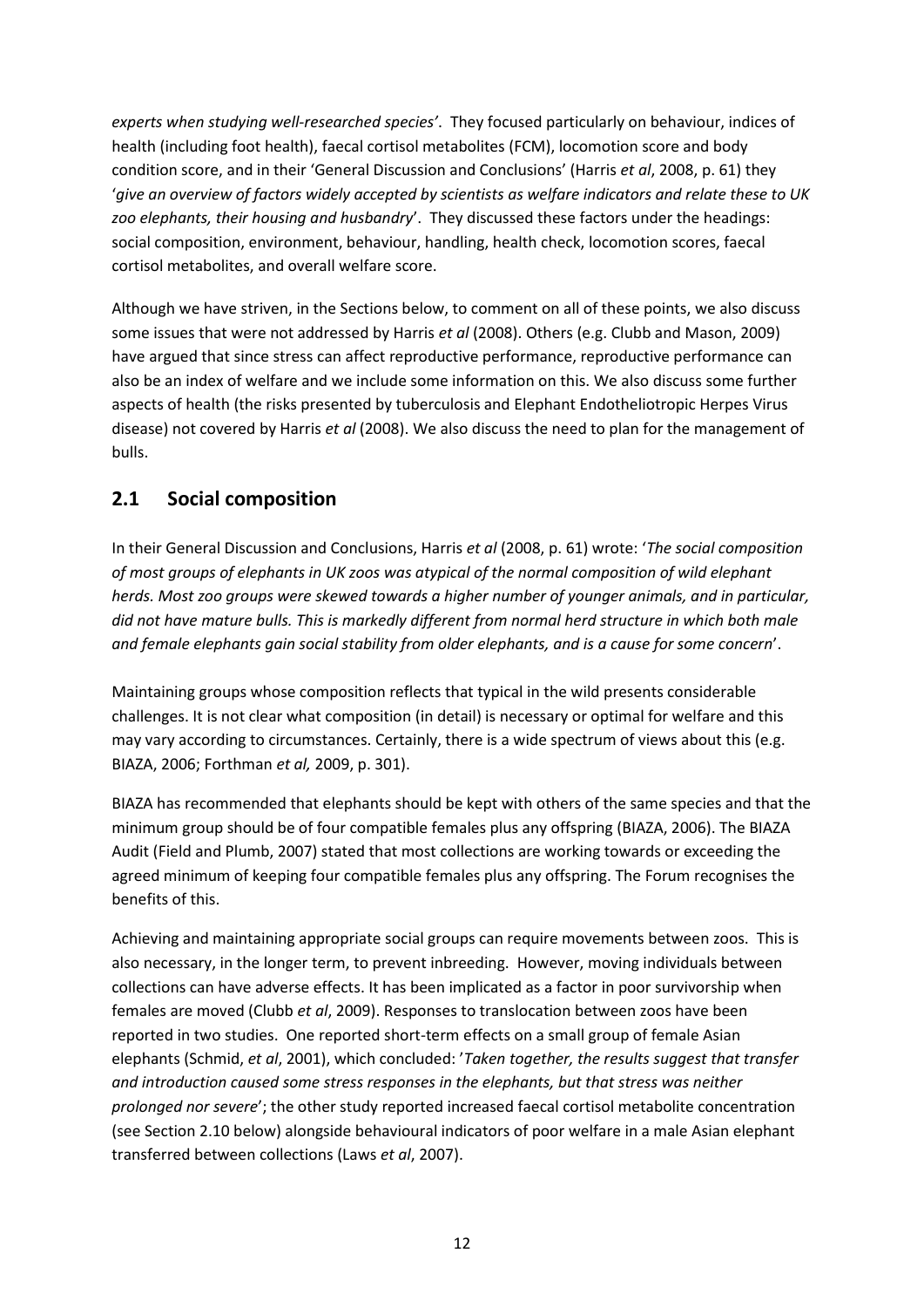### **2.2 Environment**

Harris *et al* (2008) investigated various aspects of the environments provided for elephants, and in their General Discussion and Conclusions (p. 61-62) stated:

#### *'Indoor environment*

*Most elephants spent considerable amounts of time confined in indoors enclosures, some of which were small and barren. The minimum indoor space available was 14.5m2/elephant. Given that wild elephants would naturally range over hundreds or thousands of square kilometres, and are active and move during both the day and at night, the typical indoor environment represents a minute fraction of the amount of space they might normally use. Smaller amounts of indoor space were associated with increased stereotypical activity by the elephants, indicating that zoos should provide as large an amount of indoor space as possible.*

#### *Individual housing*

*None of the measures used here indicated that the welfare of individually housed elephants was worse than that of group-housed elephants housed. This was possibly due to many of the individually housed elephants being able to maintain visual, auditory, olfactory and sometimes physical contact with others. However, given the high sociality of these species, we do not believe elephants should be kept in individual housing except where necessary for reasons of human and/or elephant health and safety.*

#### *Outdoor environment*

*The minimum outdoor space available was 140m<sup>2</sup> per elephant. In some zoos, the outdoor area available was over a hundred times greater, although, this still represents a small fraction of the amount of space elephants would normally use in the wild. Greater amounts of outdoor space were associated with reduced stereotypical activity and improved gait scores, again indicating zoos should provide as much outdoor space as possible. More outdoor space is clearly linked to improved welfare in UK zoo elephants.*'

The findings that larger enclosures were associated with lower stereotypic activity and that lower gait score (*i.e.* better gait) was associated with larger outdoor accommodation indicate the importance of provision of large enclosures. It would not be possible to provide space equivalent to home ranges in the wild. Deciding how much space kept animals require for their welfare is frequently difficult and this has been the subject of a great deal of debate, for example, as regards space requirements for laying hens, laboratory mice and many other animals. Provided that it, at least, exceeds minimum requirements (also a very difficult concept which we do not attempt to define here), other aspects of the quality of the environment may be more important than space *per se*. With greater space allowance, however, there is an increased opportunity for enrichment and exercise (see Section 2.5).

Ntumi *et al* (2005) reported that the ranging behaviour of African elephants in range states is dependent upon ecological constraints such as water and food supply. However, even where there are year-round water supplies, elephants still have large ranges (e.g. Ntumi *et al* (2005) reported a mean range size of 523km<sup>2</sup>). Some populations remain relatively static in areas of plentiful supply, whilst others range extensively. However, range size in the wild is not the same as space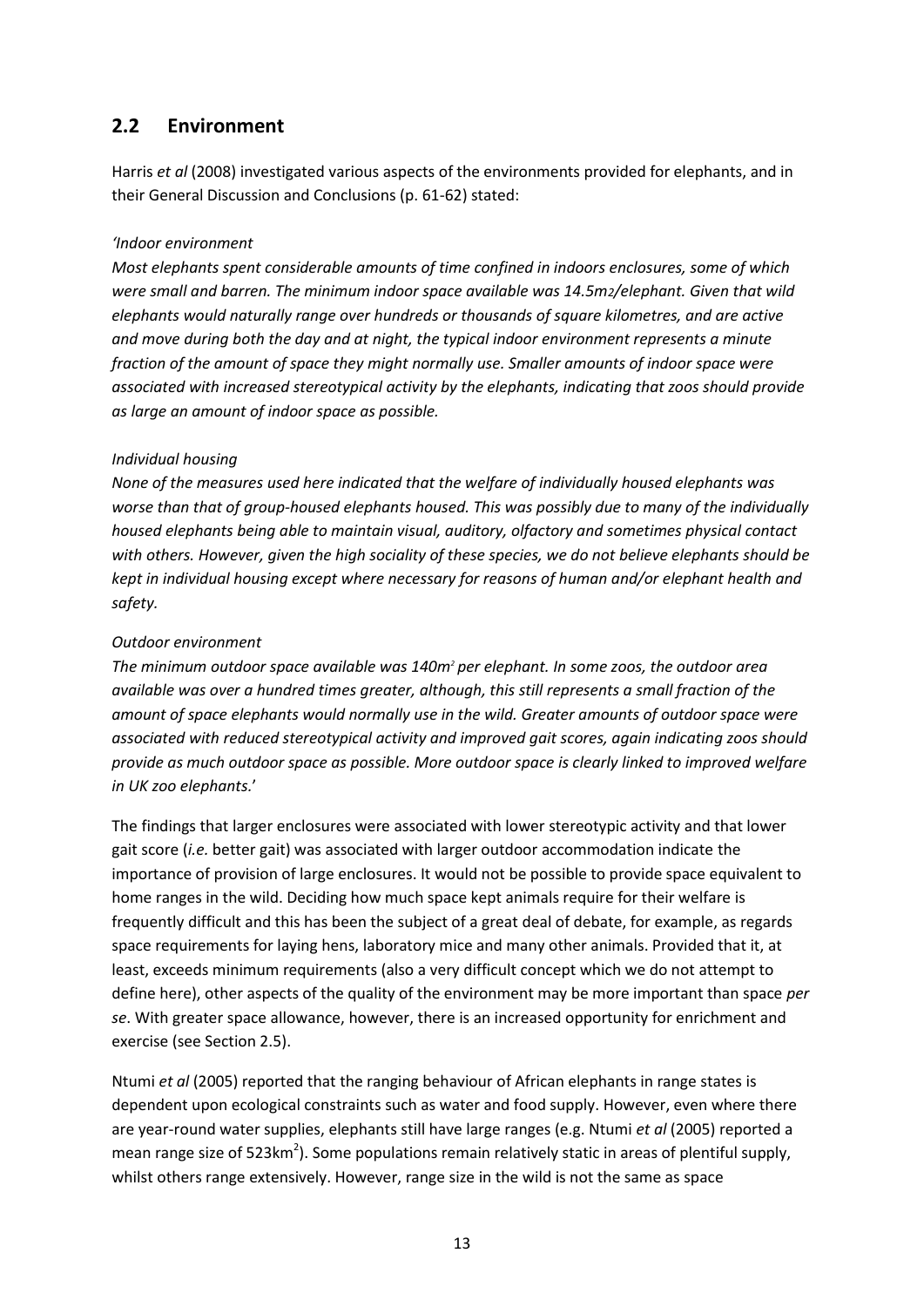requirements to meet welfare needs. There is no general agreement about the space requirement for captive elephants at present, and this is not something that is easy to determine. Where space is limited in captive accommodation, it is likely to be helpful to manage animals such as to encourage them to make full use of the space available, e.g. by dividing the day's diet into portions fed at alternate ends of enclosures through the day. However, whilst this seems a sensible general recommendation, in each case husbandry procedures must take account of the particular circumstances of the individual animals. Whilst it may be appropriate to encourage animals to spend a considerable time in locomotion this may not always be appropriate for all animals (e.g. for health reasons).

In the UK, elephants are housed at night for security reasons and to provide a suitable thermal environment, but Harris *et al* (2008) reported that some zoos allow animals free access to outdoor enclosures at night. Elephants sleep at night for 4-6.5 hours (Harris *et al,* 2008). Allowing animals to come in and go out, and to use indoor accommodation as they choose throughout the year may have implications for both security and heating costs during the winter. Unless all zoos can address these issues, as some already have, the size of the indoor accommodation will constrain the amount of space available to the animals for the period when they are housed, which is likely to be at least 14 or 15 hours a day in the middle of winter. Indeed, Harris *et al* (2008) reported that average time indoors was 12 hrs (range 0-17hrs) in the summer and 18 hrs (range 15-24hrs) in the winter. We note that the BIAZA guidelines (BIAZA 2006, p. 40-41) include:

*'Thus zoos MUST strive to keep animals in unrestricted social groupings at night and provided with sufficient enrichment and access to food ... It has been demonstrated that elephants benefit from having 24 hour access to the outside area ... and zoos MUST strive to provide conditions that allow elephants this choice consistent with welfare and safety considerations.'*

The Forum supports this with the proviso, regarding the last line, that elephants should be allowed this choice consistent with considerations of *their* welfare and safety (every effort should be made to overcome any other, e.g. human health and safety, considerations in ways that do not compromise the animals having this choice). (See Recommendations, Section 6).

### **2.3 Body condition, Diet and Exercise**

Body condition score (BCS) is often used as an index of the nutritional status and energetic state of animals (Hosey *et al*, 2009, p. 382). Body condition scores can provide an index of the state of fat (energy) reserves at one end of the scale and of muscle depletion at the other. The state of an animal's energy reserves reflects the history of the balance of food intake and its energy expenditure (Millar and Hickling, 1990). An animal that has excessive reserves is overweight or obese.

Various methods have been used to assess body condition in elephants (e.g. Chatkupt *et al,* 1999; Wemmer *et al*, 2006; Freeman *et al*, 2009). Harris *et al* (2008) examined photographs, generally of the rear of elephants, to conduct a visual body scoring akin to that used in livestock handling (although with livestock, palpation of the lumbar region is often also used).

In their discussion of body condition scores Harris *et al* (2008, p. 45) reported that: '*The distribution of the body condition scores of the UK zoo elephants was relatively narrow.... Only one elephant was*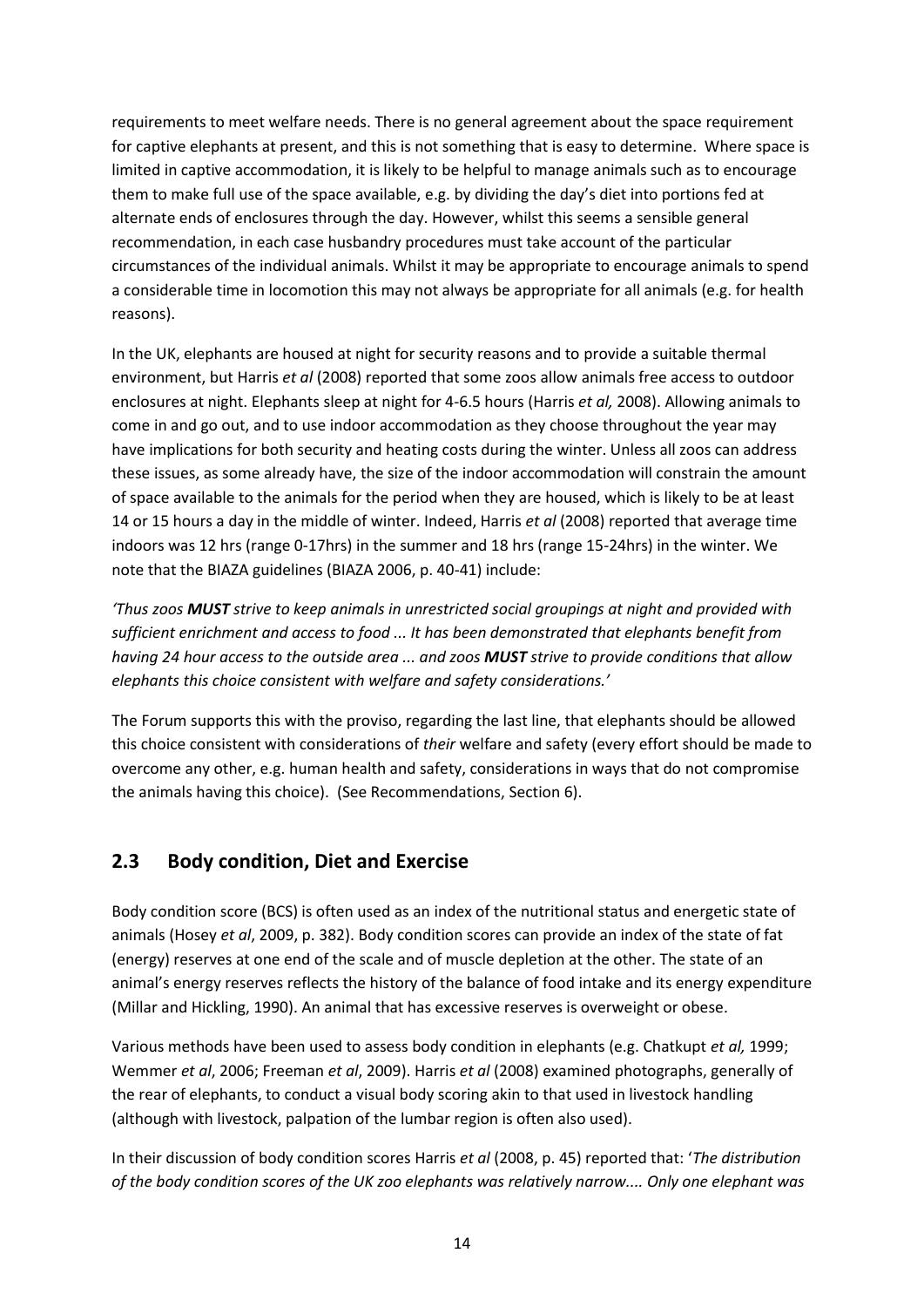*scored as being greatly overweight, whereas 16 were scored as 1.5, the next leanest score. The vast majority were scored as 2.0, subjectively described as 'slightly to moderately' overweight. What this means in terms of welfare is somewhat open to interpretation. In the present study, we found that for elephants being scored as 'non-normal', fatter elephants had higher FCM concentrations. It has been argued that overweight captive elephants are more susceptible to serious diseases and defects of joints and ligaments, and that heavier females are more likely to experience stillbirths (Taylor and Poole, 1998). However, elephants are unlikely to be aware of the consequences of being overweight. Therefore, they are probably not suffering from being overweight* per se*. It is only when this impinges on other welfare-related biological functions, e.g. circulatory or musculo-skeletal problems, such that the elephant then has difficulty breathing or walking, that the animal is likely to experience suffering. The vast majority of the elephants were judged by their keepers to have little difficulty in getting from a standing to a lying position and the reverse, suggesting that the animals' bodyweight did not hinder movement to any great extent.'*

And, they continued: *'Overall, it appears that although the UK elephants could be described generally as 'overweight', this is not a critical issue per se, unless this leads to secondary health problems. Certainly, the keepers and zoo staff were aware during this study of the elephants being overweight and were attempting to reduce this***'** (Harris *et al*, 2008, p. 45).

Because of its potential to lead to adverse consequences for health and welfare, it is important that body condition is controlled. It has been suggested by other authors that being overweight may affect foot health (Sadler, 2001), fecundity (Hatt and Clauss, 2006; Clubb and Mason, 2009) and observations from other species would suggest that it may predispose to arthritis.

Managing body condition depends on both food intake and levels of exercise. If there is not a system already available so that bodyweight in relation to some appropriate linear measure (e.g. height at shoulder as used by Freeman *et al*, 2009 and recommended by Clubb *et al*, 2009), can be checked regularly against body weight, then such a body mass index system should be developed and used to ensure that the weight to height ratio stays within limits judged, for each species and in relation to age and sex, to reflect good health. (See Recommendations, Section 6).

Hatt and Clauss (2006) reported that manipulation of browse/fibre content of diet along with systematic exercise and weighing of elephants can provide a successful method of reducing or managing elephant body weight. Recently, Clauss and Dierenfeld (2008) reviewed the nutritional needs of browsing species and the challenges in meeting those needs. These principles are explicitly incorporated within the BIAZA Management Guidelines for elephants, with the addition that regular laboratory analysis of hay should be carried out (BIAZA, 2006, p. 55). We recommend that scientifically based nutritional guidelines be developed and that diets be analysed sufficiently to ensure that energy and nutrient intakes keep within the guidelines. (See Recommendations, Section 6).

As emphasised above, being overweight is an important health issue in animals and it has the potential to lead to adverse welfare consequences. It is an issue of increasing concern, and surveys have been conducted in some other species of kept animals also in recent years. For example, in a study of the prevalence of obesity in riding horses in Scotland, Wyse *et al* (2008) reported that 45% of the animals they assessed were fat or very fat, and, in a study of mature horses in Virginia, USA,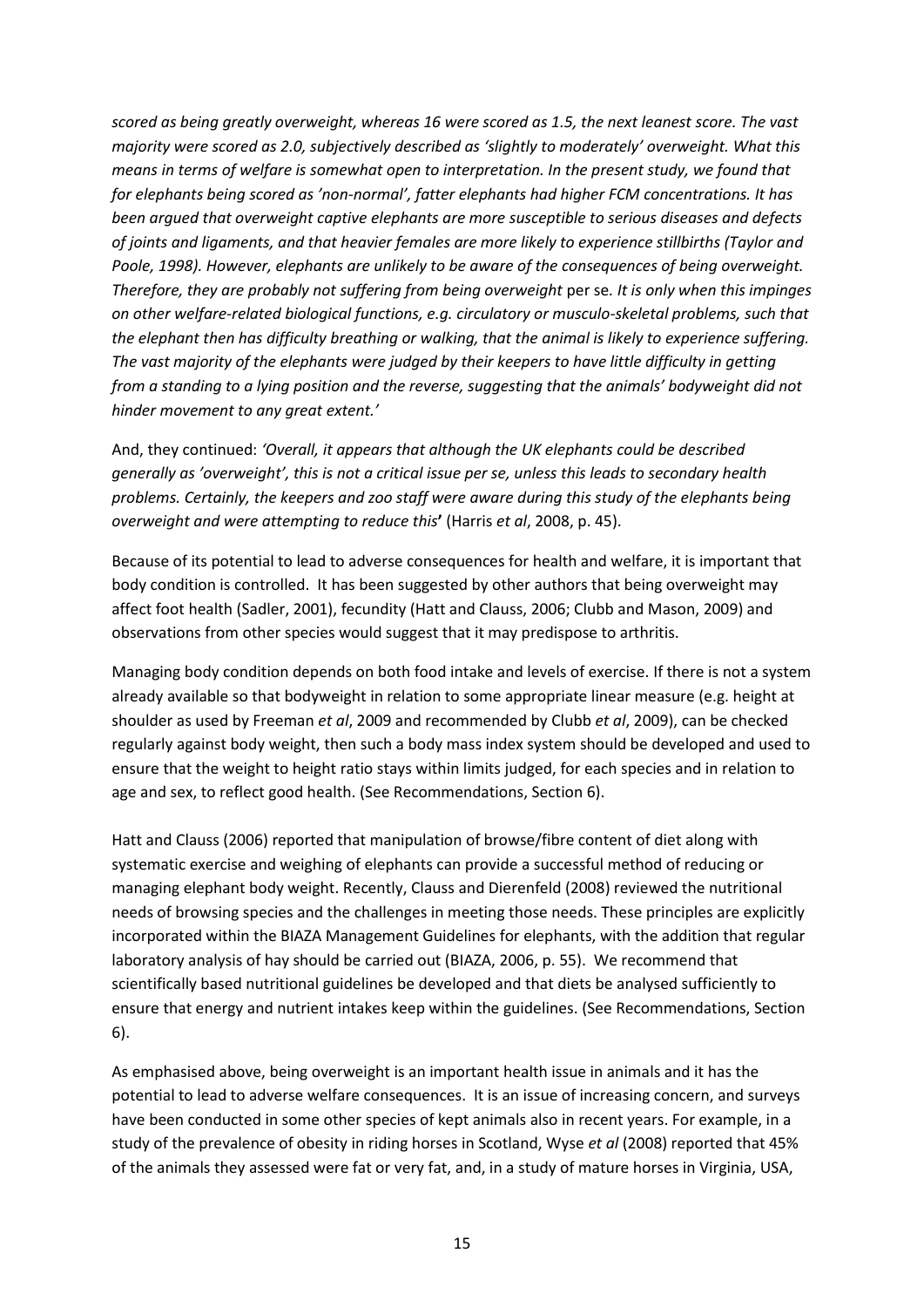Thatcher *et al* (2008) found that 32% were overcondition and 19% were obese. In a review of obesity in dogs and cats, German (2006) reported that '*Studies from various parts of the world have estimated the incidence of obesity in the dog population to be between 22 and 40%. …. The incidence of feline obesity is similar*'.

### **2.4 Gait and lameness**

In their Executive Summary, Harris *et al* (2008, p. 6) reported that: '*Only 11 of the elephants were scored as having a normal gait; 22% had an imperfect gait, 35% were mildly lame and almost a quarter of the national herd (23%) had an obvious limp or were severely lame. Older elephants had poorer gaits. Elephants with larger amounts of outdoor space during summer had better gaits.*'

This high prevalence of lameness is a major problem in elephants. It is not, however, a problem only of zoo elephants. Of the 20 extensively managed Asian elephants at Kaziranga National Park in Assam, North East India, examined as part of the study, by the same researcher that examined the zoo elephants, 17 (85%) were scored as having some degree of abnormality and, overall, there was no significant difference between the locomotory scores of the extensively managed elephants and those from UK zoos (Harris *et al*, 2008, p. 60). However, the extensively managed elephants were all older than 15 years and, when the comparison was undertaken omitting zoo elephants aged less than 15, the mean score for zoo elephants was significantly higher (i.e. they had poorer gaits). Overall, mean foot health score was higher (where, the higher the score the worse the foot health) in the extensively managed elephants examined than in the zoo elephants. However, if African elephants were excluded, so that the comparison was just between Asian elephants in zoos and at Kaziranga, there was no significant difference.

Lameness/abnormalities of gait in animals is caused by pain or functional abnormalities during locomotion and these, in turn, can be due to a wide range of diseases of or injuries to the feet, limbs or elsewhere. Some conditions causing lameness in animals have a multifactorial base, being influenced by the way the limb develops, the nature of the substrate with which it interacts and by other factors. Harris *et al* (2008, p. 35) found no significant correlations between foot health score and indoor, outdoor or total space, time spent in stereotypic behaviour, faecal cortisol concentration, or body condition score. As they said (p. 44,): '*Given the prevalence of foot health problems, it would clearly be advantageous to identify any possible risk factors. However we were unable to find (many) significant relationships between foot health score and the environment or husbandry*'. They suggested that this may be possible through a more long term study. (They did find a significant effect of handling method on mean foot score – those kept in 'no contact' systems had lowest foot scores – however, they suggest caution in the interpretation of this result because it may have been due to difference in method of assessment). Harris *et al* (2008, p. 35) did find a significant negative correlation between locomotion score and total amount of space available in summer and winter, i.e. '*elephants with larger amounts of outdoor space during summer and/or winter had better gaits*'.

Although they mentioned various specific foot health conditions (categorising foot problems into none; minor – uncomplicated nail cracks, minor overgrowth of nail cuticle or pad, minor injuries; and major – abscesses, infection, rot, significant overgrowth of nail, cuticle or pad, significant injuries), no clear picture has emerged from the study of the relative prevalence of the conditions that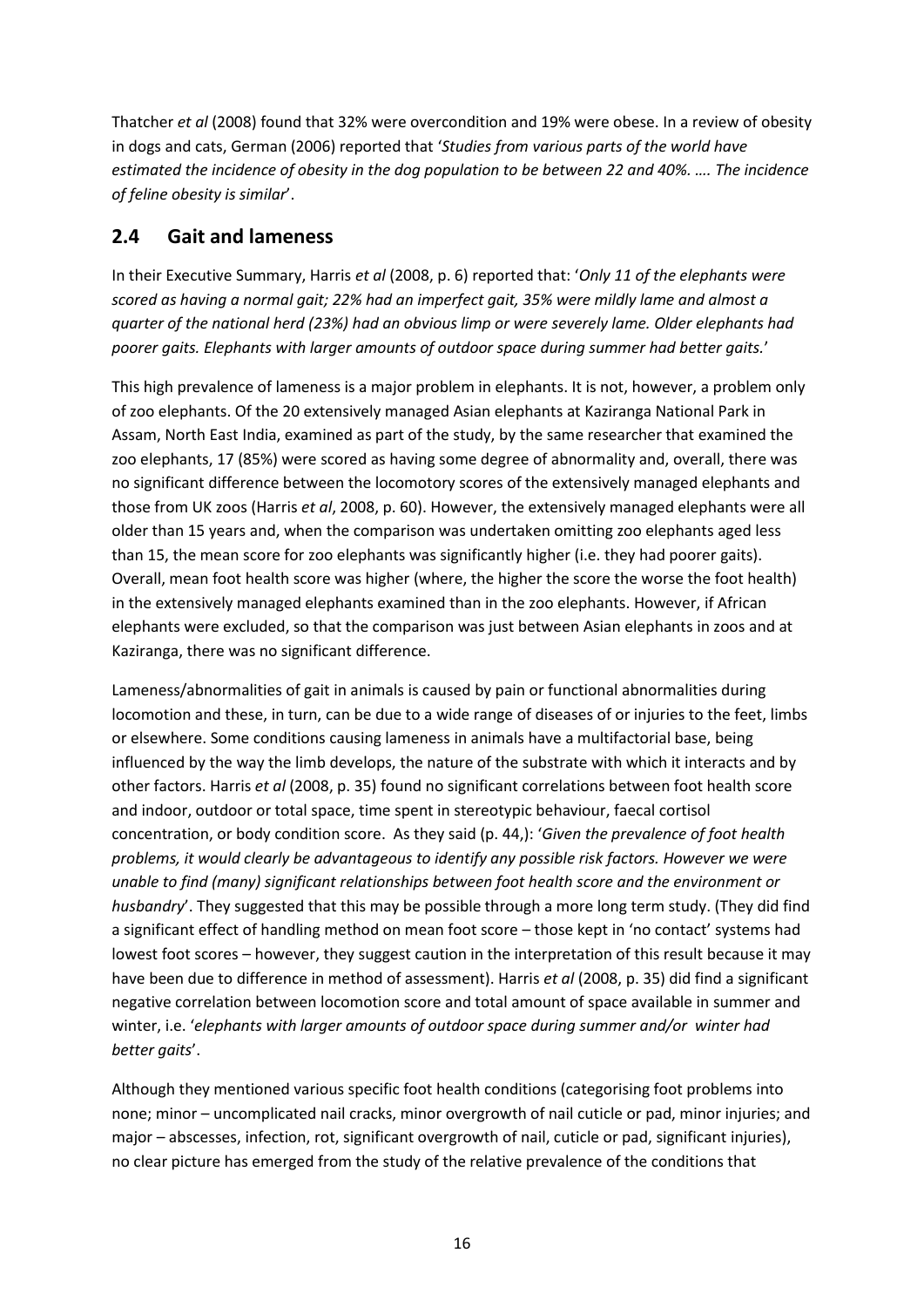underlie foot health problems in captive elephants or of the factors that may predispose to them. It is therefore not possible to specify, for certain, husbandry measures that will lead to improvements, although the finding that elephants with larger outdoor space had better gaits suggests that exercise is a factor.

It is hoped that the use of better substrates, developments in foot care, and provision of greater space and exercise, that have been developing in recent years will help to reduce the prevalence of lameness and foot health problems; and that measures to control bodyweight will contribute to this also. However, it is important to note that prevention and treatment of lameness, even when the causes are quite well understood, can be difficult as the high prevalence of lameness in a wide range of commonly kept animals indicates (as outlined below). Whilst emphasising the urgent need for progress with this issue we should perhaps be cautious about the prospects for very rapid and dramatic success.

With particular reference to foot health, Roocroft and Oosterhuis (2001) reviewed foot health and its relationship with elephant well-being in general. They suggested that exercise will strengthen feet, establish flexibility and good blood flow to the feet, and will also assist weight control: they stated that lack of exercise is '*...probably the worst thing for elephant's feet and probably the easiest to solve.*'. However, there do not seem to be clear grounds for drawing final conclusions about the relative importance of the factors that may play a role in the aetiology of foot conditions (or other forms of lameness) in elephants: substrate type, drainage, and nutritional factors may also be very important. As outlined above, close attention to body condition, nutrition, substrate quality and exercise are likely to be important in helping to prevent lameness. However, there is a range of opinion with regard to appropriate minimum amounts of exercise that an elephant should experience on a daily basis (e.g. Kane *et al*, 2009, p. 209; Kinzley, 2009).

Lameness is a common problem in some kept species and surveys have been conducted in various other species in recent years. High incidences of lameness have been reported in some cases. For example, Webster (2005) reported that *'Most surveys of lameness in dairy cattle in Europe and the USA report an annual incidence of about 50% and prevalence of over 20%*'. Watson (2008) reviewing surveys of footrot in sheep, reported: '*in an SAC study that included the examination of over 15,000 sheep, 25 per cent of Blackface and 56 per cent of Mule sheep were found to have some degree of clinical footrot*'. Kilbride *et al* (2009) found the prevalence of abnormal gait in finishing pigs, maiden gilts, pregnant gilts and pregnant sows from 88 herds was 19.7%, 11.8%, 14.4% and 16.9%, respectively. In a study of the prevalence of hip dysplasia (which can lead to lameness) in dogs, Paster *et al* (2005) found prevalence ranged from 53 to 73% in Golden Retrievers and from 41 to 69% in Rottweilers, and Rettenmaier *et al* (2005) found a prevalence of 19.7% across purebred and 17.7% across all non-purebred dogs. Dawkins *et al* (2004) reported incidence of gait abnormalities from 19 to 39% in broiler chickens reared at various stocking densities and Knowles *et al* (2008) reported over 27.6% of broilers showed poor locomotion. The reported high prevalence of lameness in elephants is a very important matter, but (although the underlying causes vary between species) it is not a problem of elephants only.

As when dealing with the problem of lameness in other species, there are both individual and population level approaches. At the individual level, the efforts of curatorial and veterinary staff focus on trying to diagnose as accurately as possible the precise cause and on treatment, control or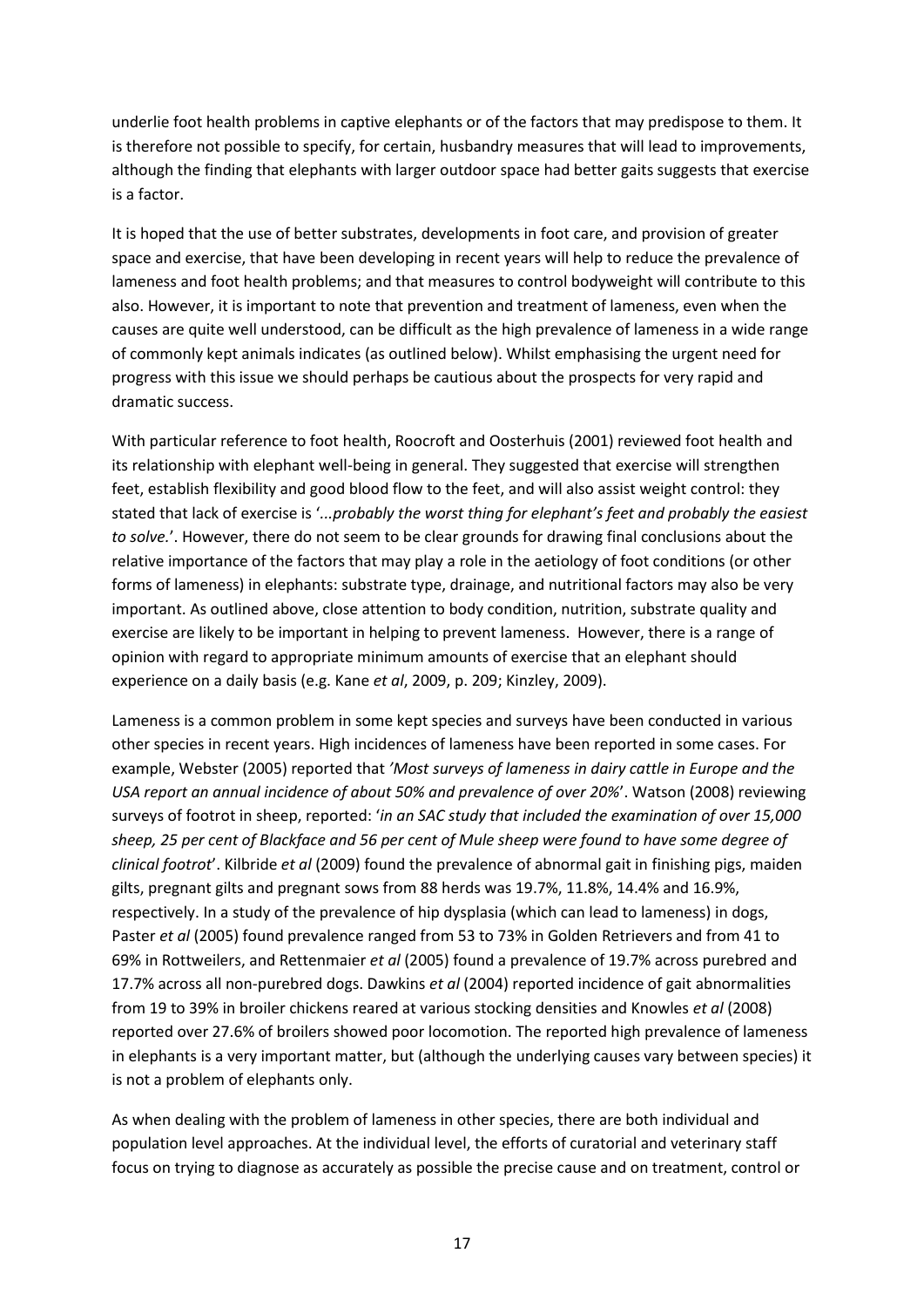alleviation of the problem. At the population level, efforts are made through scientific review of survey data, as in the Harris *et al* (2008) report, to identify predisposing factors (such as substrate type) through correlation studies.

Harris *et al* (2008, p. 60) noted: 'It was evident that both zoo elephant keepers and mahouts scored the locomotion of their elephants differently to the expert using our scoring system', and concluded (p. 63) *'UK elephant keepers tended to underestimate the abnormality of their elephant's gaits. It is obviously important to be able to recognise lame elephants, and the ability to detect more subtle gait abnormalities may prevent more severe problems developing in future years*'.

We take it that the main causes of the '*abnormal or poor gaits*' were forms of lameness associated with pain, although it is possible that some abnormalities of gait may be due to abnormalities of body conformation which may not be associated with pain. As noted above, Harris *et al* (2008) concluded that some gait abnormalities may be being missed in early stages. This is hard to evaluate, but we agree that early detection of lameness is very important; and we suggest that establishing methods for best practice in this could best be done by elephant keepers, veterinarians, and scientists specialising in locomotion analysis and various relevant forms of lameness, meeting to share their knowledge and experiences. We have also recommended a review of causes of lameness to inform best practice on preventative measures (See Recommendations, Section 6).

### **2.5 Stereotypies**

Stereotypic behaviours are repetitive, relatively unvarying, and apparently functionless. They are acknowledged as being indicative of sub-optimal current or past environment (Mason and Rushen, 2006, p. 10).

In their General Discussion and Conclusions, Harris *et al* (2008, p. 62) observed:

*'The high prevalence of stereotypies amongst elephants in UK zoos and the long duration of many of these indicated that the current and/or historical environments of many of the elephants were not suited to their species-specific requirements. Almost half of the UK herd performed stereotypies for more than 5% of the 24-hour period. Some zoos had significantly greater amounts of stereotypy amongst their elephants. This indicates that some factors unique to those zoos might have exacerbated these abnormal behaviours. We found that stereotypical activity was not due solely,and in some cases at all, to historical considerations'.* 

Stereotypies rarely occur in wild animals in their natural habitats and they generally reflect, as indicated above, that some current or historical aspect of the environment is suboptimal for welfare (Zoos Forum Handbook, Ch. 4, p. 16). Harris *et al* (2008, p. 29) found that there was a significant negative correlation between the amount of time spent stereotyping during the day-time and the amount of outdoor space available (and, unexpectedly, a positive correlation with indoor space available per elephant). Although caution is needed in concluding that the correlation between time spent stereotyping and outdoor space is a causal one - as it could be that, where space was relatively low, there were other suboptimal aspects of the environment that directly influenced the development of stereotypies - others have found a relationship between confinement/movement restriction and stereotypy levels. For example, elephants chained for substantial periods quickly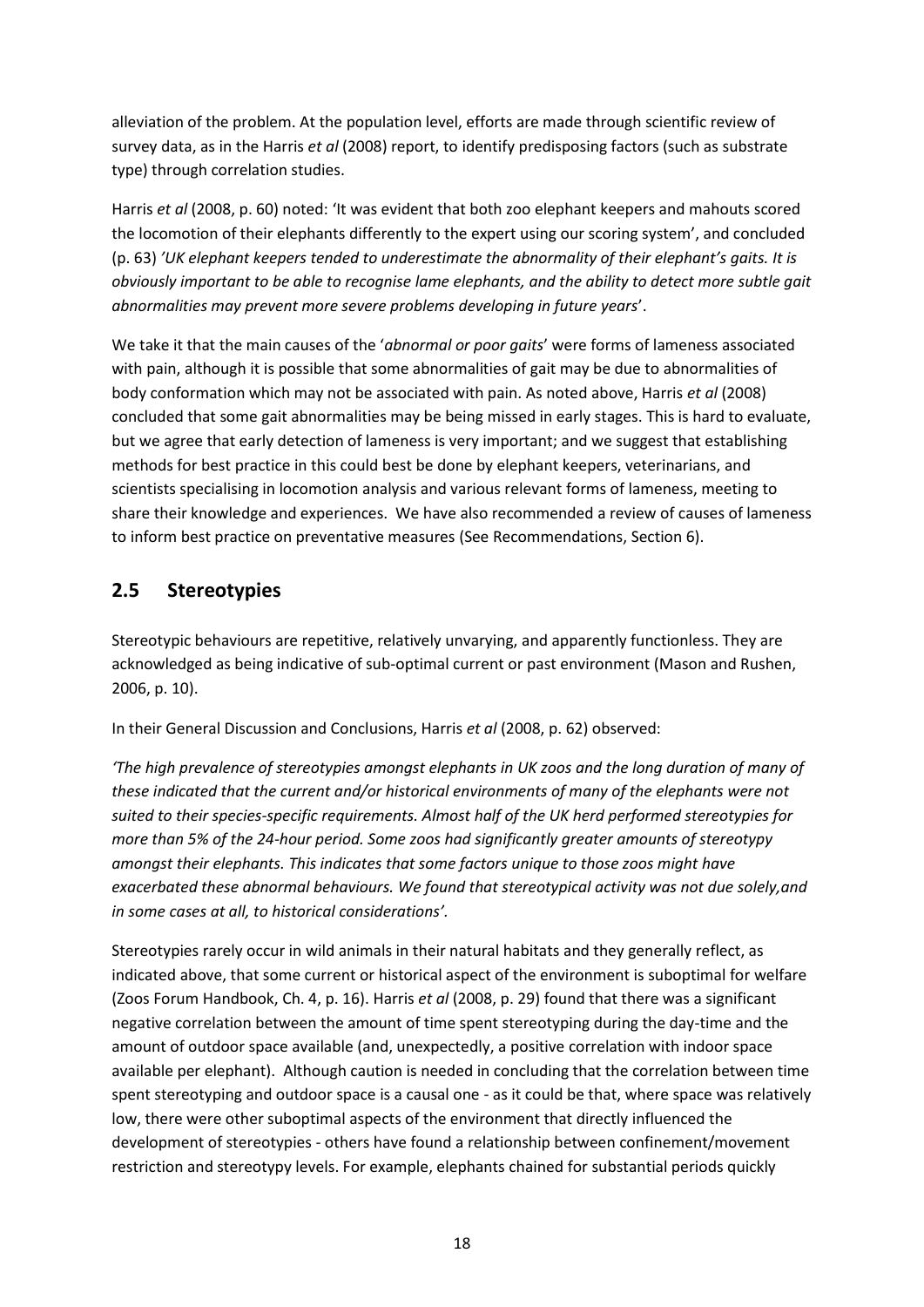develop a high level of stereotypies (Kurt and Garai, 2001), and chained elephants have been found to stereotype more than those that are unchained (Schmid, 1995; Friend and Parker, 1999; Gruber *et al*, 2000). Anecdotally, stereotypy decreases when overnight chaining is stopped (Wiedenmayer, 1995). Therefore, it seems prudent to advocate the provision of large, high quality space and the adoption of husbandry methods that promote full use of it through as much of the day and night as the animals wish, and that encourage time spent in locomotion*.*

It is important to try to avoid creating conditions that lead to animals developing stereotypic behaviours. In addition, anecdotal reports indicate that poorly informed husbandry practices may reinforce the performance of stereotypic behaviour once it has developed. For example, if an individual performs a stereotypic behaviour in anticipation of a specific event such as being able to access the indoor housing, then always being let in may reinforce that specific behaviour through the process of positive reinforcement learning.

The problem of stereotypic behaviour is not unique to elephants. Stereotypic behaviours occur quite commonly in many kept (domestic or non-domestic) animals. For example, in a survey of thoroughbred and part-thoroughbred horses, Waters *et al* (2002) found that abnormal behaviour (stereotypic and redirected behaviours) affected 34.7% of the population. These behaviours are a cause for concern (Zoos Forum Handbook, Chapter 4).

We have recommended that zoos must positively address means to enable elephants to maximise outdoor access and put measures in place to enrich indoor and outdoor environments (day and night). (See Recommendations, Section 6).

### **2.6 Health**

Some aspects of health have been discussed above. In their General Discussion and Conclusions, Harris *et al* (2008, p. 62) included a brief section entitled 'Health check' as follows:

'*Other than foot health, bodyweight and locomotion scores, the elephants were in good physical health and few problems were recorded. This reflects the very high level of care and attention given to elephants in UK zoos. The majority of UK elephants were scored as overweight. This was a bigger problem in some zoos than others, indicating some zoos are tackling this issue more successfully. The UK zoo elephants spent less time feeding than wild elephants but were also overweight, indicating that diet and/or lack of exercise were probably contributory factors. Many elephants had foot health problems which ranged from minor to severe. It is unclear how these affected their welfare, as they were unrelated to gait scores or FCM. However, major foot problems such as abscesses and osteomyelitis almost certainly cause pain and discomfort, often on a longterm and/or recurring basis. We note that cracked nails are common for elephants in the wild*' (Harris *et al*, 2008, p62).

As regards dealing with health problems, Harris *et al* (2008) noted in their Executive Summary: '*The keepers and staff were all highly skilled at detecting issues such as injuries and disease, and whenever necessary, took appropriate corrective action'*.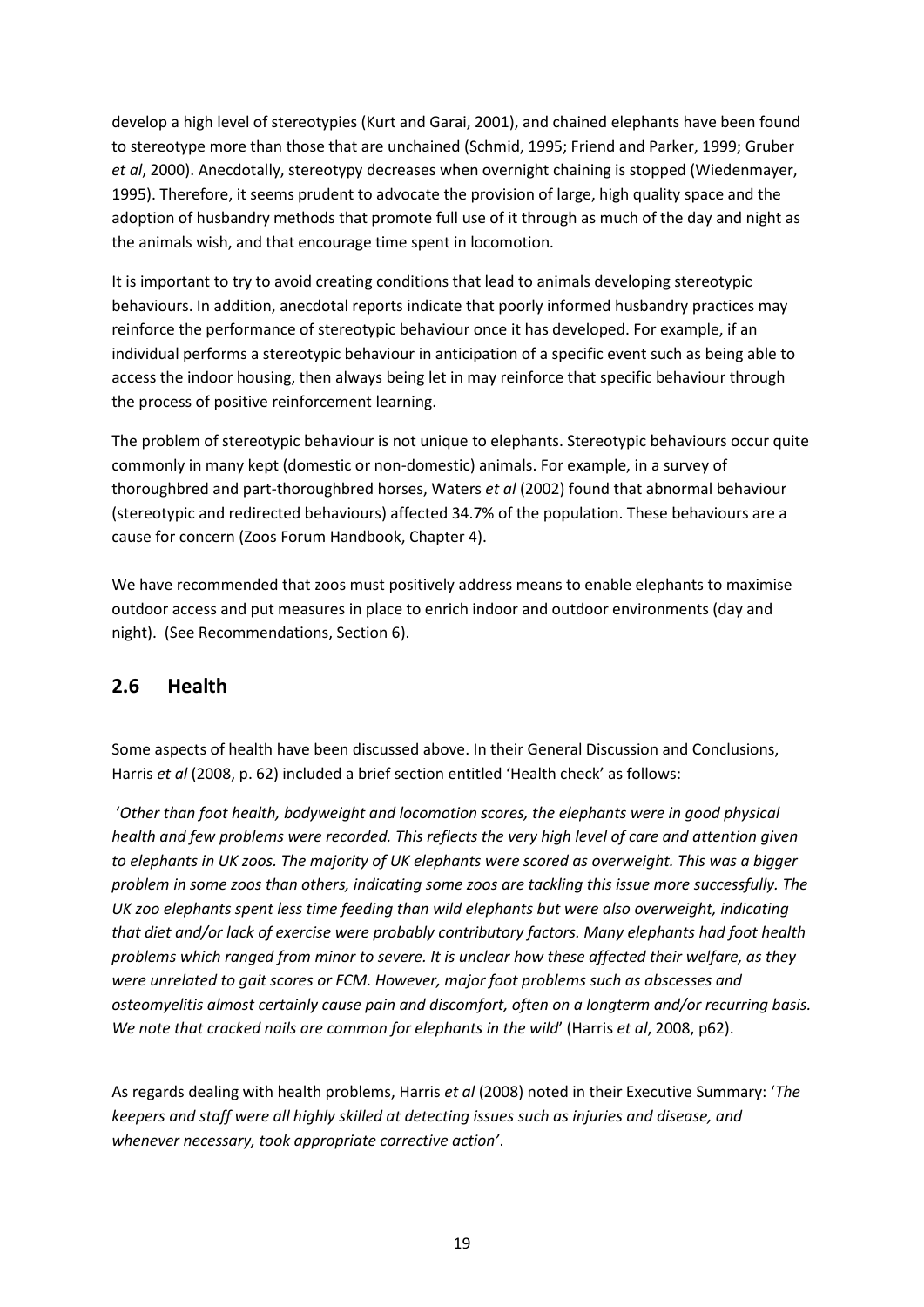The health issues relevant to welfare identified by Harris *et al* (2008) included: lameness, foot health and overweight. We have discussed these in Sections 2.3 and 2.4 above. However, there are some other health threats that we consider important to mention here.

### **2.6.1 Elephant Endotheliotropic Herpes Virus (EEHV) disease**

Herpes virus infections are increasingly implicated as a cause of mortality in young captive elephants. During the relatively brief course of the Zoo Forum's preparation of this Report, two young Asian elephants died of EEHV disease in the UK. Gage (2008) reported that 22 cases had been diagnosed in calves (<6 years old ) in Europe and North America, 19 of which died, and that EEHV was found in two stillborn foetuses and a 1-day old calf. Richman (2008) reported that it is likely that the virus contributes to the high stillbirth rate in captivity. The disease tends to be sudden in onset, and to lead rapidly to death, due partly to heart failure (Richman, 2008). EEHV has also caused deaths in adult Asian elephants (Richman, 2008). Treatment with the human antiviral drug Famciclovir has been attempted, but fewer than half of those treated have survived (Richman, 2008).

EEHV disease has been recognised only recently, but retrospective examination of proliferative cutaneous lesions stored from a herd of captive African elephants in the USA (Jacobsen *et al*, 1986) confirmed the presence of Herpes virus sequences identical to those found in Asian elephants with disseminated EEHV disease (Richman *et al*, 1999).

The epidemiology of these virus diseases is little known. Richman (2008) stated that African elephants carry at least two herpes viruses: one that may be lethal to Asian elephants and one that is fatal to young African elephants. The presence of varieties of EEHV has been confirmed in elephant camps in Cambodia and Thailand, and in a wild elephant in India (that had had contact with captive elephants; Reid *et al*, 2006).

In the USA, a nationwide serological survey is underway using an ELISA test to provide information that may reveal patterns that will aid in herd management and decisions about movements between herds. We understand that moves are underway to survey UK zoo elephants (see below).

#### **2.6.2 Tuberculosis**

Tuberculosis has also been identified as a threat to elephants (Mikota, 2008). Cases have occurred in zoo elephants in Europe and the USA. It can affect both the African and the Asian species. It is a chronic disease that is difficult to detect until late stages and there is potential for affected animals to pass infection to others long before detection. This could present a serious challenge in a population whose viability depends on movements between collections for breeding purposes.

#### **2.6.3 Infectious disease screeening**

We gather that BIAZA is proposing to develop an UK Elephant Health Programme to promote and coordinate TB and Herpes virus screening. It would appear that screening programmes need to be pursued vigorously in the UK and Europe-wide. Careful consideration needs to be given to what actions would be taken if the disease is detected. The chances of a viable, long-term breeding programme proving viable in Europe would seem to be precarious without rigorous and effective measures to control these diseases.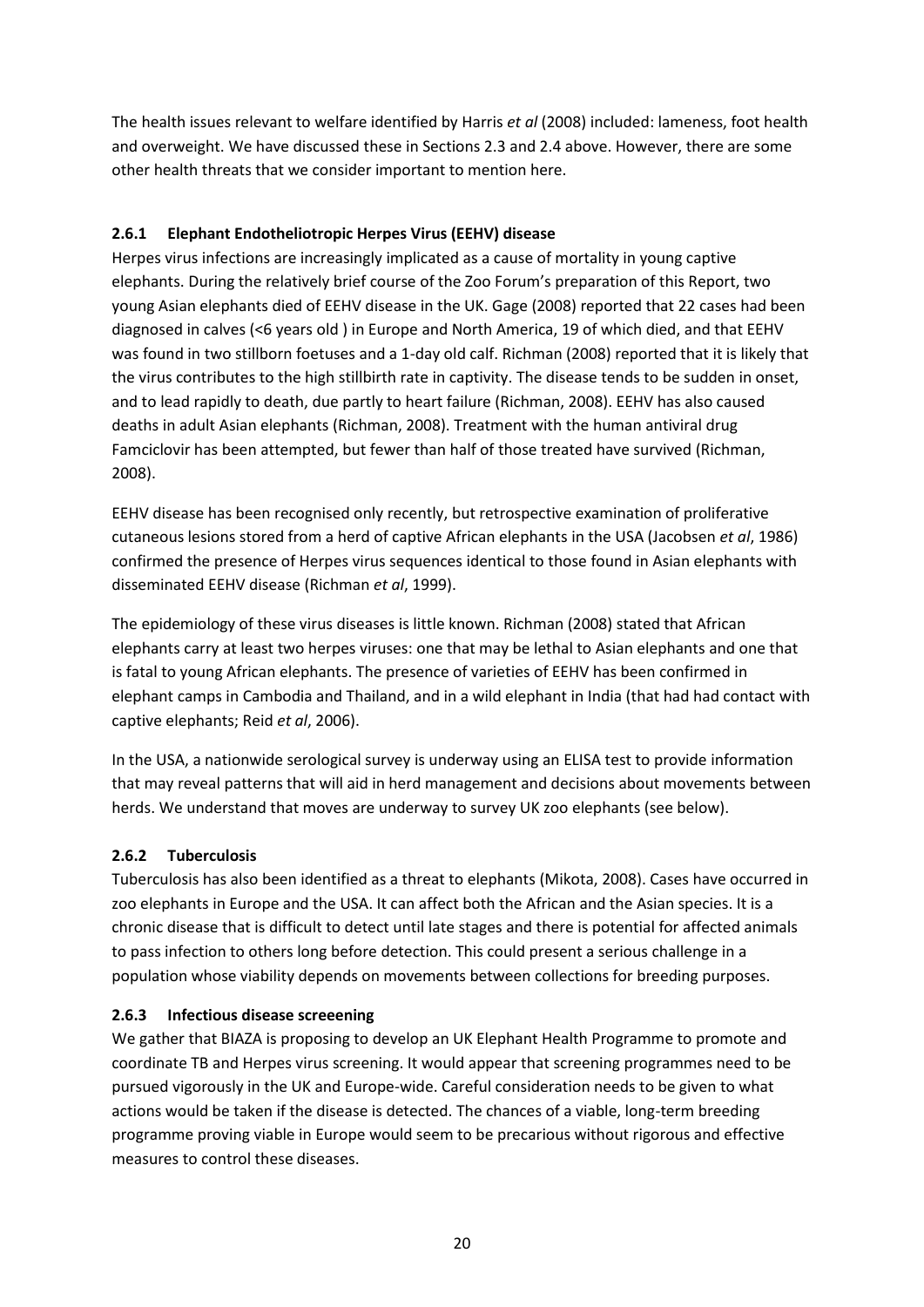We have recommended the development of a Health Programme including screening and preventative measures, clinical and pathological investigations. (See Recommendations, Section 6).

## **2.7 Survivorship**

From their analysis of the European Elephant Studbooks from 1960 to 2005, Clubb *et al* (2008) reported median life spans of 19 years for female Asian elephants in European zoos compared with 42 years for those in Burmese logging camps. For female African elephants, the median lifespan in European zoos was 17 years, compared with 36 years in a wild population of elephants in Amboseli (or 56 years if human-induced deaths were excluded).

For Asian elephants in European zoos, the still birth rate was found to be high and infant mortality rates were about double those in the Burmese camps (Clubb *et al*, 2009), while juvenile survivorship was similar. Survivorship in zoos was found not to have improved over the time period. Captive born animals had much poorer survivorship than wild-born animals and one factor in this is the killing of infants, which is relatively common in zoo elephants but absent in wild elephants (Clubb and Mason, 2002). Transfers between zoos and earlier separation from their mothers were both associated with poorer survivorship when adult (Clubb *et al*, 2008).

The female African elephants in European zoos showed infant and juvenile mortality rates similar to those in the wild, and an improvement in survivorship in recent years (Clubb *et al*, 2008). In a recent review, Mason and Veasey (2010a), discussed the difficulties in interpreting the literature in which adult survivorship of captive and wild elephants are compared. Their overall conclusion was that adult survivorship of elephants in captivity is significantly lower than that of those in range states. However, they reported that there have been significant improvements in recent years in the case of African elephants. They also suggested areas of systematic health checks that might be of value in understanding the aetiology of poor adult survivorship.

We are not aware of any evidence that the situation in UK zoos has been markedly different from that of Europe as a whole.

Improvements in mean age-related mortality statistics of such long-lived animals can understandably take many years before they are measurable, particularly when the animals' numbers are relatively small. And, when the conditions in which they are kept have varied so greatly over place and time, it is difficult to ascertain the relative importance of factors relating to better survivorship.

Clubb *et al* (2008) considered that stress and/or obesity were likely to be the main causes of the poorer survivorship of zoo elephants. However, Mason and Veasey (2010) considered that while stress could explain the data so could many other factors.

A shorter life *per se* is not necessarily a *welfare* problem but is, of course, relevant to population sustainability. However the causes of mortality discussed above are likely to be associated with adverse welfare consequences.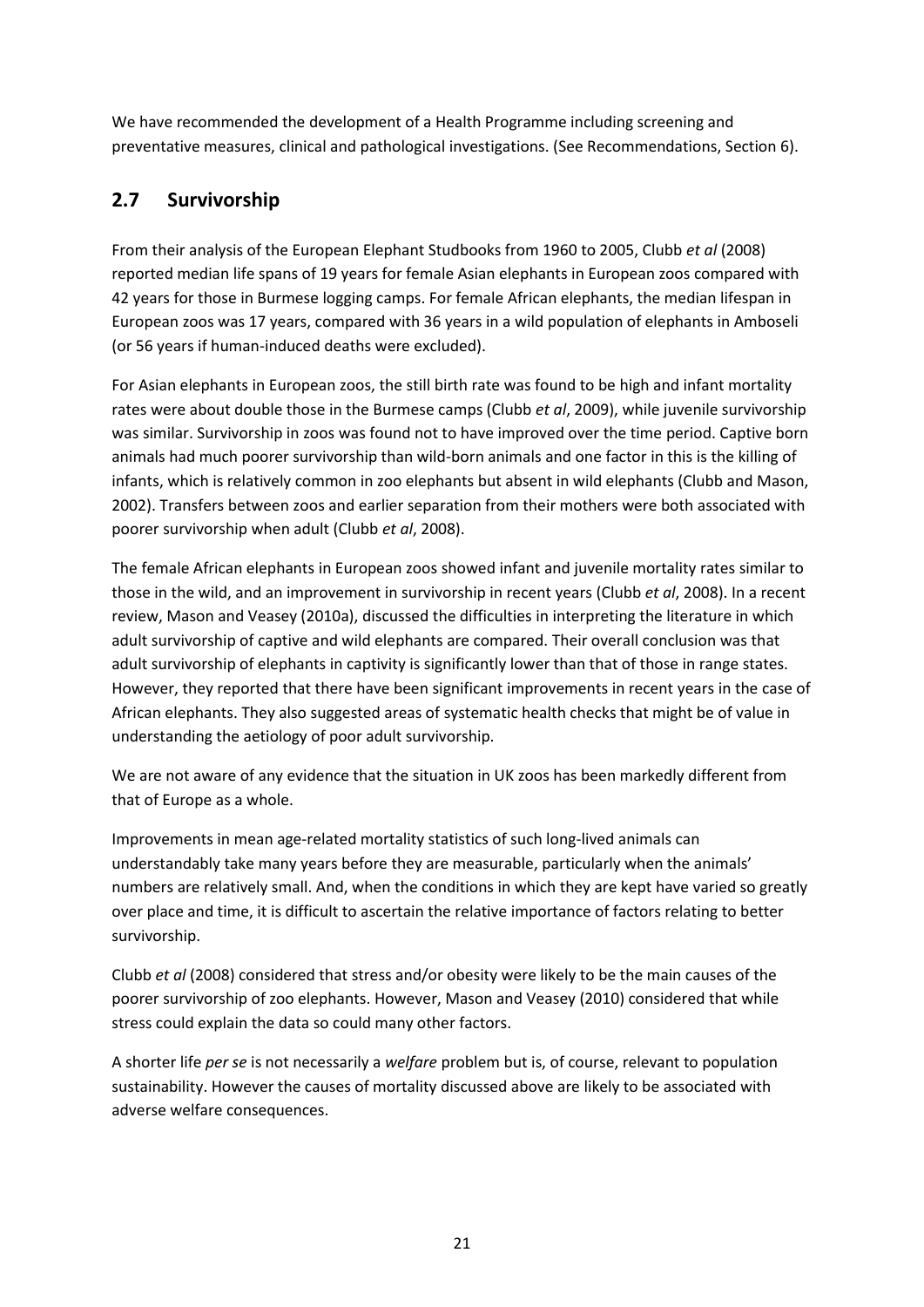### **2.8 Fecundity**

Clubb *et al* (2009) used the same studbook data as described in 2.7 (above) to analyse breeding performance in European zoos since 1960 and for comparison with animals in reference populations of elephants in Myanmar and Kenya. A main finding was that *'fecundity in both species is much lower than in* in situ *reference populations, and breeding ceases at least a decade earlier in adulthood'.*

It is impossible to determine from studbook data how much effort was made historically by zoos to breed their elephants; we understand that most did not try to breed them because they did not keep bulls because of the difficulties of doing so. Breeding elephants in zoos was not generally considered necessary until fairly recently because there was a supply of young animals from Africa or Asia and captive-breeding was not given the priority it receives today. Historical data may therefore not always reflect the current situation - however, it is clear that very few female zoo elephants, of either species, are still producing young beyond the age of 30 - when females in freeliving populations in Myanmar and Kenya continue to breed (Clubb *et al*, 2009).

Hildebrandt *et al* (2006) reported that, in zoos, *'many elephant cows (both cycling and non-cycling) are developing reproductive tract pathologies and subsequently exhibiting irregular or no ovarian cycles that possibly affect fecundity'.* They considered that *'continuous ovarian cyclicity of non-bred females is having a negative and cumulative effect on reproductive health in captive elephants. In the wild, most females are either pregnant or lactating and they experience comparatively few reproductive cycles in their lifetime'.*

In captivity, early onset puberty is often observed. Hermes *et al* (2008), reviewing obstetrics in captive elephants drew parallels with human populations of developed nations where a higher plane of nutrition has resulted in a shifting of the onset of puberty to a younger age. It appears that long periods of cycling not resulting in pregnancies may increase susceptibility to reproductive tract pathologies. The early onset puberty seen in captive elephants may be a factor in this also. From the data, it appears that if a zoo elephant has not bred by the age of 25-30, she is unlikely to do so. Hermes *et al* (2008) reported that over 50% of cases of dystocia (abnormal or difficult birth or labour) occured in primiparous females of over 20 years of age.

Knowledge of the reproductive physiology of the species can be helpful in the effective management of captive breeding. Considerable advances have been made in recent years (for example, it was found only in 1996 that the endocrinological cycle of female elephants is unique in having two peaks in secretion of luteinising hormone during each oestrous cycle). Such knowledge has helped open the door to the possibilities of artificial insemination (AI). The success of captive breeding in the past may have been, to some extent, limited by lack of knowledge.

Techniques for the successful artificial insemination of elephants have been developed in the past decade, and might enable more of the females that are being kept in the absence of males to be brought into the breeding population. However, it is not suggested that this may be more than an aid to maintenance of captive populations (see Social Composition, Section 2.1 above). We discuss later (Section 2.12) the need for the development of plans for housing males. This is even more important than it might otherwise be, as the sex ratio among calves born in zoos through natural conception and also as a result of AI is strongly skewed in favour of males (Saragusty *et al*, 2009).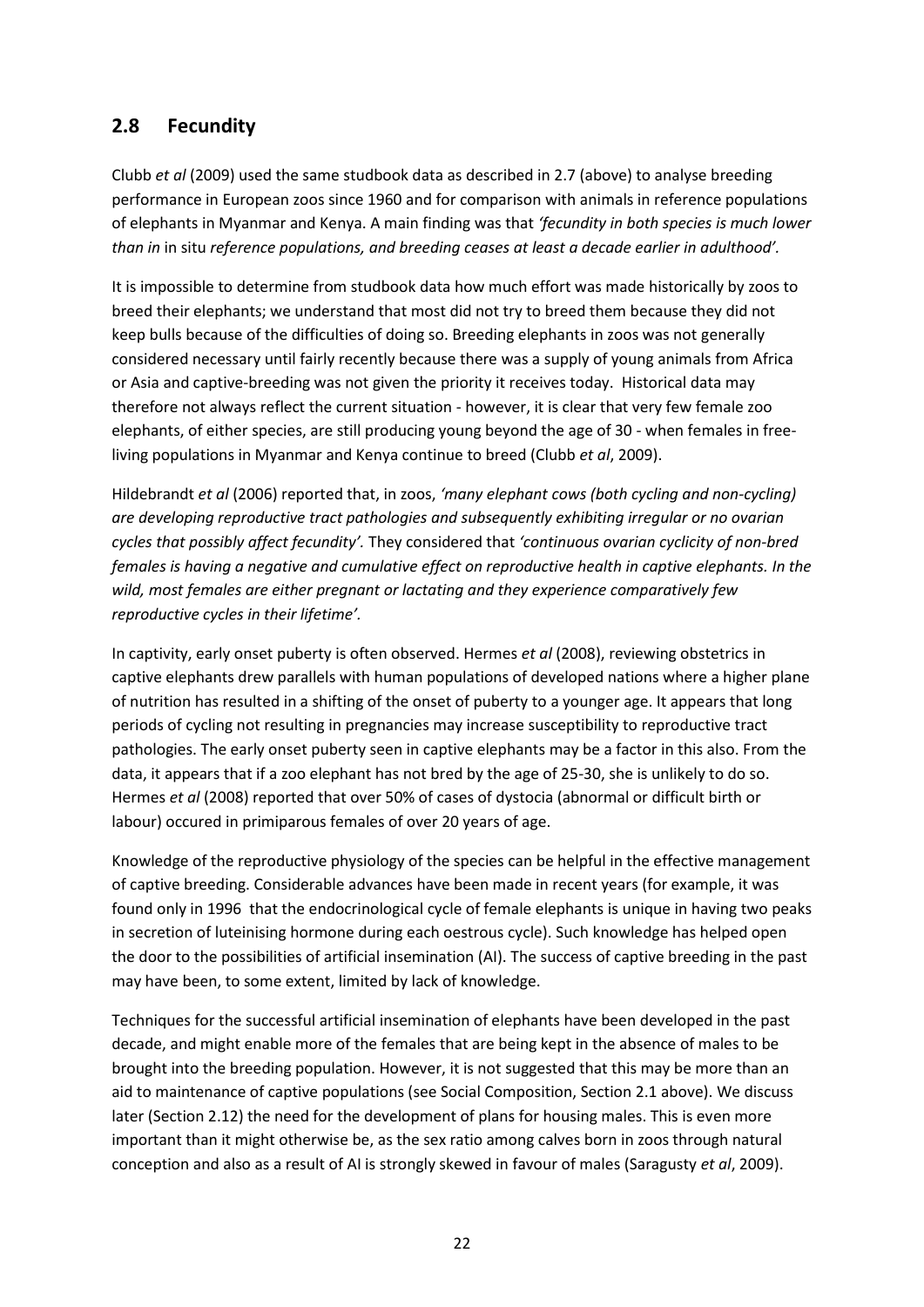### **2.9 Handling methods**

There is considerable debate on the relative animal welfare merits of free contact versus protected contact management systems – those in which keepers go into enclosures with their animals and those in which they do not. There are strong advocates and opponents of both systems. One of the concerns expressed about the free contact system is that keeper safety is said to depend on the keeper having to maintain dominance over the elephants and that handling methods associated with this are not in the welfare interests of the animals (Forthman *et al*, 2009, p. 304-305)*.* On the other hand, those in favour of such close contact point to welfare advantages that they believe the system brings to the animals and maintain that negative reinforcement is not necessary in the course of free contact, although others believe that the basic principle of the use of the ankus is negative reinforcement. The Secretary of State's Standards of Modern Zoo Practice (Defra, 2004, Appendix 7, para. 7.4) state: '*Training methods should be based on positive reinforcement. Where negative reinforcement is used it must never compromise the welfare of the animal'*. Harris *et al* (2008) did not find evidence that welfare was linked to handling system and, based on these findings, there seems no clear scientific basis for deciding between the two from a welfare viewpoint. It may depend upon the particular circumstances, e.g. if a close contact system enables, without causing stress, greater locomotory exercise then the advantages of this may outweigh disadvantages. Recently, Mason and Veasey (2010b) have reviewed potential approaches that may be useful in assessing the psychological welfare of elephants. Future research may clarify these issues.

We understand that there has been a significant move towards use of protected contact or no contact systems, driven partly by human health and safety concerns. However, Harris *et al* (2008, p. 43) speculated that: *'... where elephants are not handled or handling is limited, it seems inevitable that keepers are less knowledgeable about their elephants' physical health than in zoos where elephants are regularly handled and checked.'* In both protected and free contact systems, there is considerable interaction between elephant keepers and the elephants, themselves. Whether this assertion by Harris *et al* (2008) is the case will, we suggest, depend on staff training and expertise.

In all situations where animals are successfully managed, a key feature is well-trained, dedicated staff who are respected by their managers. Harris *et al* (2008, p. 61) reported that '*all managers and elephant staff that we spoke to during the course of our study were highly knowledgeable about elephant care and welfare issues'*. However, as knowledge relevant to health and welfare increases, there will be a continuing need for training programmes for elephant keepers as well as effective means for sharing evidence-based good practice between collections.

We have recommended that there is a need for systematic elephant keeper training and sharing of good evidence-based practice across the UK, and this should take advantage of links across the rest of Europe and more globally. (See Recommendations, Section 6).

### **2.10 Faecal cortisol metabolites**

Harris *et al* (2008) collected three sets of faeces from each individual elephant and analysed the cortisol metabolite levels in these.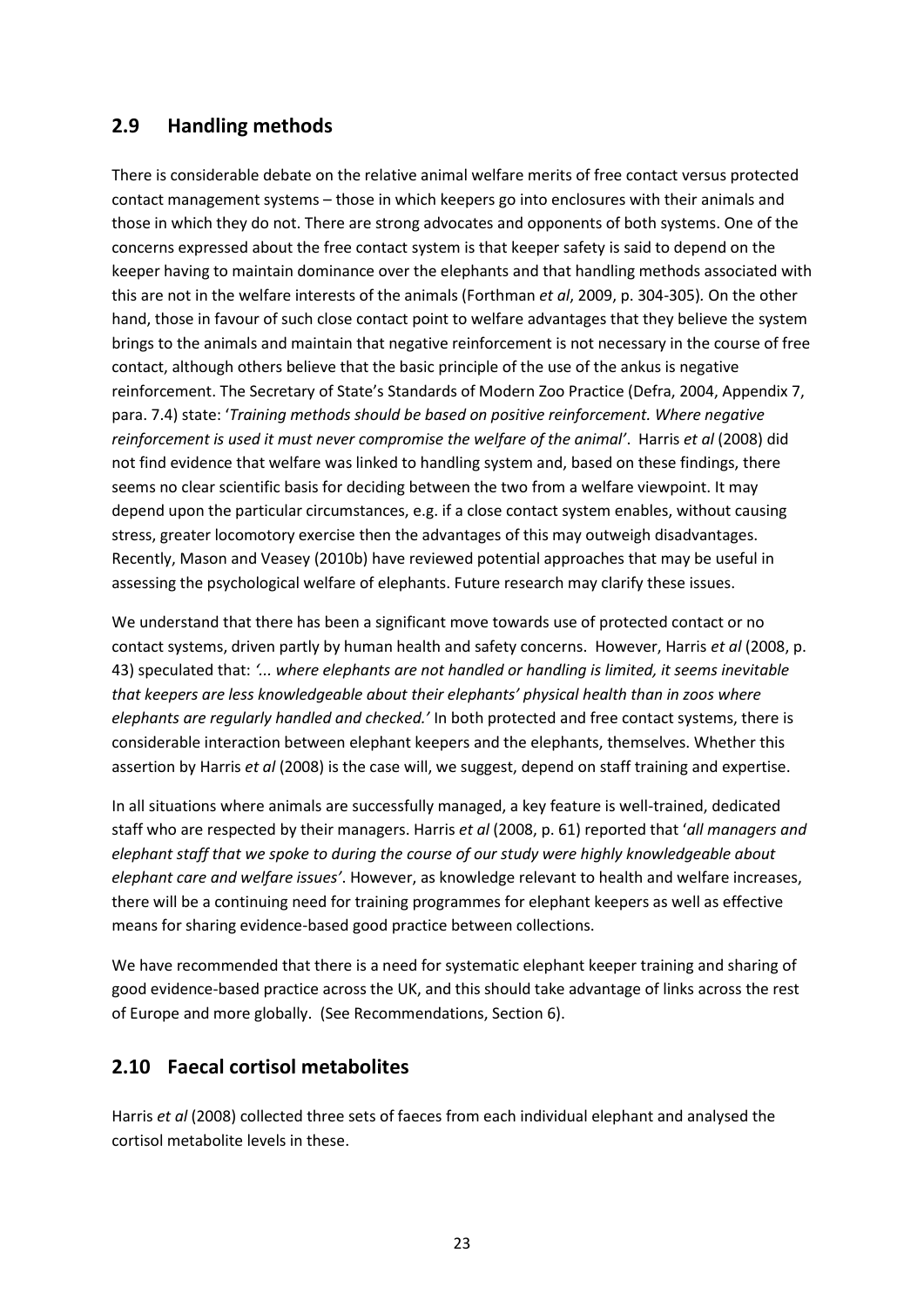The hormone cortisol is secreted in response to events that an animal may perceive as pleasant or unpleasant. Its concentration in blood or other fluids can provide an assessment of arousal (positive or negative) that can be interpreted in welfare terms by cross-reference to other indices (e.g. behavioural observations). Its usefulness has been reviewed in the Zoos Forum Handbook (Zoos Forum, 2005, Chapter 4). Whilst the measurement of faecal cortisol metabolites (FCM, the breakdown products of cortisol) may be able to contribute to welfare assessment in some circumstances, the patterns of variation reported by Harris *et al* (2008, p. 46) do not appear to provide clear conclusions about factors which may cause stress to elephants. They stated: '*These counter-intuitive relationships indicate that interpretation of FCM as a welfare indicator for zoo elephants must be made with great caution due to the highly variable nature of the husbandry, handling, history, social composition and individual responses of the elephants*' (Harris *et al*, 2008, p. 46). They found no significant relationship between FCM concentration, as a possible indicator of stress, and housing, frequency of stereotypic behaviour, handling method or locomotion score (Harris *et al*, 2008, pp. 39-40).

### **2.11 Overall welfare scores**

*Harris et al (2008) compiled a subjective* overall welfare score for each elephant. Elsewhere in their report, as we have outlined, they identified several areas of concern regarding elephant welfare and it is not clear that this overall welfare score contributes further.

### **2.12 Bull management**

Although Harris *et al* (2008) addressed social composition (see Section 2.1 above), their report contained relatively little on the management of bulls; however, in planning to maintain a captive elephant population, this is an important subject. If a captive population is to be maintained then there will need to be facilities for keeping bulls. These cannot be kept within their natal herds after maturity. Providing good quality life-time accommodation for the large numbers of bulls that would accompany a successful breeding programme (especially since the sex ratio is currently biased in favour of more males being born than females, see Section 2.8 above) will present a major challenge and one that needs to be carefully planned in advance. As far as we are aware there are no detailed plans for dealing with this situation.

As with many aspects of captive elephant management, these matters will have to be tackled at the European herd level, and this will require very close cooperation and agreement among the institutions that keep the animals. Presumably, some participants will have to plan to keep bachelor groups of males and others to keep appropriately structured breeding groups (one mature male with females of various ages). We are not aware of the existence of such a strategy for this. In addition, there will be the need to provide appropriate housing for bulls.

Several authors have identified the importance of keeping males in groups. For example, Slotow *et al* (2000) reported that the presence of older male African elephants had a calming influence on adolescents that had not previously been subject to any dominant males during their development. Evans and Harris (2008) suggested that male groups of African elephants are repositories of male knowledge and are important in the social development of adolescent males. Rees (2004) reported that mounting behaviour was socially facilitated by observing older males.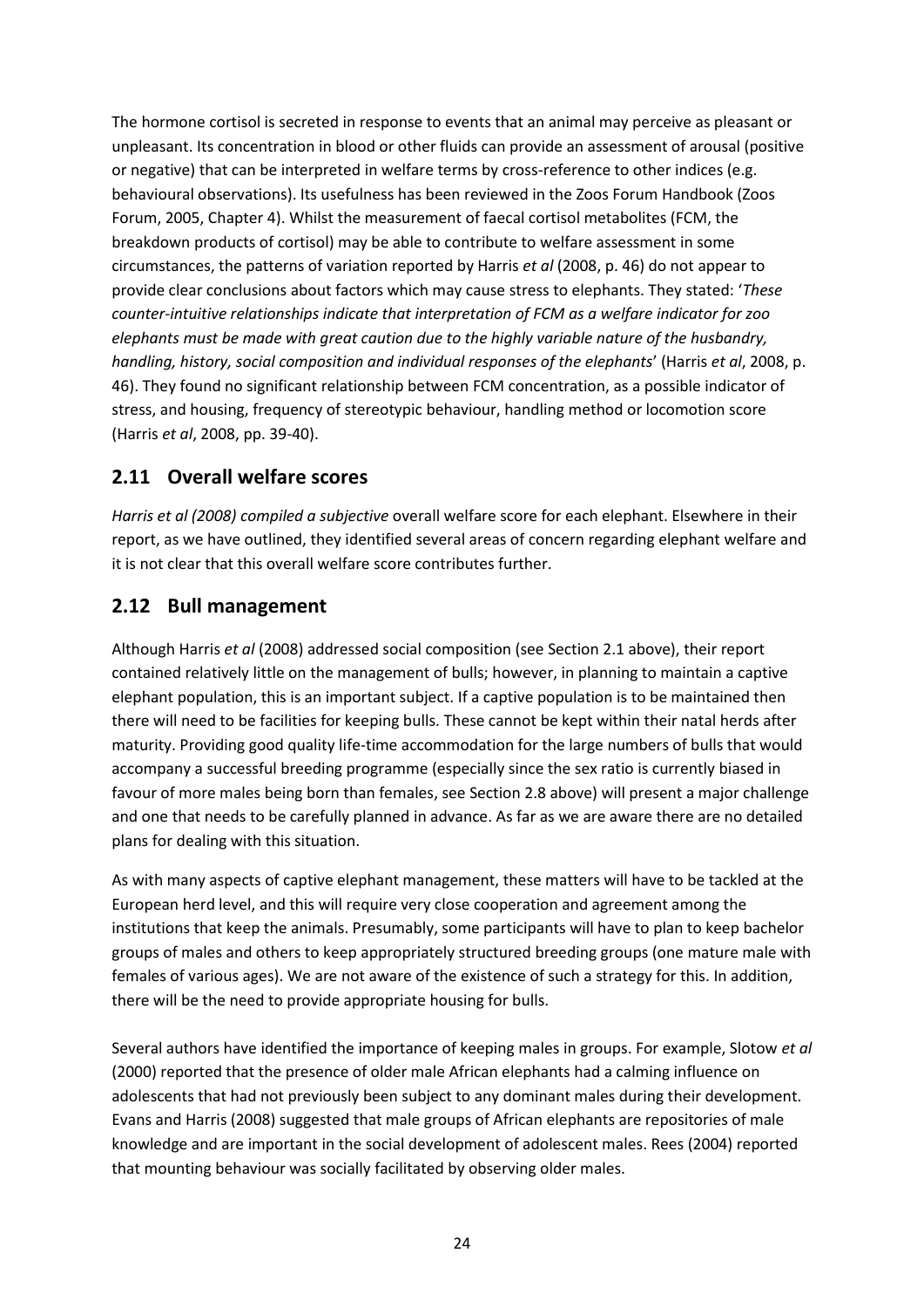We have recommended the development of a strategy for bull management in liaison with the European Endangered Species Breeding Programme. (See Recommendations, Section 6).

## **2.13 Sustainability**

We understand that the indications are that the zoo populations of Asian and African elephants in Europe and North America are not currently self-sustaining (Faust *et al*, 2006; Wiese and Willis, 2006; Clubb *et al,* 2009). Whether a population grows or declines depends upon the relative rates of breeding and mortality. Rates of breeding have been lower than observed in the wild (Clubb *et al*, 2009) and rates of adult and infant mortality have been higher than observed in stable wild populations (Clubb *et al*, 2008). There will clearly need to be significant improvements in reproduction and in reduction in mortality before the populations can become self-sustaining. In making progress with this, ongoing review of the European studbooks will be important.

The causes of low rates of reproduction are not entirely clear. In the past, the populations were not managed to maximise breeding. As mentioned above, it has been hypothesised that females which have not bred by middle age are likely to become prematurely infertile as a result of uterine pathology due to the effects of continued reproductive cycling in non-pregnant, non-lactating animals (Mason and Veasey (2010a) and see Section 2.8). Zoo elephants have tended to reach sexual maturity earlier than those in the wild; and Hildebrandt *et al* (2006) advocated delaying the onset of puberty in captive females to reduce the reproductive cycling before full physical maturity for reproduction is reached in order to address the problem of premature infertility. It has also been reported that fertility may be adversely affected by obesity (Hatt and Clauss, 2006; Freeman *et al*, 2009).

The factors underlying the higher rates of infant mortality (Section 2.7) are also not entirely clear, but it has become apparent that EEHV has contributed and may have been a significant factor (Section 2.6.1). Infanticide is relatively common in zoo elephants but is absent in the wild. It has also been suggested that a tendency to large neonate size may also be a factor predisposing to infant mortality (Clubb *et al*, 2009).

## **3. The role of elephants in UK zoos**

From the preceding section it is apparent that there are some difficult welfare problems to be overcome in keeping elephants in the UK. So why keep elephants? In this Section, the various reasons that have been given for keeping elephants are outlined.

From the literature and from our discussions, it is clear that several possible roles have been envisaged for captive elephants at the present time; there may have been other reasons also in the past. Reasons given for wishing to maintain elephants in UK zoos include those listed below.

### **For conservation: as an insurance against catastrophic loss of wild populations**

Captive breeding is currently viewed in terms of maintaining *ex situ* populations (those outside their natural ranges) as an insurance against some *future* catastrophic loss of wild populations rather than to meet a current need for reintroduction since there is no such need for either species at the present time. It is also widely recognised that reintroductions from *ex situ* populations back to the wild, although they have been valuable and successful for some species, are not easily achieved and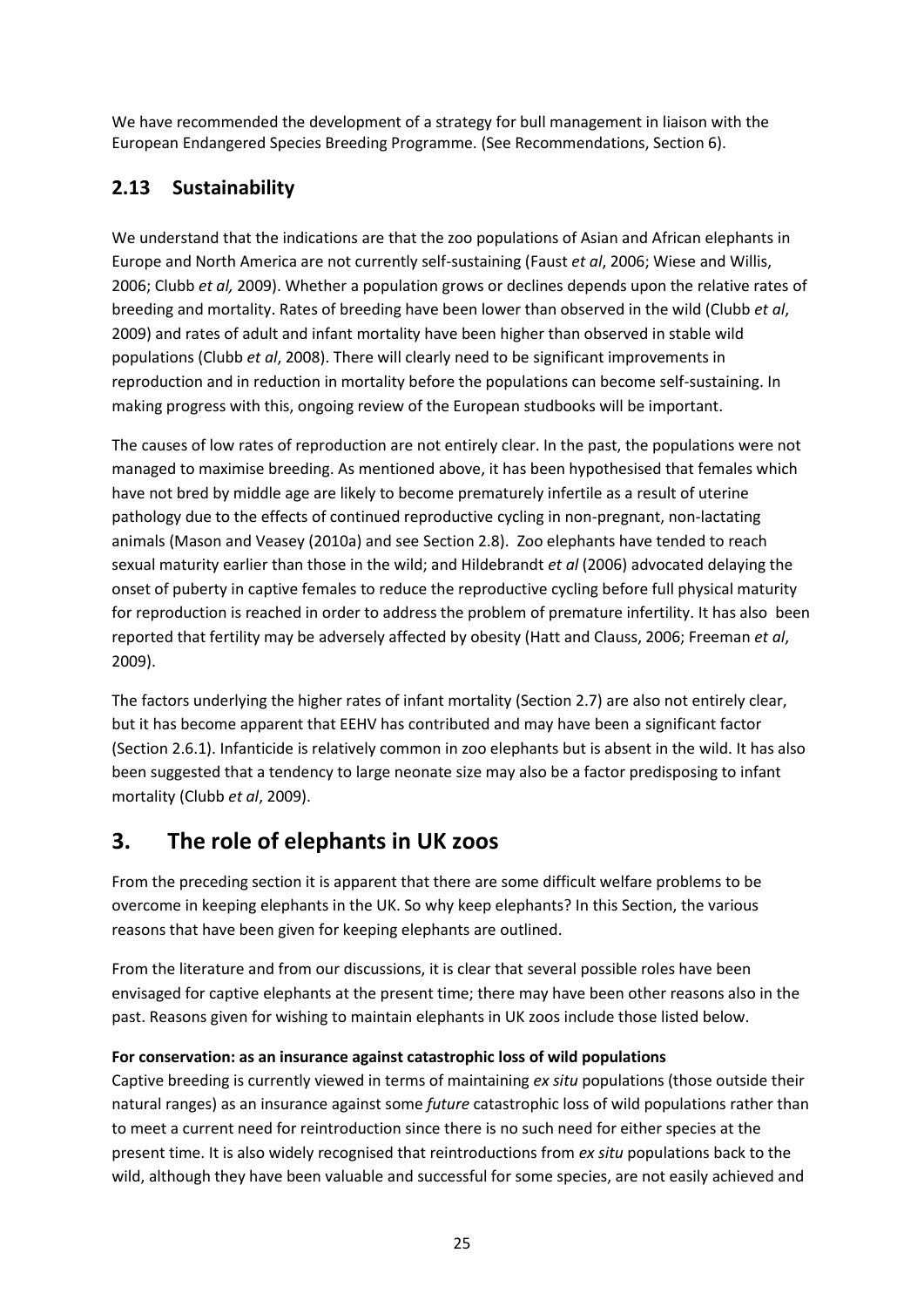are not without risks (e.g. to the welfare of the animals involved and associated with the possibility of accidental infectious disease introduction into wild populations).

There is no case for breeding elephants for reintroduction in the short term. Assessing whether or not there may be a need for this in the future is difficult. There is quite a large free-living African elephant population at present (although much lower than 50 years ago), numbers in some areas have been increasing and some populations are being controlled by culling.

The free-living Asian elephant population is much smaller and is regarded as Threatened by the IUCN (2008a), but is not under immediate severe threat (see Section 1.4). However, the human population continues to rise rapidly and it seems very likely that both African and Asian elephants and their habitats will come under increasing pressure. Maintenance of a captive population as a long-term insurance against catastrophe in the wild depends upon the captive population being self-sustaining, and neither African nor Asian populations in European and North American zoos (nor elsewhere outside their usual geographic ranges) are self-sustaining at present.

There are large populations of captive Asian elephants held within the normal geographic range of the species (e.g. in India and Thailand) and some feel strongly that if there is a case for sustaining a captive population as an insurance, efforts for this should be focused in those countries rather than outside the animals' normal geographic range. However, it is not clear how this might be funded. On the other hand, some believe that continued maintenance in the UK (as part of a European programme) is important for various reasons including to contribute to developments in elephant husbandry (e.g. in veterinary aspects and disease control) that, they believe, are likely to become increasingly important for both conservation and welfare as, with growing anthropogenic pressures, free-living populations are likely to be increasingly confined to smaller areas and will need to be managed.

#### **To attract visitors and to enable fund-raising for** *in situ* **conservation initiatives**

Elephants are impressive and attractive animals. We are aware that some zoos undertake specific fund-raising from the public at elephant exhibits. We understand that elephants do attract visitors to facilitate fund-raising. However, we are unaware of research into the scale of sums raised or how the use of elephants in fund-raising compares with the use of other species.

We have been told that gate takings did not drop markedly in the short term at four zoos when elephants were no longer kept there, but we have no clear data on these points. The circumstances at these four zoos may not have been comparable with circumstances at zoos which currently continue to keep elephants.

### **For education: to provide opportunities for education about conservation threats to free-living populations**

Zoo elephants are used in zoos to help present information about threats to their conservation and to promote interest in and support for their conservation, and in wildlife conservation more generally. Some believe that, in this way, elephants can help promote such interest; others have expressed doubt about this. It is very difficult to measure the efficacy of such education or to know to what extent use of other species for such purposes would be more or less effective. There are very few detailed reports that assess the impact that elephants or other animals have on visitor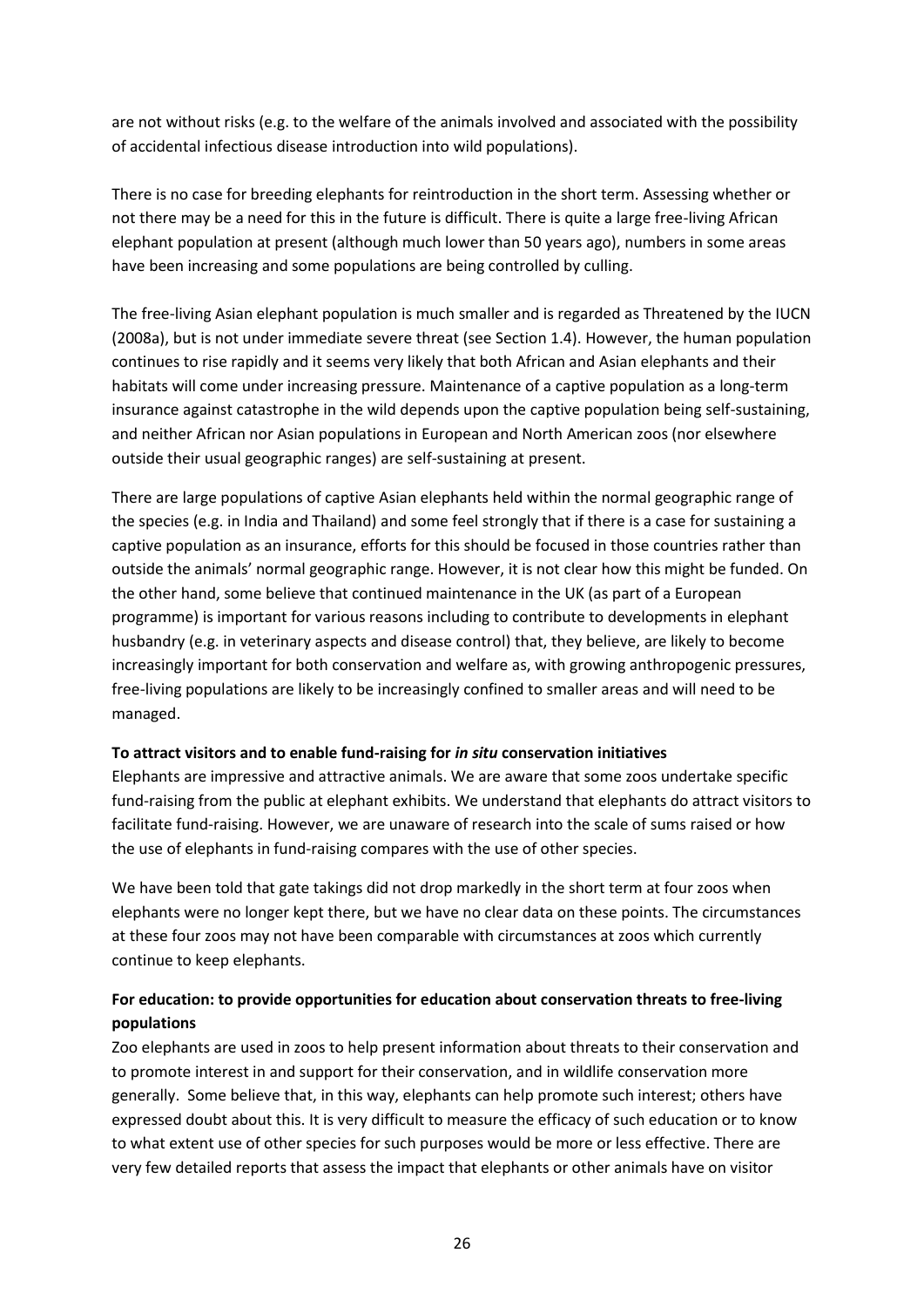perceptions; and two studies addressing this gave conflicting results (Balmford *et al*, 1996; Ward *et al*, 1998). A Defra-funded project is currently underway which aims to provide information on the conservation and education activities of zoos more generally.

#### **Providing opportunities for education in elephant husbandry and medicine**

Through keeping elephants, zoos have provided opportunities for biologists and veterinarians to learn about, and contribute to knowledge and technology on, elephant husbandry and medicine, particularly as relevant to captive animals.

#### **For research into aspects of biology relevant to present or future conservation**

Observations on zoo elephants in the UK and elsewhere in Europe have contributed to knowledge of various aspects of their biology, including infrasound communication, aspects of anatomy and reproduction, and veterinary aspects including epidemiology of Herpes virus infections. Infectious diseases can present threats to population viability, especially in small populations. It is possible that knowledge gained on the epidemiology and control of infectious diseases to which elephants are susceptible could prove very important for species conservation in the future (but this argument also applies equally to all other wild animal species).

It has been argued that if captive breeding of elephants is not continued, an opportunity may be lost to learn more about some of these disease threats to elephants and how to address them. There are a number of reports (e.g. Bengis *et al*, 2002; Sukumar, 2003) of elephants contracting diseases as a consequence of close contact with livestock in range states. As conflict between elephants and livestock production increases, knowledge of diagnosis and control of diseases may be of benefit to both elephants and sympatric human populations.

As mentioned earlier (Section 2.8 above), studies on zoo elephants have led to advances in knowledge of aspects of their reproductive physiology which could have application to their conservation in the future.

Similarly, it has been suggested that studies in Britain (the Harris *et al* (2008) report is an example), with the elephants, staff, and facilities available, may be able to contribute to improvements of captive elephant welfare throughout the world (including the 15,000 in SE Asia).

It is widely predicted that the planet's human population will continue to grow rapidly for the coming decades, and that this will place huge and growing pressures on many species of wildlife. Almost certainly, free-living elephant populations will have to be managed much more actively in the future than is necessary now.

Advances in knowledge and understanding of animal diseases have led, in many cases, to methods for their prevention or control. For example, the discovery in 1967 that new world primates require dietary vitamin D<sub>3</sub> (Hunt *et al*, 1967) was crucial to their maintenance and welfare in captivity. Some believe that keeping elephants provides opportunities to find solutions to health and welfare problems and that, in the long run, this is the right way forward.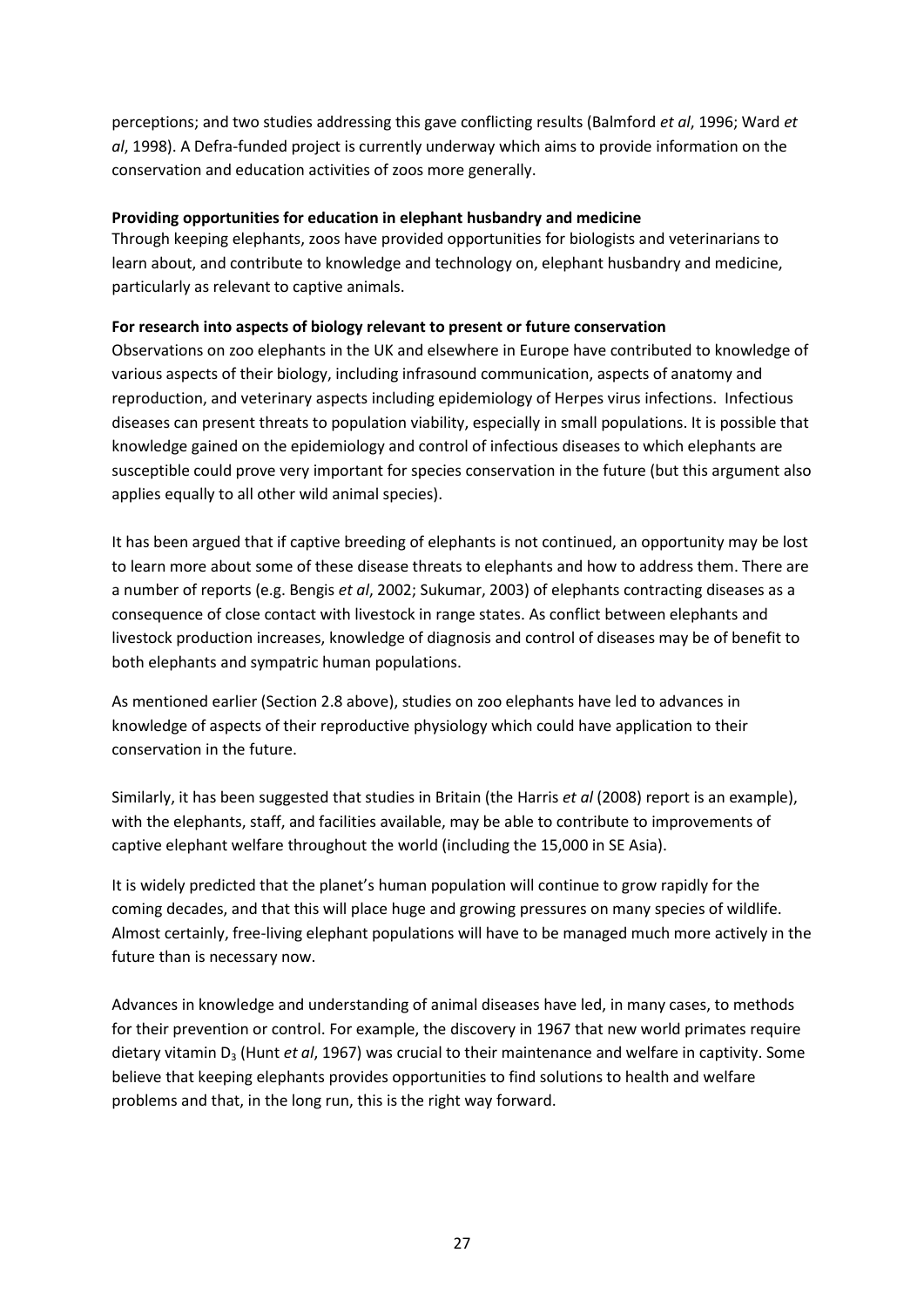## **4. Options for the way forward**

In Section 2 above we outlined some of the difficulties and current welfare problems associated with keeping elephants in the UK and, in Section 3, we outlined various reasons given as to why elephants should be maintained in zoos in the UK. Before more detailed discussion of these costs (i.e. welfare costs) and benefits, we now consider the options that zoos face, regarding the future of UK zoo elephants. Decisions regarding their animals are the responsibility of the individual zoos (although local authorities can specify conditions on aspects of management) but, where zoos work together to manage populations collectively through European Endangered Species Programmes (EEPs), these decisions are, as we understand it, taken with regard also to their involvement in these programmes.

We first list the options (as they appear to us and that we have identified in our discussions) and then discuss each in turn. The possible options facing the elephant keeping zoos are:

- 1. *Remove elephants from the UK*. Decide to stop keeping elephants in the UK and find ways to re-home them in zoos in other countries (which might or might not include their range countries);
- 2. *Manage the national herd to extinction*. Take steps to tackle vigorously health and welfare problems, but avoid any further breeding or bringing any further animals into the UK from other European zoos or elsewhere so that, in time, there will be no elephants in UK zoos;
- 3. *Continue to breed but cease imports*. Take steps to tackle vigorously health and welfare problems and continue to breed from the national herd but without any further imports into the UK;
- 4. *Concerted improvement programme*. Take steps to tackle vigorously health and welfare problems whilst continuing, as part of Europe-wide collaboration, to import and export (between UK and other European countries) as necessary, for example for genetic reasons, in striving to maintain self-sustaining herds of one or both species into the future.

It would appear that Option 1 (*Remove elephants from the UK*) has little to recommend it, and is in any case probably impractical. (That is, as regards the UK population as a whole. These decisions are in the hands of the zoos and we do not wish to imply that, in individual cases, translocating elephants to other countries would be inadvisable in general: every case has to be judged on its own merits). The first requirement for this option would be to identify suitable accommodation for the animals elsewhere. The evidence we have seen indicates strongly that splitting family groups may lead to difficulties in terms of both welfare and reproductive performance and ideally, therefore, groups would need to be translocated together. Unless suitable high-quality accommodation should become available, the potential welfare disadvantages would be likely to outweigh any advantages unless the translocation was in order to contribute to a major, concerted, international, welfare and conservation initiative.

So, if it was judged that in the long run, elephants should not be kept in UK zoos because the costs (welfare or other) are not justified by the possible benefits, then Option 2, the management of the national herd to extinction, which would involve maintaining animals to the highest standards possible but preventing any further breeding, would appear to be the best way to achieve this. This process would be likely to take several decades.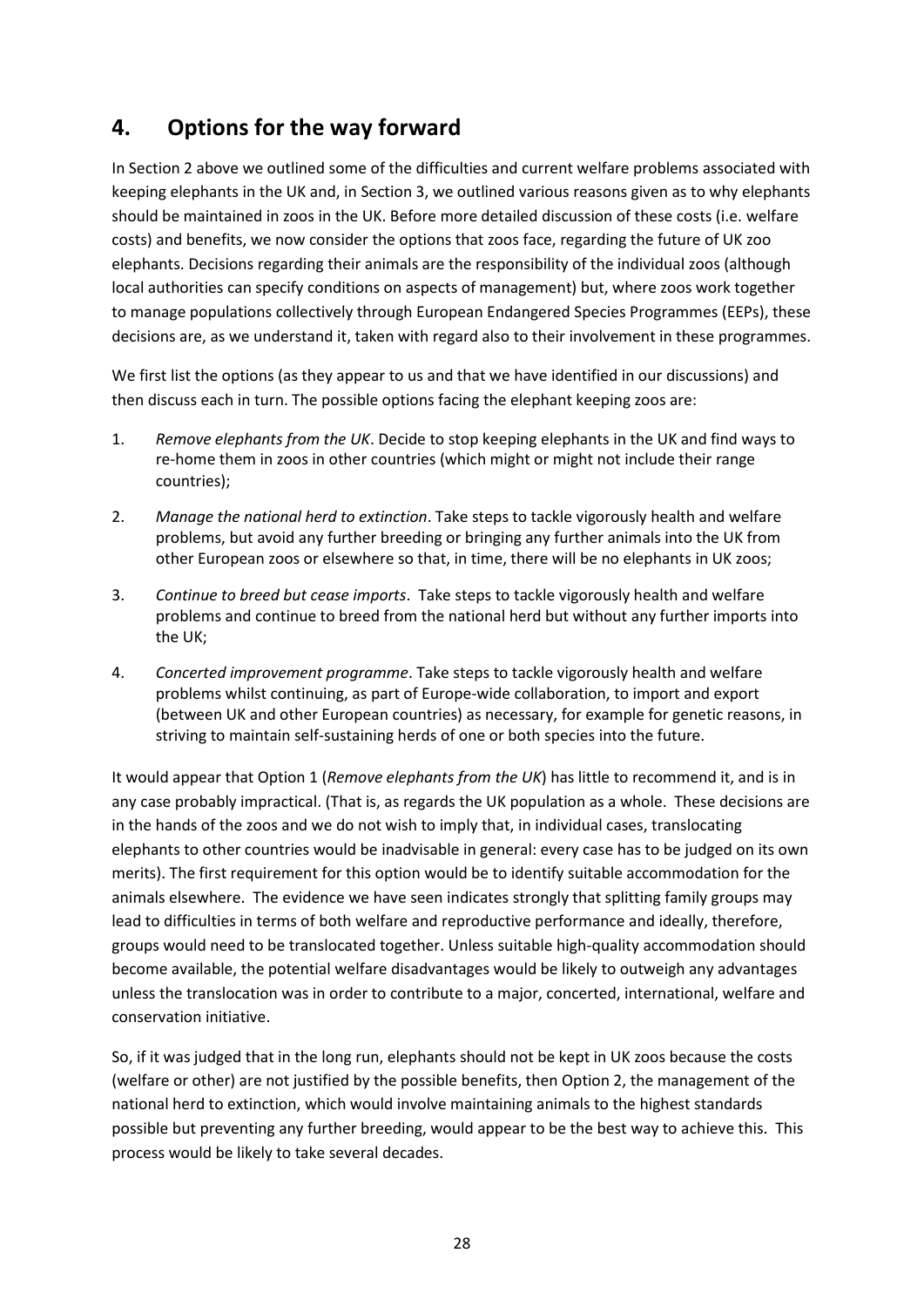However, arguably this would be an unsatisfactory approach because, if the animals are to be kept and efforts made, as they will have to be, to keep them to high welfare standards, then preventing breeding would seem, perhaps, unreasonable and out of step with accepted approaches to tackling welfare problems in other animals. Generally society seems to respond to welfare problems in kept animals – those on farms or kept as companions – by trying to prevent or treat the welfare problems rather than by managing the affected populations or breeds to extinction. This is a matter of judgement but we suggest that, only if there were no, or extremely little, prospect of progress in tackling health and welfare issues, would there be a completely compelling argument for this.

If on the other hand, it was judged that the potential benefits of elephant keeping in the UK outweigh the costs (welfare and other), and that it is likely to be possible to make satisfactory progress in tackling current health and welfare problems, then the choice is between Options 3 and 4.

Option 3 is to take steps to tackle vigorously health and welfare problems but cease imports. In the long run, if elephants are to be kept in the UK, they will have to be managed as part of the European population (and that as part of the world population). There would be no merit in establishing a separate, genetically isolated, population (which would inevitably be small) in the UK. Therefore, if the aim is for a breeding population (or populations) in the UK in the long term, there would be a need for animals to be translocated between the UK and other European countries.

Some have advocated that there should be no further imports until evidence is available of progress in tackling the problems outlined above, arguing that there would be little or no adverse genetic effect at least in the short term.

Options 2 and 3 above involve, respectively, discontinuing breeding and discontinuing imports. These could happen if elephant keeping zoos decided to adopt those options. It is not clear that such measures could be easily imposed on those zoos. Suffice it to say here, that legal and other aspects would need to be investigated and considered carefully.

Option 4 is to take steps to tackle vigorously health and welfare problems whilst continuing, as part of Europe-wide collaboration, to import and export as necessary in striving to maintain selfsustaining herds of one or both species into the future. This could offer a path towards sustainable captive populations of one or both species within the European Endangered Species Programmes and, like Option 3, for it to have a reasonable prospect of success, it would require a considerable improvement upon the present situation.

## **5. Discussion**

Recent analyses and reviews of elephant records and husbandry in UK zoos show that there are some serious difficulties. There are some important and difficult welfare problems (e.g. high prevalence of lameness and fatal cases of EEHV), populations are not self-sustaining, and in addition major challenges can be foreseen in the management of bulls if breeding becomes more successful. The fact that elephants are kept indicates that zoos believe that they make a positive contribution to the zoos in pursuit of their objectives, and we have outlined the ways in which they may contribute.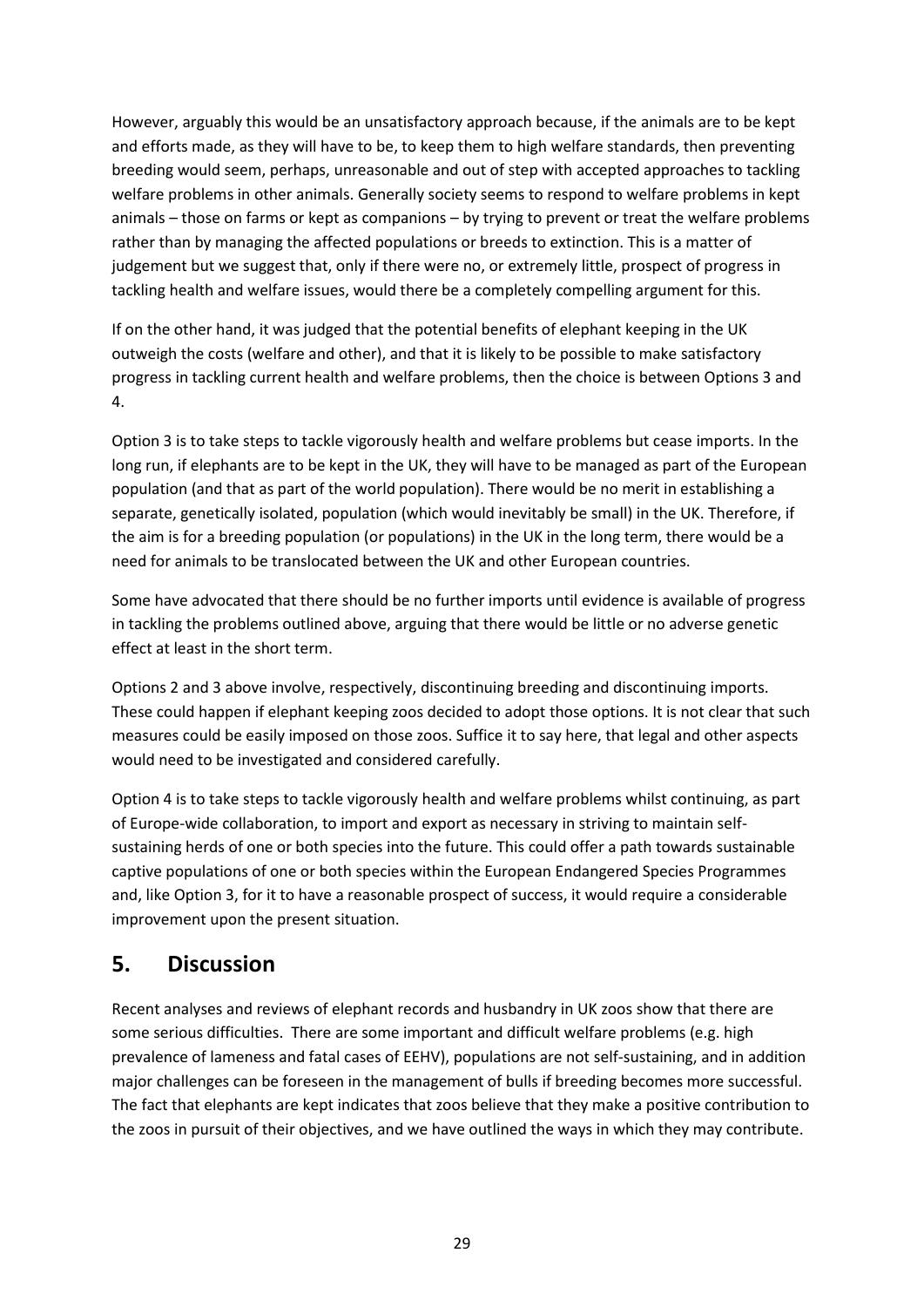### **5.1 Welfare**

Are the welfare problems reviewed above unique to elephant keeping? Elephants are certainly not the only kept animals that have important welfare problems (the issue of population sustainability is discussed later). As noted in the sections on lameness, body condition and stereotypic behaviour, such problems occur in some other kept animals also. Are the problems worse or more prevalent in elephants than problems in other species? Making such judgements is difficult. A logical approach in trying to rank welfare problems (e.g. so as to identify where efforts and resources to tackle problems can most advantageously be directed), is to compare them in terms of:

- number or proportion of animals affected;
- how long animals are affected for (e.g. duration of pain or discomfort); and
- severity/intensity of the problem (e.g. intensity of pain or discomfort caused).

And, in deciding priorities, it is important also to take account of the possibility and feasibility of being able to tackle the problem.

Although this provides a logical approach, different people can reach different conclusions when using it. There can be difficulties in finding good data on the parameters that can be measured (numbers of animals affected and duration for which they are affected), but a deeper problem is that the assessment of severity/intensity involves a subjective step  $-$  a judgement about, for example, how much pain or discomfort a certain condition causes – and opinions on such matters can differ.

Elephants are very long-lived animals so, if an elephant is affected by a problem that, say, affects animals for a quarter of their lives (age-related arthritis perhaps), then whilst this might be only two years for a large dog it might be 20 years for an elephant. (However, we do not know how different species experience time and so it is appropriate to be cautious about such comparisons.)

It does not seem reasonable to conclude that the welfare problems seen in elephants are categorically worse than those that occur in some other kept species, although there is no doubt that improvement is essential. As knowledge is gained of animals' needs, and of how those needs can be met, health and welfare problems can be tackled. By this mechanism, advances have gradually been made in preventing or controlling health and welfare problems in many species of animals (domesticated and non-domesticated). There is no species for which it is possible to say this process has been completed – there are always more welfare problems to be tackled. The degree of progress made in determining needs and in meeting these needs varies between species (and, in some cases, between breeds within species). In all cases there is a need for further progress. Recognising this, the England Implementation Group (EIG), the Group established to help drive forward the implementation of the Animal Health and Welfare Strategy, proposed an approach whereby all animal keeping sectors would identify a list of welfare priorities and plans for tackling these so that concerted efforts to address problems on a rolling basis could be made.

Clearly there are important improvements to be made in elephant husbandry. However, whilst some of the problems are significant and challenging to address, there seems no reason to conclude that the degree to which the welfare of elephants *could* be met in zoo environments in the UK is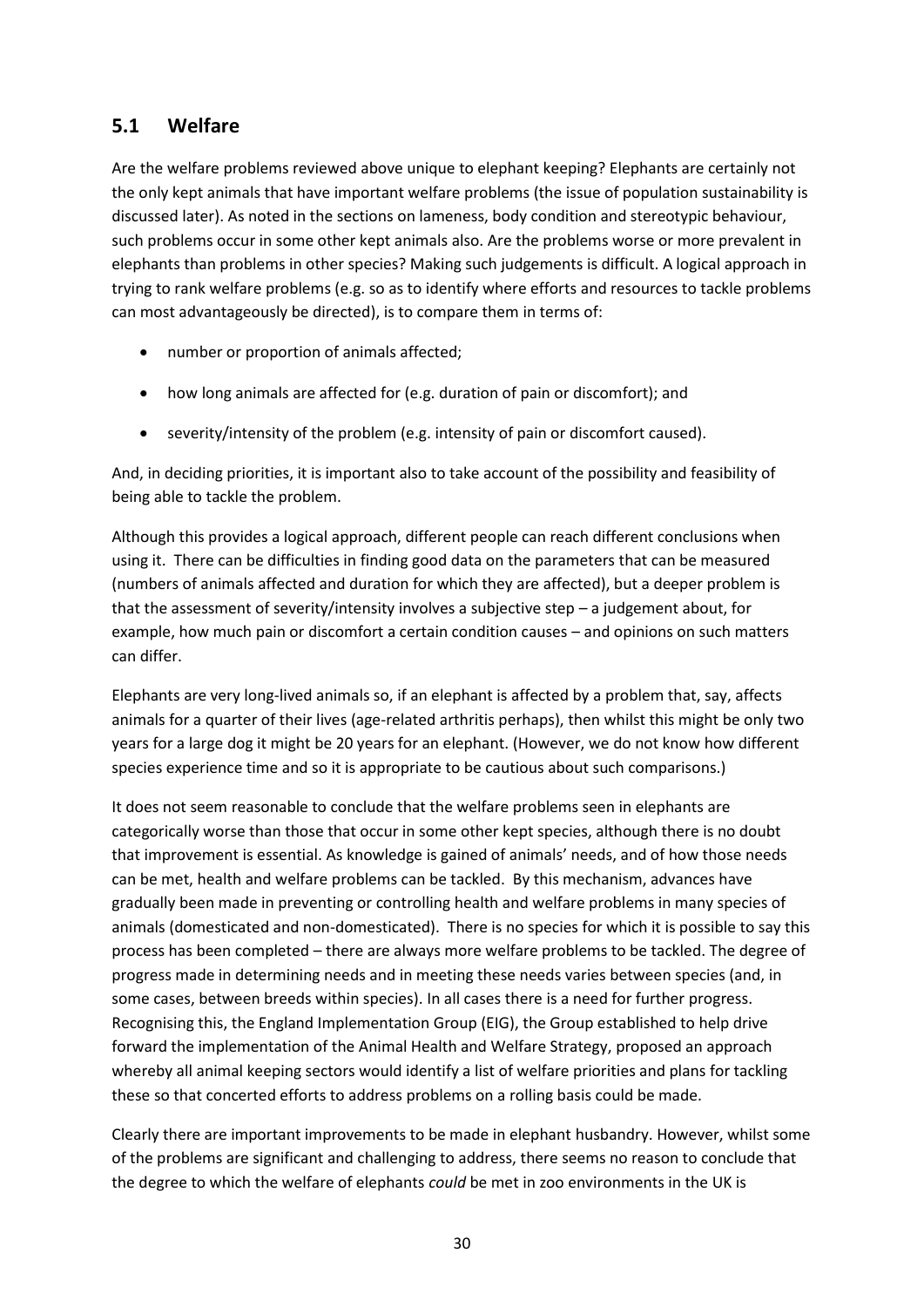fundamentally different from the degree to which the welfare of other kept animals can or could be met. However, the size, power, and longevity of these animals correspondingly affects the scale of the challenge particularly in view of the significant welfare problems. The constraints include, in some cases, lack of knowledge of how problems can be prevented (e.g. EEHV) and, since we gather that not all zoos are compliant with all elements of the BIAZA audit, we can infer that in some cases there may have been other constraints to husbandry improvements.

## **5.2 Population sustainability**

To date, the captive populations of Asian and African elephants have not been self-sustaining. In this respect zoo elephant populations differ from those of domesticated companion and farmed animals, and many other non-domesticated species kept in zoos and as companion animals. Advances in husbandry have resulted in many species now being bred successfully in captivity and in the maintenance of self-sustaining populations (e.g. Conway, 1980; Kleiman et al, 1982; Ralls & Ballou, 2004; Wich et al, 2009). These advances have, however, been gradual. Whereas there were self-sustaining captive populations of only a few wild animal species fifty years ago, many species are bred sustainably now. It seems possible that part of the reason why progress has been slower in establishing self-sustaining populations of elephants is to do with their very long life cycles: the interval between generations is at least ten years. For this reason, assessing the consequences of changes in husbandry procedures aimed at improving rates of reproduction (or of reducing mortality in breeding age elephants) is inevitably a slow process.

The discussion above is addressed at the level of the UK zoo elephant herd. However, this comprises approximately 70 animals in total, about half of which are African and half Asian. These animals have different histories and are kept in 13 zoos. We should be cautious about assuming, in trying to draw broad conclusions, that this is a homogenous population. Whilst the animals (some of them) may be part of European breeding programmes, zoos manage, care for and make decisions about them as individuals. The treatment and care of each individual animal, and what is best for its quality of life and its future, are matters for its curatorial and veterinary staff.

Elephants are likely to continue to be kept in the UK for a considerable time (probably several decades), regardless of the options for the future listed in Section 4 (except the first). It is very important, therefore that there should be a vigorous and concerted effort to tackle the problems identified.

## **6. Recommendations**

There is a need for concerted and vigorous efforts to tackle the health and welfare issues discussed above and, if zoos wish to keep elephants into the future, to tackle the sustainability issues also. In view of the importance of these issues, clear progress needs to be made and this will need to be monitored.

We propose that an independent Elephant Advisory Group be established to advise upon, encourage, and monitor progress of vigorous efforts to tackle these issues and that there should be a comprehensive review of progress in ten years time, with an interim review in five years time. We suggest that this group be established by, and report to, Defra. The body proposed here is similar to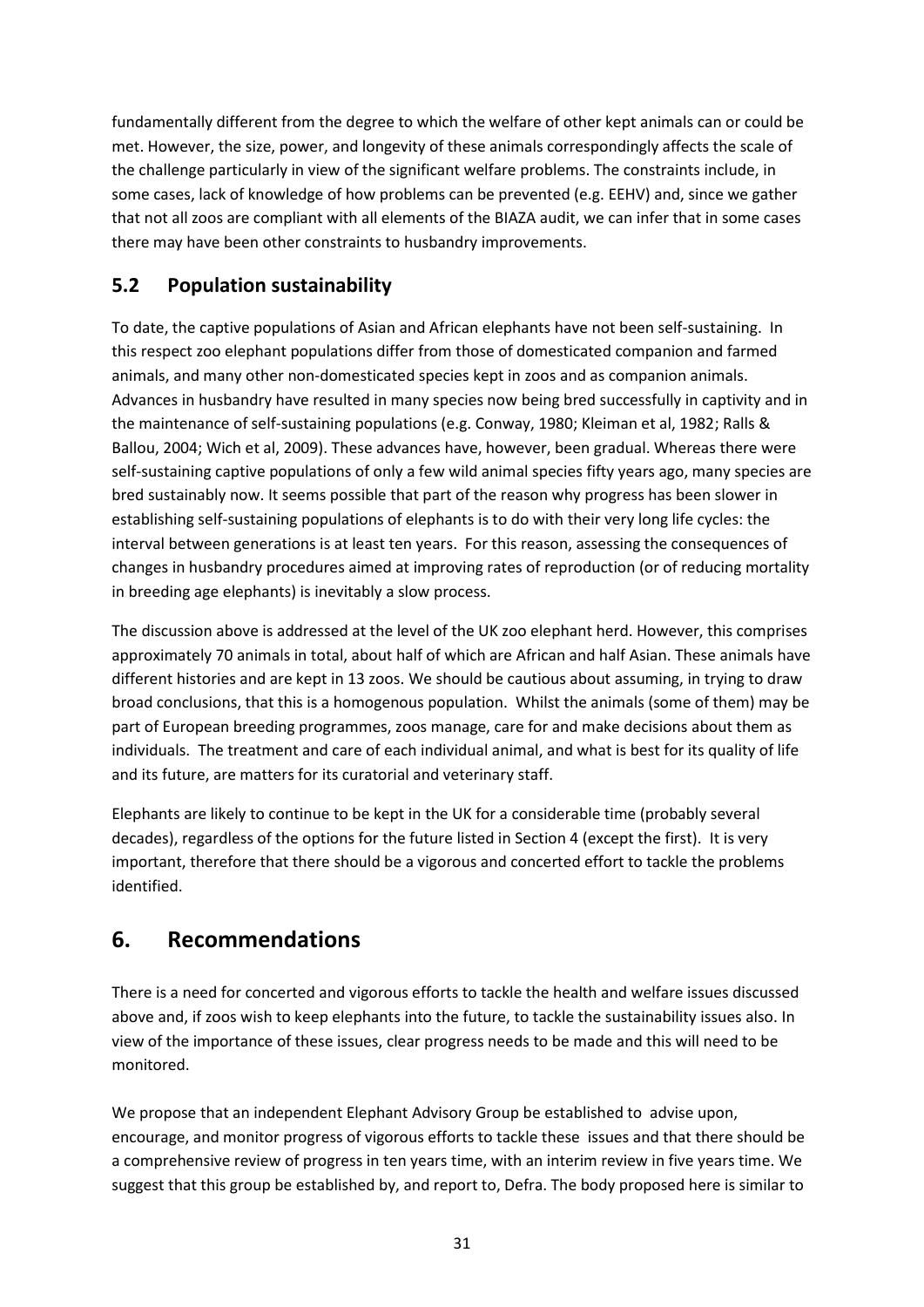those envisaged by the England Implementation Group for other livestock sectors – to identify welfare priorities and drive coordinated efforts to tackle them. In similar fashion, the recently published report of the Associate Parliamentary Group for Animal Welfare (APGAW) on pedigree dogs, proposes an independent group that works through the Kennel Club to provide advice and recommendations (APGAW, 2009). The Elephant Advisory Group would fit within this model, reporting to Defra but working in cooperation with, and through, BIAZA.

These and other recommendations are outlined below.

Not all of the Forum Members agreed with the proposal about the establishment of an independent Elephant Advisory Group constituted as set out in 6.1 below. Five members believe that, instead of this new body, the new BIAZA Elephant Welfare Group should, strengthened by further expertise, address the issues identified and proposed below for the independent Elephant Advisory Group.

Those who disagreed with the proposal for an independent elephant advisory group wished to include the following description of the alternative that they propose. The new BIAZA Elephant Welfare Group at present has ten members; five are employed by zoos (four by elephant-keeping zoos), one member is employed by BIAZA and four are independent members without zoo attachments. Representatives from RSPCA and UFAW were invited for additional independent expertise, but have declined. The group currently includes four published welfare scientists and three veterinary surgeons. The group's terms of reference, working within the European Endangered species Programme (EEP), are: "*1. to ensure that elephants in the UK collections are maintained to the highest standards based on current knowledge, and 2. to ensure strategic research is carried out to advance our evidence-based knowledge relating to the welfare of elephants to support objective 1*". The Group is responsible for oversight of the BIAZA Elephant Focus Group, whose membership includes a representative of each of the 13 elephant-keeping zoos in the British Isles, and which for a decade (initially as the elephant Taxon Advisory Group) has concentrated particularly on more practical aspects of elephant husbandry and welfare, and has produced and updated the current husbandry guidelines.

### **6.1 Remit and composition of the Elephant Advisory Group**

There is a need for an independent Elephant Advisory Group (see below) to advise upon, encourage, and monitor progress in the further development of the elephant husbandry and welfare programme in the UK (that will need to be in liaison with other European elephant zoos). It is proposed that its role would include addressing the issues identified below:

- planning and driving a programme of improvements;
- development of husbandry advice where needed;
- encouraging and monitoring coordination; and
- monitoring progress

This is not to imply that good progress has not been made in these areas already. BIAZA established an Elephant Focus Group several years ago. This has already made progress in changes to the captive environment and includes representatives of the elephant keeping zoos.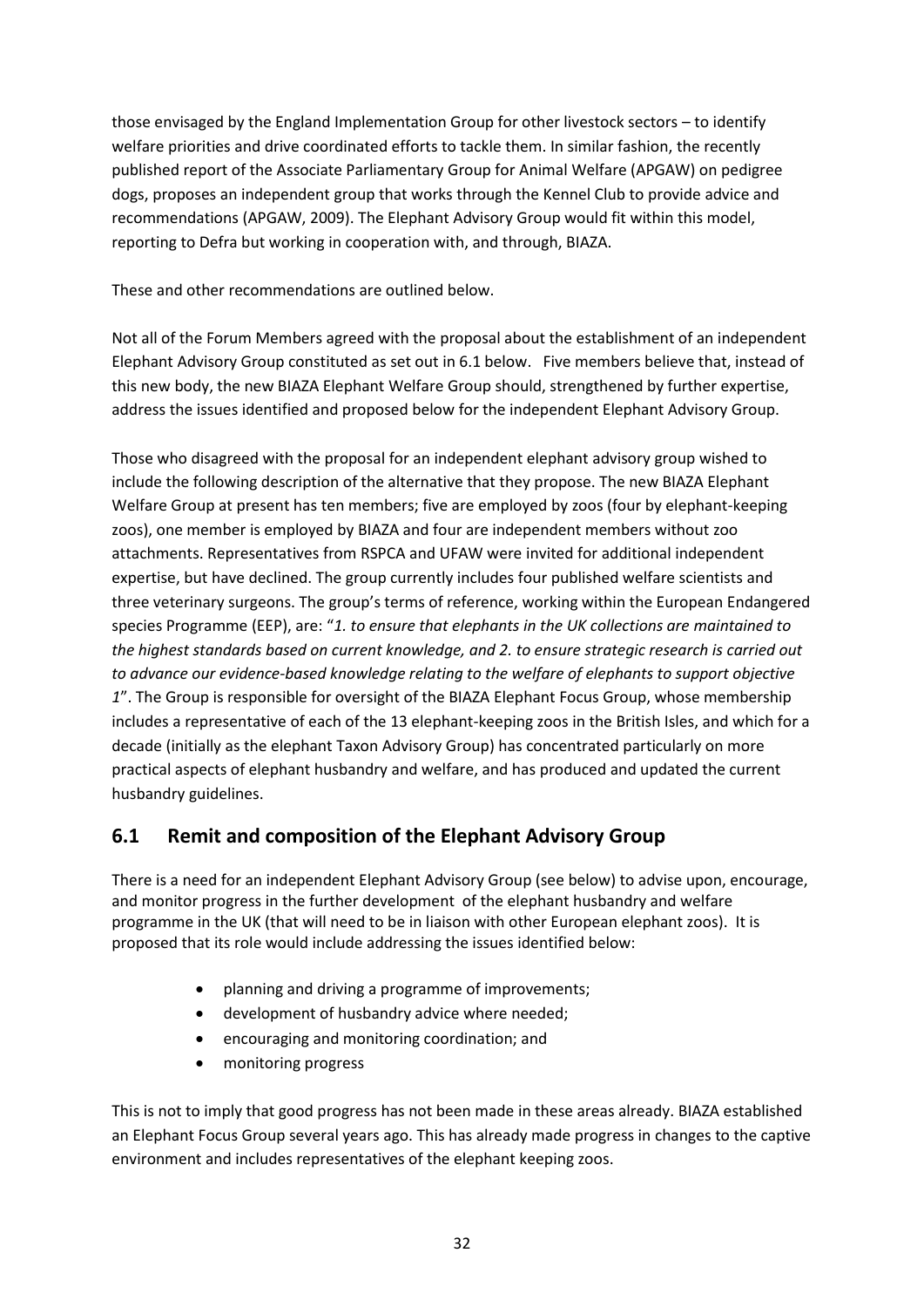#### *Leadership in planning a programme of improvements*

In the discussion above we have identified issues where there appears to be a need for driving forward planning and to monitor implementation and improvements. For example, there appears to be a need for a programme of nationwide EEHV and TB screening, and there is a need for clear planning about the management of bulls as this will very soon become a challenging problem especially if breeding success increases.

#### *Development of husbandry advice/guidelines*

Although Harris *et al* (2008) found some correlations between health or welfare parameters and husbandry practices, the results were, for the most part, not such as to provide a basis for formulation of clear and firm advice about steps necessary to tackle the problems identified. For example, although '*the vast majority were scored as 2.0, subjectively described as '*slightly to moderately*' overweight*' (Harris *et al*, 2008, p. 45), the results do not provide a basis for providing specific guidance on daily energy provision or exercise needs (e.g. kilometres travelled per day).

There is therefore a need to develop guidance where it does not exist already.

#### *Coordination*

Progress will, to some extent, depend upon close coordination and co-operation among the elephant keeping zoos. The Elephant Advisory Group will need to encourage and monitor coordination.

### *Monitoring progress*

Crucial to making progress is determination of which husbandry systems and practices lead to improvements in elephant health, breeding and welfare. The Elephant Advisory Group will need to monitor health, breeding and welfare in the UK population (and take note of advances elsewhere) so as to provide advice about best practice.

### *Composition of the Elephant Advisory Group*

An Elephant Focus Group exists within BIAZA, which focuses its activities on improving the husbandry and welfare of captive elephants in the UK. Indeed it has played an active role in the developments identified by Harris *et al.* (2008) that were detailed above (Section 1.3). More recently, we are aware of changes that it has recommended to the BIAZA Management Guidelines for Elephants in response to the challenges highlighted by the Harris *et al* report (we understand that the new Management Guidelines have recently been finalised). Whilst we envisage that the independent Elephant Advisory Group proposed here would include zoo specialists (e.g. curatorial and veterinary), incorporating and building upon the strengths of the BIAZA group, we strongly recommend that it should also include wider expertise (e.g. other elephant, veterinary, reproductive biology, statistics and animal welfare science specialists).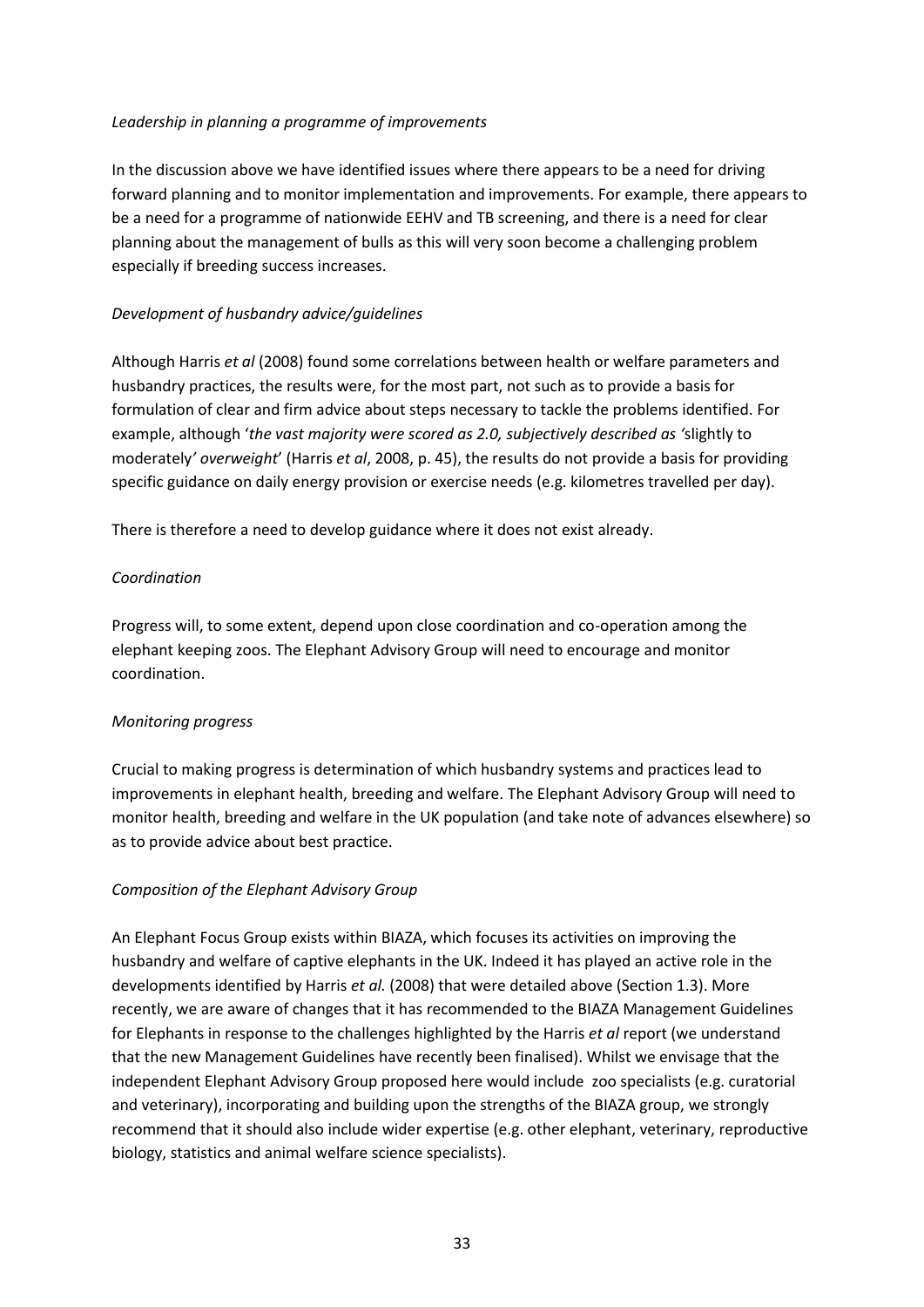Indicative issues identified by the Zoos Forum for the Elephant Advisory Group to consider and ensure are addressed (and see above):

- development of scientifically based nutritional guidelines
- development of a body mass index chart that takes into consideration species, age and sex to facilitate the maintenance of healthy weight to height ratios
- establishment of guidance on exercise requirements
- development of a health programme including screening and preventative measures, clinical and pathological investigations
- drafting of standards on elephant keeping for the Secretary of State's consideration for inclusion in the SSSMZP
- a review of causes of lameness to inform best practice on preventative measures
- development of a protocol for welfare assessment and monitoring
- development and promotion of knowledge and expertise in lameness detection and locomotion analysis through workshop meetings between elephant keepers, veterinarians and scientists
- development of a strategy for bull management (in liaison with the European Endangered Species Breeding Programme)
- ongoing review of demographics (to monitor progress with breeding and reduction in mortality)
- ongoing review of elephant health and welfare (to monitor progress with improvements)
- ongoing review of relevant scientific developments
- identify research needs and ways to address these
- development of criteria for assessment of progress at the five and ten year reviews
- movement of animals

### **6.2 Monitoring and review of progress**

We recommend that there should be an independent comprehensive review of progress in ten years time (to compare, among other things, indices of health and welfare, survivability and reproduction, with those published by Harris *et al* (2008) and the other researchers referred to in this Report), with an interim review in five years time. In recommending a review in ten years, we are aware that some effects of improvements in housing and husbandry on health and reproductive performance may not be manifested until the next generation (*i.e.* over a period that is longer than ten years) and, obviously, the history of individual animals will need to be taken into account in any review. Such a review will need to be able to make comparisons with the Harris *et al* (2008) study, whose data should be kept safe and made available to the individual zoos. However, it seems very reasonable to expect evidence of improvements within this time scale and of improvements in concerted cooperation between zoos on these important issues.

### **6.3 Recommendations for zoos**

As noted above, we envisage it to be the role of the Elephant Advisory Group to develop and set out the matters that individual zoos should address. We do not wish to pre-judge this but strongly recommend that the list should cover the following topics: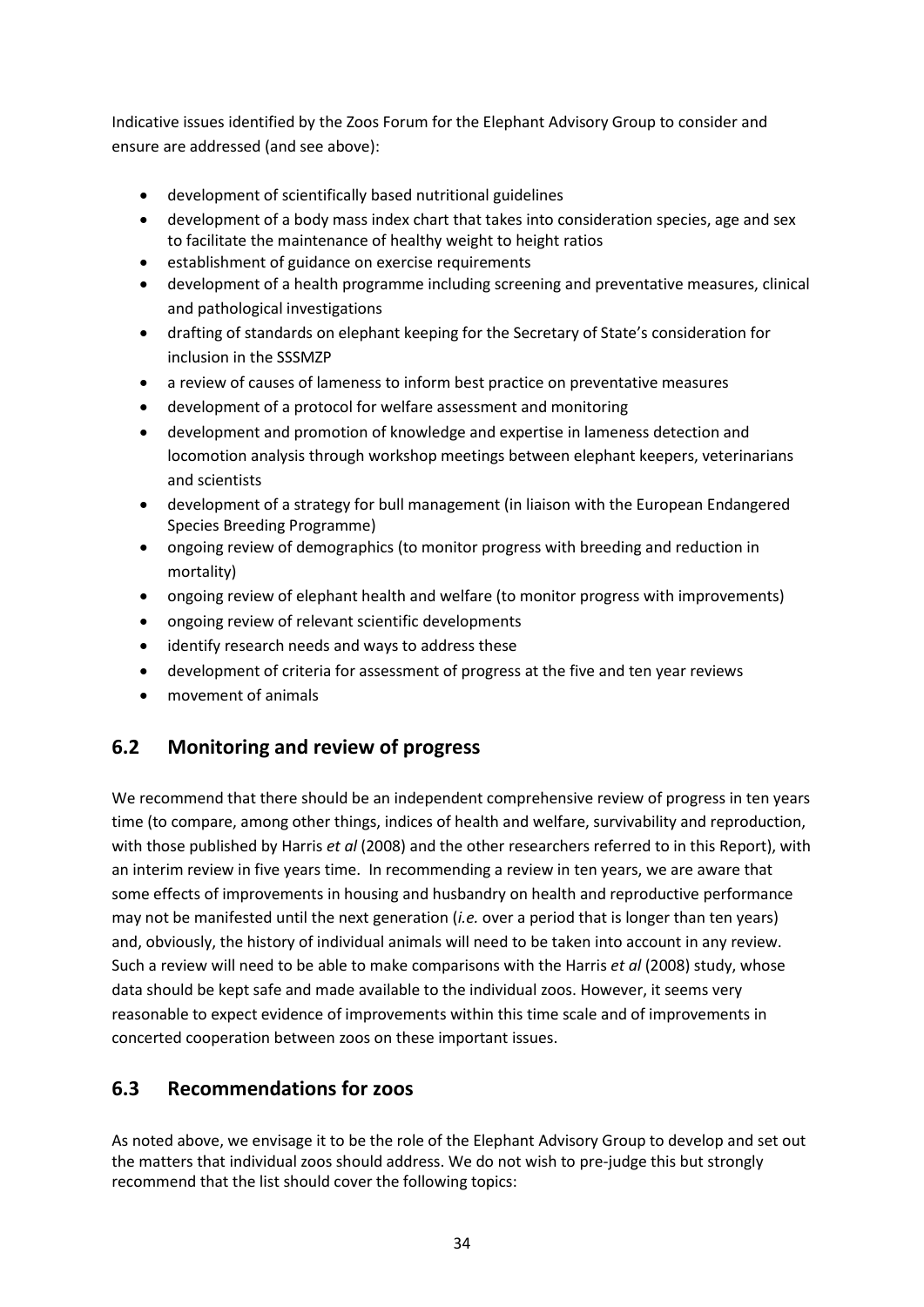- zoos must participate constructively with the Elephant Advisory Group either individually or through BIAZA (e.g. infectious disease screening programmes, workshops on locomotion scoring);
- zoos must positively address the means to enable elephants to maximise outdoor access and put measures in place to enrich indoor and outdoor environments (day and night);
- elephants should be weighed regularly (at least quarterly, but the appropriate frequency to be established in the light of individual health needs);
- the body mass index chart (see above)should be applied to facilitate the maintenance of healthy weight to height ratio;
- opportunities to exercise must be ensured in line with Elephant Advisory Group recommendations;
- browse (twigs and branches) must be provided every day;
- forage should be analysed by appropriate laboratories on a regular basis to ensure diets keep within the nutritional guidelines;
- monitoring and recording should be undertaken of health, welfare and other parameters as specified by the Elephant Advisory Group in its efforts to monitor progress in the national herd and to identify best practice; and
- zoos must ensure adequate training for all staff. There is a need for systematic elephant keeper training and sharing of good evidence-based practice across the UK, and this should take advantage of links across the rest of Europe and more globally.

## **6.4 Recommendations concerning the Secretary of State's Standards of Modern Zoo Practice**

The Secretary of State's Standards of Modern Zoo Practice (SSSMZP) set out general standards regarding the husbandry of zoo animals. More specific information is provided for some taxa (e.g. birds of prey, waterfowl) in Appendix 8 of the SSSMZP. Zoo Inspectors are required to take account of these standards in undertaking zoo inspections and making their recommendations to local authorities as to whether to grant a licence under the Zoo Licensing Act 1981 (as amended 2002) or not. At present, no specific standards are included in the SSSMZP regarding elephants. We recommend that a section be included in Appendix 8 with specific standards for elephants. We suggest that the Elephant Advisory Group should draft these for consideration by Defra. Here again, we would not wish to prejudge the content but suggest that points to be covered might include the following:

- elephants should be weighed regularly (at least quarterly, but the appropriate frequency to be established in the light of individual health needs);
- elephants must have the opportunity, and steps should be taken to strongly encourage elephants to engage in suitable levels of daily exercise, and records kept regarding this;
- browse must be provided every day;
- forage should be analysed by appropriate laboratories on a regular basis to keep diets within the nutritional guidelines;
- elephant keeping zoos must engage constructively with the Elephant Advisory Group, including monitoring and recording of health, welfare and other parameters as specified by the Elephant Advisory Group in its efforts to monitor progress in the national herd and to identify best practice; and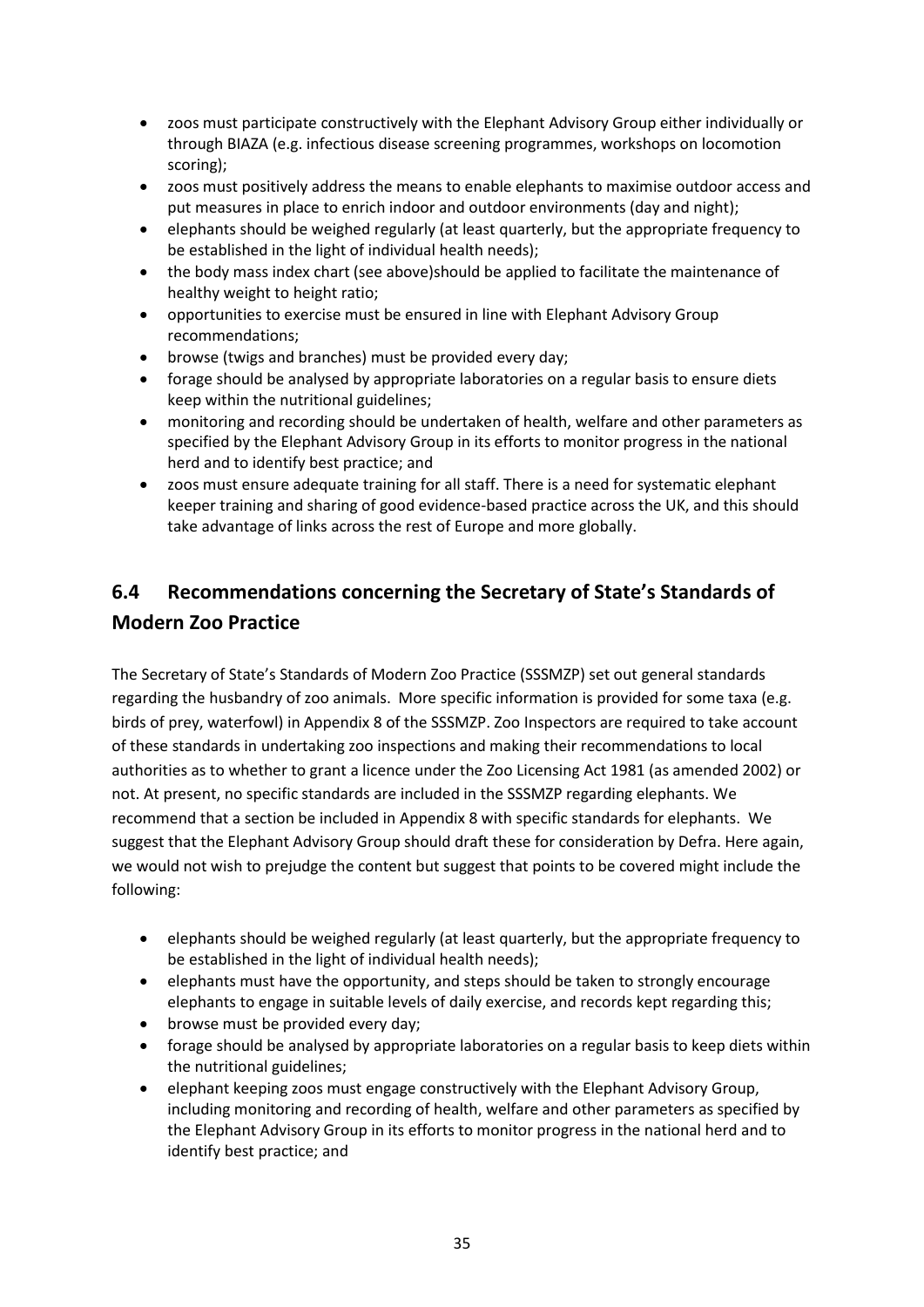elephant keepers should be involved in continuing professional development regarding elephant husbandry.

## **7. Acknowledgements**

We are most grateful to the following:

Ray Ings for his continuing input to this review, as a member of the Zoos Forum Elephant Working Group, after completing his many years of service on the Forum;

To all those (listed in Appendix 9.4) who met with us to discuss these subjects or who sent information and views to us;

To the elephant keeping staff at Whipsnade Zoo for their cooperation and extremely informative discussions during the visit in May 2009;

To the Secretariat for its support and assistance.

### **8**. **References**

**APGAW**. 2009. *A healthier future for pedigree dogs*. Associate Parliamentary Group for Animal Welfare, c/o Eric Martlew MP, House of Commons, London SW1A 0AA.

http://www.apgaw.org/userimages/A%20Healthier%20Future%20for%20Pedigree%20Dogs%20repo rt.pdf

**Balmford, A., Mace, G.M. and Leader-Williams, N.** 1996. Designing the ark: Setting priorities for captive breeding. *Conservation Biology* 10: 719-727.

**Bengis, R.G., Kock, R.A. and Fischer, J.** 2002. Infectious animal diseases: the wildlife/livestock interface. *Revue Scientifique et Technique de l'Office International Des Epizooties* 21: 53-65. **BIAZA** 2006. *Management Guidelines for the Welfare of Zoo Animals: Elephants.* 2nd ed. British and Irish Association of Zoos and Aquariums. London.

**Blanc, J.J., Barnes, R.W.W., Craig, G.C., Dublin, H.T., Thouless, C.R., Douglas-Hamilton, I. and Hart, J.A.** 2007. *African Elephant Status Report 2007. An Update from the African Elephant Database.* [online] Available: http://www.african-elephant.org/aed/pdfs/aesr2007.pdf [date accessed: 12th March 2009].

**Bradshaw, G.A., Schore, A.N., Brown, J.L., Poole, J.H. and Moss, C.J.** 2005. Elephant breakdown. *Nature* 433: 807.

**Chatkupt, T.T., Sollod, A.E. and Sarobol, S.** 1999. Elephants in Thailand: Determinants of Health and Welfare in Working Populations. *Journal of Applied Animal Welfare Science* 2: 187 - 203.

**Clauss, M. and Dierenfield, E.S.** 2008. The Nutrition of "Browsers". In: M. E. Fowler and R. E. Miller (eds.) *Zoo and Wild Animal Medicine Current Therapy 6*. Saunders Elsevier, Philadelphia. pp. 444- 454.

**Clubb, R. and Mason, G.** 2002. *A Review of the Welfare of Zoo Elephants in Europe*. RSPCA. Horsham. **Clubb, R., Rowcliffe, M., Lee, P., Mar, K.U., Moss, C.F. and Mason, G.J.** 2008. Compromised survivorship in zoo elephants. *Science* 322: 1649.

**Clubb, R., Rowcliffe, M., Lee, P., Mar, K.U., Moss, C. and Mason, G.J.** 2009. Fecundity and population viability in female zoo elephants: problems and possible solutions. *Animal Welfare* 18: 237-247.

**Conway, W.G.** 1980. An overview of captive propagation. In: M. Soulé and B. A. Wilcox (eds.) *Conservation Biology: An Evolutionary-Ecological Perspective.* Sinauer Associates, Inc., Sunderland. pp. 199-208.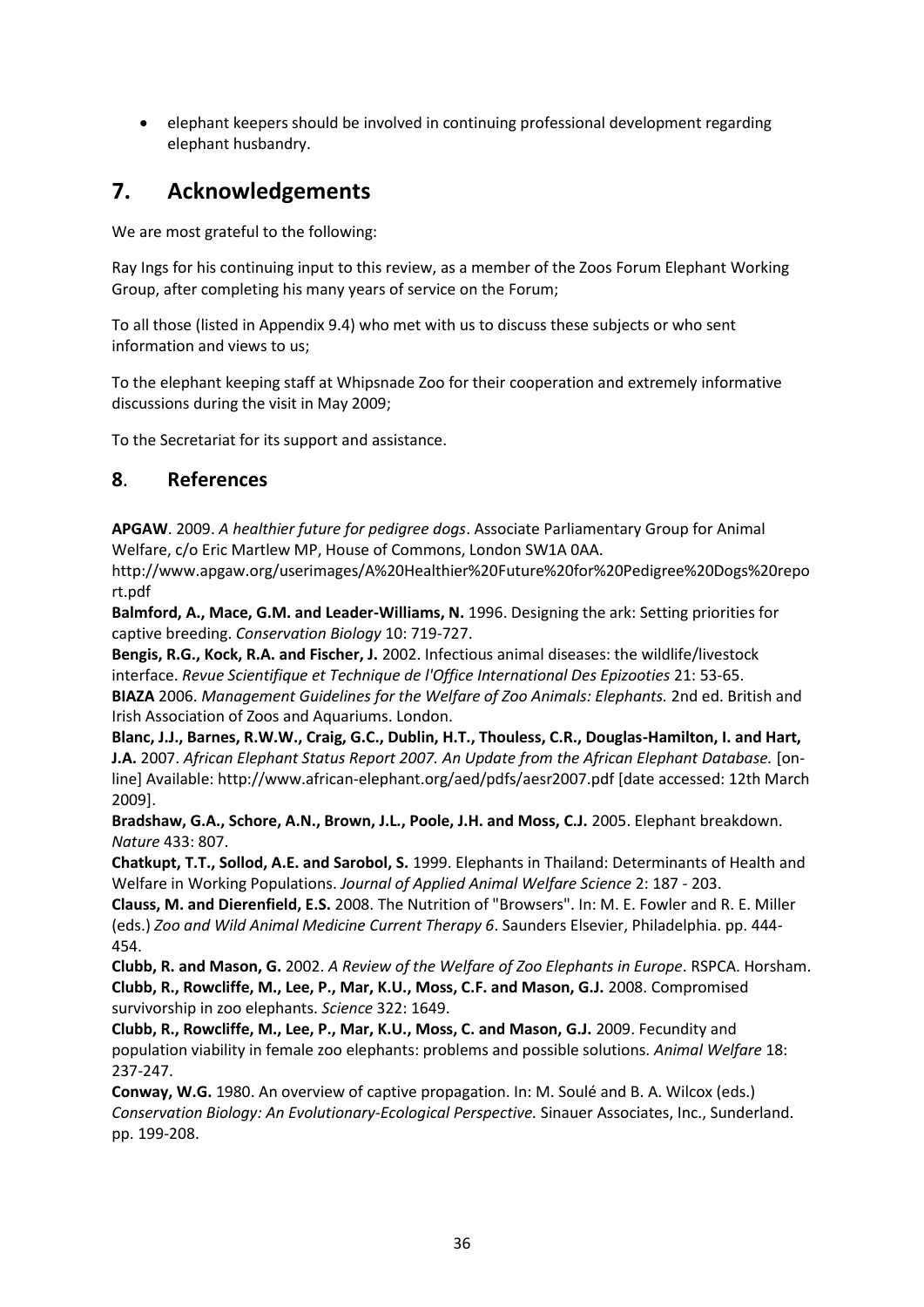**Croze, H., Hillman, A.K.K. and Lang, E.M.** 1981. Elephants and their habitats: how do they tolerate each other? In: C. W. Fowler and T. D. Smith (eds.) *Dynamics of Large Mammal Populations.* John Wiley & Sons, New York. pp. 297-316.

**Csuti, B., Sargent, E.L. and Bechert, U.S.** 2001. *The elephant's foot: prevention and care of foot conditions in captive Asian and African elephants.* Iowa State University, Ames. 163pp

**Dawkins, M.S., Donnelly, C.A. and Jones, T.A.** 2004. Chicken welfare is influenced more by housing conditions than by stocking density. *Nature* 427: 342-344.

**Defra** 2004. *Secretary of State's Standards of Modern Zoo Practice*. Department for Environment, Food and Rural Affairs, London.

**Duncan, I.J.H. and Fraser, D.** 1997. Understanding animal welfare. In: M. C. Appleby and B. O. Hughes (eds.) *Animal Welfare*. CAB International, Wallingford. pp. 19-31.

**EC** 1999. *Council Directive 1999/22/EC of 29 March 1999 relating to the keeping of wild animals in zoos*. [on-line] Available: http://eur-

lex.europa.eu/LexUriServ/LexUriServ.do?uri=OJ:L:1999:094:0024:0026:EN:PDF [date accessed: 12th March 2009].

**Evans, K.E. and Harris, S.** 2008. Adolescence in male African elephants, *Loxodonta africana*, and the importance of sociality. *Animal Behaviour* 76: 779-787.

**Faust, L.J., Thompson, S.D. and Earnhardt, J.M.** 2006. Is reversing the decline of Asian elephants in North American zoos possible? An individual-based modeling approach. *Zoo Biology* 25: 201-218. **Field, D. and Plumb, A.** 2007. *Elephant Audit November 2007*. BIAZA. London.

**Forthman, D.L., Kane, L.F., Hancocks, D. and Waldau, P.F.** 2009. *An Elephant in the Room: The Science and Well-Being of Elephants in Captivity.* Tufts Center for Animals and Public Policy, North Grafton. 315pp

**Fraser, D.** 2008. *Understanding Animal Welfare: The Science in its Cultural Context.* Wiley-Blackwell, Oxford. 324pp

**Friend, T. H. and Parker, M. L.** 1999. The effect of penning versus picketing on stereotypic behavior of circus elephants. *Applied Animal Behaviour Science* 64: 213-225.

**German, A.J.** 2006. The growing problem of obesity in dogs and cats. *Journal of Nutrition* 136: 1940s-1946s.

**Gruber, T. M., Friend, T. H., Gardner, J. M., Packard, J. M., Beaver, B. and Bushong, D.** 2000 Variation in stereotypic behavior related to restraint in circus elephants. *Zoo Biology* 19: 209-221.

**Freeman, E.W., Guagnano, G., Olson, D., Keele, M. and Brown, J.L.** 2009. Social factors influence ovarian acyclicity in captive African elephants (*Loxodonta africana*). *Zoo Biology* 28: 1-15.

**Gage, L.J.** 2008. Neonatal Elephant Mortality. In: M. E. Fowler and R. E. Miller (eds.) *Zoo and Wild Animal Medicine Current Therapy 6*. Saunders Elsevier, Philadelphia. pp. 365-368.

**Harris, M., Sherwin, C. and Harris, S.** 2008. *The welfare, housing and husbandry of elephants in UK zoos - Defra WC05007*. Defra.

**Hatt, J.M. and Clauss, M.** 2006. Feeding Asian and African elephants *Elephas maximus* and *Loxodonta africana* in captivity. *International Zoo Yearbook* 40: 88-96.

**Hermes, R., Saragusty, J., Schaftenaar, W., Goritz, F., Schmitt, D.L. and Hildebrandt, T.B.** 2008. Obstetrics in elephants. *Theriogenology* 70: 131-144.

**Hildebrandt, T.B., Göritz, F., Hermes, R., Reid, C., Dehnhard, M. and Brown, J.L.** 2006. Aspects of the reproductive biology and breeding management of Asian and African elephants *Elephas maximus* and *Loxodonta africana*. *International Zoo Yearbook* 40: 20-41.

**HMSO** 2002. *Zoo Licensing Act (Amendment) (England and Wales) Regulations 2002.* [on-line] Available: ww.opsi.gov.uk/si/si2002/uksi\_20023080\_en.pdf [date accessed: 12th March 2009]. **Hosey, G., Melfi, V. and Pankhurst, S.** 2009. *Zoo Animals: Behaviour, Management and Welfare.* Oxford University Press, Oxford. 661pp.

**Hunt, R.D., Garcia, F.G., Hegsted, D.M. and Kaplinsky, N.** 1967. Vitamins D<sub>2</sub> and D<sub>3</sub> in New World Primates: Influence on Calcium Absorption. *Science* 157: 943-945.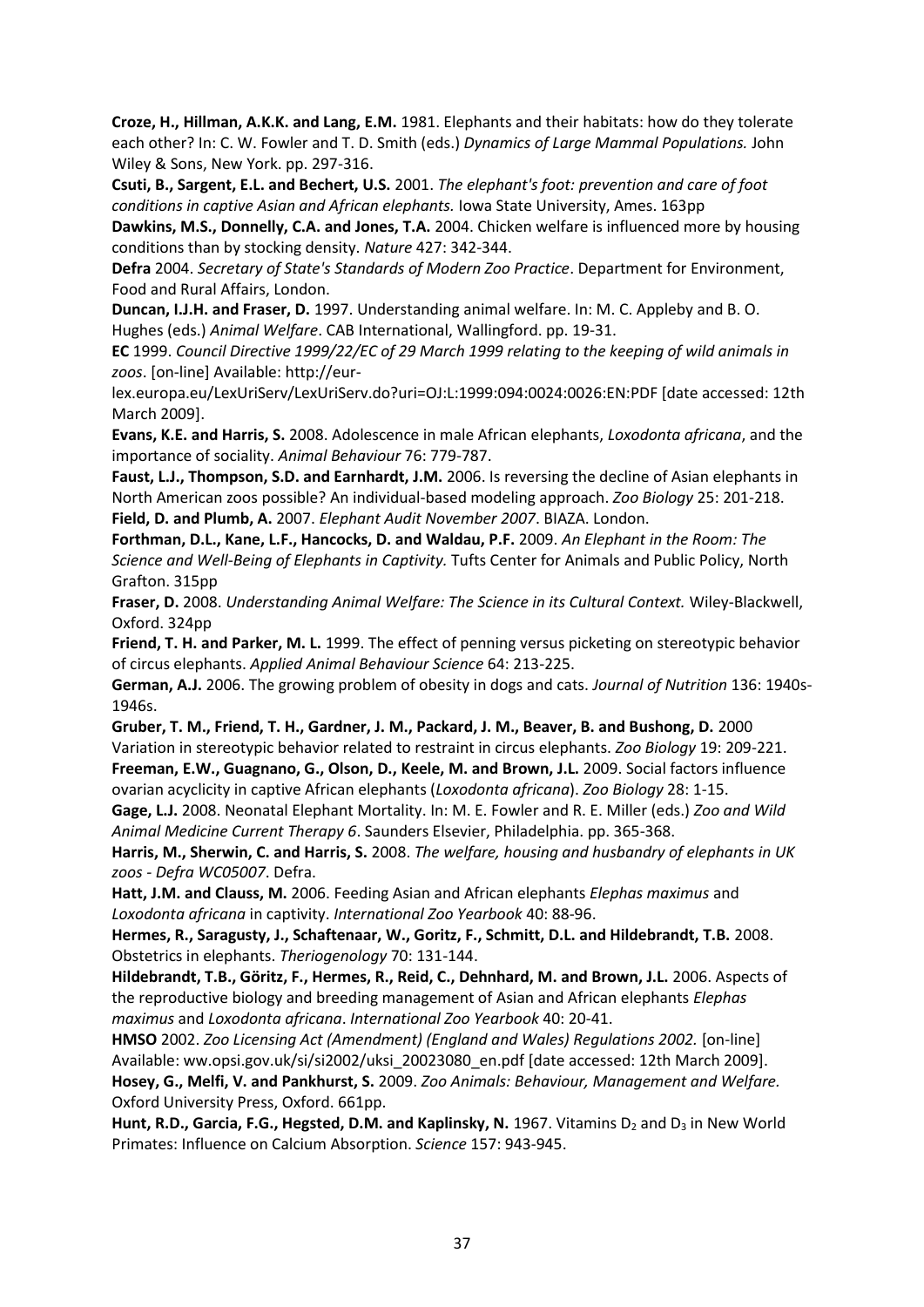**ISIS** 2009. *ISIS Species Holdings*. [on-line] Available: https://app.isis.org/abstracts/abs.asp [date accessed: 20th August 2009].

**IUCN** 2008a. *IUCN Redlist - Elephas maximus*. [on-line] Available: www.iucnredlist.org/details/7140 [date accessed: 28th November 2008].

**IUCN** 2008b. *IUCN 2008 Redlist - Loxodonta africana*. [on-line] Available:

[www.iucnredlist.org/details/12392](http://www.iucnredlist.org/details/12392) [date accessed: 28th November 2008].

**Jacobsen, E.R., Sundberg, J.P., Gaskin, J.M.** *et al* (1986). Cutaneous papillomas associated with herpesvirus-like infection in a herd of captive African elephants. *Journal of the American Veterinary Medical Association* 189, 1075-1078.

**Juniper, P.** 2001. The management of Asian elephants (*Elephas maximus*) at Port Lympne Wild Animal Park. *Elephant Journal* 3: 4-9.

**Junker, J., van Aarde, R.J. and Ferreira, S.M.** 2008. Temporal trends in elephant *Loxodonta africana*  numbers and densities in northern Botswana: is the population really increasing? *Oryx* 42: 58-65.

**Kane, L.F., Forthman, D.L. and Hancocks, D.** 2009. Appendix II: Best practices by the Coalition for Captive Elephant Well-Being 2005. In: D. L. Forthman, L. F. Kane, D. Hancocks and P. F. Waldau (eds.) *An Elephant in the Room: The Science and Well-Being of Elephants in Captivity*. Tufts Center for Animals and Public Policy, North Grafton. pp. 283-315.

**Kilbride, A.L., Gillman, C.E. and Green, L.E.** 2009. A cross-sectional study of the prevalence of lameness in finishing pigs, gilts and pregnant sows and associations with limb lesions and floor types on commercial farms in England. *Animal Welfare 18: 215-224*.

**Kinzley, C.** 2009. Applied Behavioral Research: A Tool in Captive Elephant Management. In: D. L. Forthman, L. F. Kane, D. Hancocks and P. F. Waldau (eds.) *An Elephant in the Room: The Science and Well-Being of Elephants in Captivity.* Tufts Center for Animals and Public Policy, Grafton. pp. 177-179 **Kleiman, D.G., Ballou, J.D. and Evans, R.F.** 1982. An analysis of recent reproductive trends in captive Golden lion tamarins with comments on their future demographic management. *International Zoo Yearbook* 22: 94-101.

**Knowles, T.G., Kestin, S.C., Haslam, S.M., Brown, S.N., Green, L.E., Butterworth, A., Pope, S.J., Pfeiffer, D. and Nicol, C.J.** 2008. Leg Disorders in Broiler Chickens: Prevalence, Risk Factors and Prevention. *PLoS ONE* 3: e1545.

**Kurt, F. and Garaï, M.** 2001. Stereotypies in captive Asian elephants - a symptom of social isolation. Abstracts of the International Elephant and Rhino Research Symposium, Vienna, Austria, Schüling, Münster.

**Laws, N., Ganswindt, A., Heistermann, M., Harris, M., Harris, S. and Sherwin, C.** 2007. A case study: Fecal corticosteroid and behavior as indicators of welfare during relocation of an Asian elephant. *Journal of Applied Animal Welfare Science* 10: 349-358.

**Mason, G. and Rushen, J.** 2006. *Stereotypic Animal Behaviour: fundamentals and applications to welfare.* 2nd ed. CABI, Wallingford. 367pp.

**Mason, G.J. and Veasey, J.S.** 2010a. What do population level welfare indices suggest about the well-being of zoo elephants? *Zoo Biology* 29:1-18.

**Mason, G.J. and Veasey, J.S.** 2010b. How should the psychological well-being of zoo elephants be objectively investigated? *Zoo Biology* 29: 237-255.

**Millar, J.S. and Hickling, G.J.** 1990. Fasting Endurance and the Evolution of Mammalian Body Size. *Functional Ecology* 4: 5-12.

**Mikota, S.K.** 2008. Tuberculosis in Elephants. In: M. E. Fowler and R. E. Miller (eds.) *Zoo and Wild Animal Medicine Current Therapy 6*. Saunders Elsevier, Philadelphia. pp. 355-364.

**Moss, C.J. and Poole, J.H.** 1983. Relationships and social structure of African elephants. In R.A. Hinde (Ed) *Primate social relationships: an integrated approach*. Blackwell, Oxford. pp 315-325.

**Ntumi, C.P., van Aarde, R.J., Fairall, N. and de Boer, W.F.** 2005. Use of space and habitat by elephants (*Loxodonta africana*) in the Maputo Elephant Reserve, Mozambique. *South African Journal of Wildlife Research* 35: 139-146.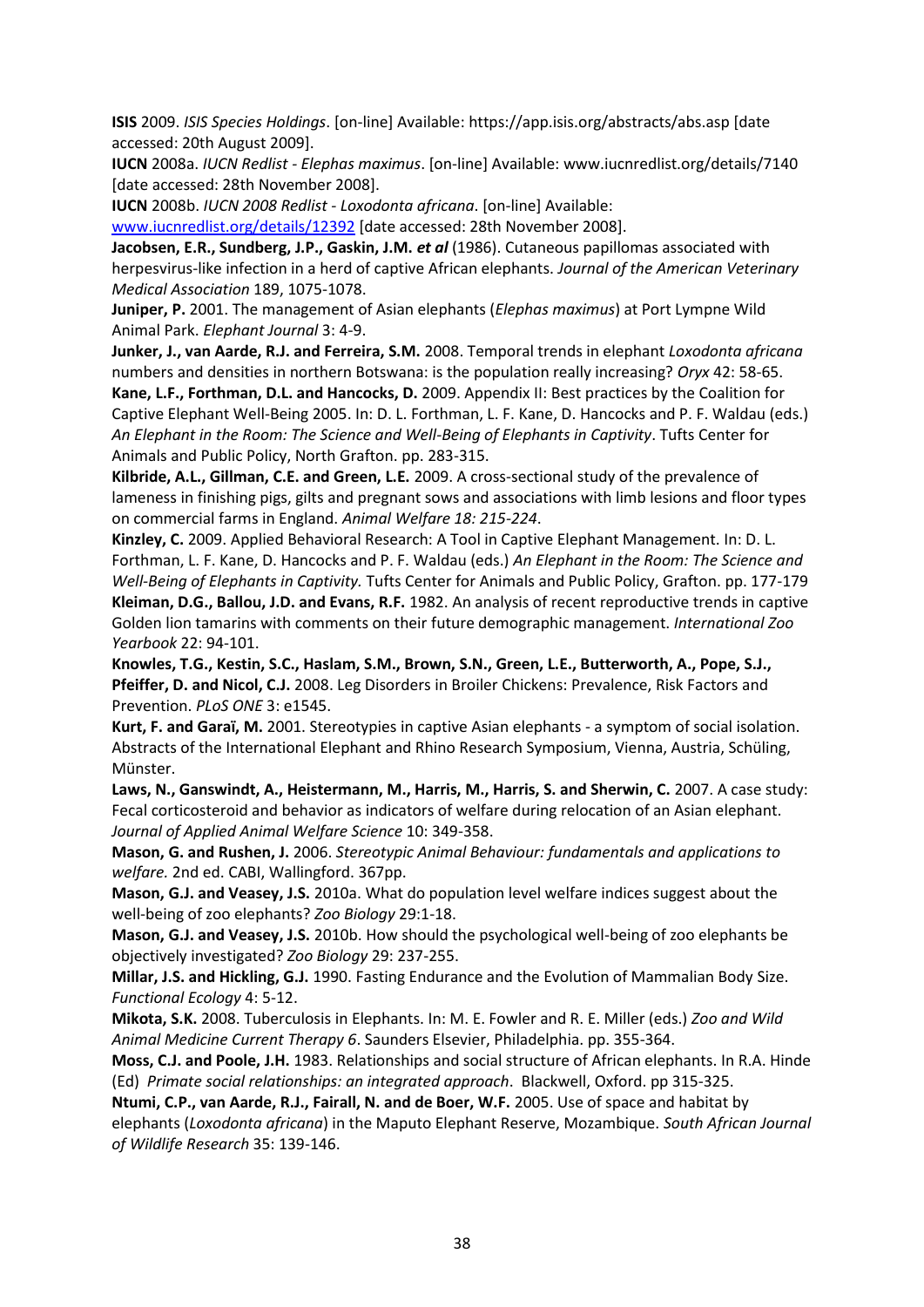**Paster, E.R., LaFond, E., Biery, D.N., Iriye, A., Gregor, T.P., Shofer, F.S. and Smith, G.K.** 2005. Estimates of prevalence of hip dysplasia in Golden Retrievers and Rottweilers and the influence of bias on published prevalence figures. *Journal of the American Veterinary Medical Association* 226: 387-392.

**Ralls, K. and Ballou, J.D.** 2004. Genetic status and management of California Condors. *Condor* 106: 215-228.

**Reid, C.E., Hildebrandt, T.B., Marx, N., Hunt, M., Thy, N., Reynes, J.M., Schaftenaar, W. and Fickel, J.** 2006. Endotheliotropic Elephant Herpes Virus (EEHV) infection - The first PCR-confirmed fatal case in Asia. *Veterinary Quarterly* 28: 61-64.

**Rees, P.A.** 2003. Asian elephants in zoos face global extinction: should zoos accept the inevitable? *Oryx* 37: 20-22.

**Rees, P.A.** 2004. Some Preliminary Evidence of the Social Facilitation of Mounting Behavior in a Juvenile Bull Asian Elephant (*Elephas maximus*). *Journal of Applied Animal Welfare Science* 7: 49 - 58. **Rettenmaier, J.L., Keller, G.G., Lattimer, J.C., Corley, E.A., and Ellersieck, M.R.** 2005. Prevalence of canine hip dysplasia in a veterinary teaching hospital population. *Veterinary Radiology and* 

**Richman, L.K.** 2008. Elephant Herpesviruses. In: *Zoo and Wild Animal Medicine Current Therapy 6*. Saunders Elsevier, Philadelphia. pp. 349-354

*Ultrasound* 43: 313-318.

**Richman, L.K., Montali, R.J., Garber, R.L., Kennedy, M.A., Lehnhardt, J., Hildebrandt, T., Schmitt, D., Hardy, D., Alcendor, D.J. and Hayward, G.S.** 1999. Novel endotheliotropic herpesviruses fatal for Asian and African elephants. *Science* 283: 1171-1176.

**Roocroft, A. and Oosterhuis, J.** 2001. Foot care for captive elephants. In: B. Csuti, E. L. Sargent and U. S. Bechert (eds.) *The elephant's foot: prevention and care of foot conditions in captive Asian and African elephants.* Iowa State University, Ames. pp. 21-52.

**Sadler, W.C.** 2001. The role of nutrition and its possible impact on elephant foot care. In: B. Csuti, E. L. Sargent and U. S. Bechert (eds.) *The elephant's foot: prevention and care of foot conditions in captive Asian and African elephants.* Iowa State University, Ames. pp. 13-15.

**Saragusty, J., Hermes, R., Göritz, F., Schmitt, D.L. and Hildebrandt, T.B.** 2009. Skewed birth sex ratio and premature mortality in elephants. *Animal Reproduction Science* 115: 247-254.

**Schmid, J.** 1995. Keeping circus elephants temporarily in paddocks - the effects on their behaviour. *Animal Welfare* 4: 87-101

**Schmid, J., Heistermann, M., Ganslosser, U. and Hodges, J.K.** 2001. Introduction of foreign female Asian elephants (*Elephas maximus*) into an existing group: Behavioural reactions and changes in cortisol levels. *Animal Welfare* 10: 357-372.

**Slotow, R., van Dyk, G., Poole, J., Page, B. and Klocke, A.** 2000. Older bull elephants control young males. *Nature* 408: 425-426.

**Stoinski, T.S., Daniel, E. and Maple, T.L.** 2000. A preliminary study of the behavioral effects of feeding enrichment on African elephants. *Zoo Biology* 19: 485-493.

**Sukumar, R.** 2003. *The living elephants: evolutionary ecology, behavior, and conservation.* Oxford University Press, Oxford. 478pp.

**Thatcher, C.D., Peasant, R.S., Geor, R.J., Elvinger, F., Negrin, K.A., Franklin, J., Gay, L. and Werre, S.R.** 2008. Prevalence of obesity in mature horses. *Journal of Animal Physiology and Animal Nutrition* 92: 222.

**Taylor, V.J. and Poole, T.B.** 1998. Captive breeding and infant mortality in Asian elephants: A comparison between twenty western zoos and three eastern elephant centers. *Zoo Biology* 17: 311- 332.

**Veasey, J.S., Waran, N.K. and Young, R.J.** 1996. On comparing the behaviour of zoo housed animals with wild conspecifics as a welfare indicator. *Animal Welfare* 5: 13-24.

**Ward, P.I., Mosberger, N., Kistler, C. and Fischer, O.** 1998. The relationship between popularity and body size in zoo animals. *Conservation Biology* 12: 1408-1411.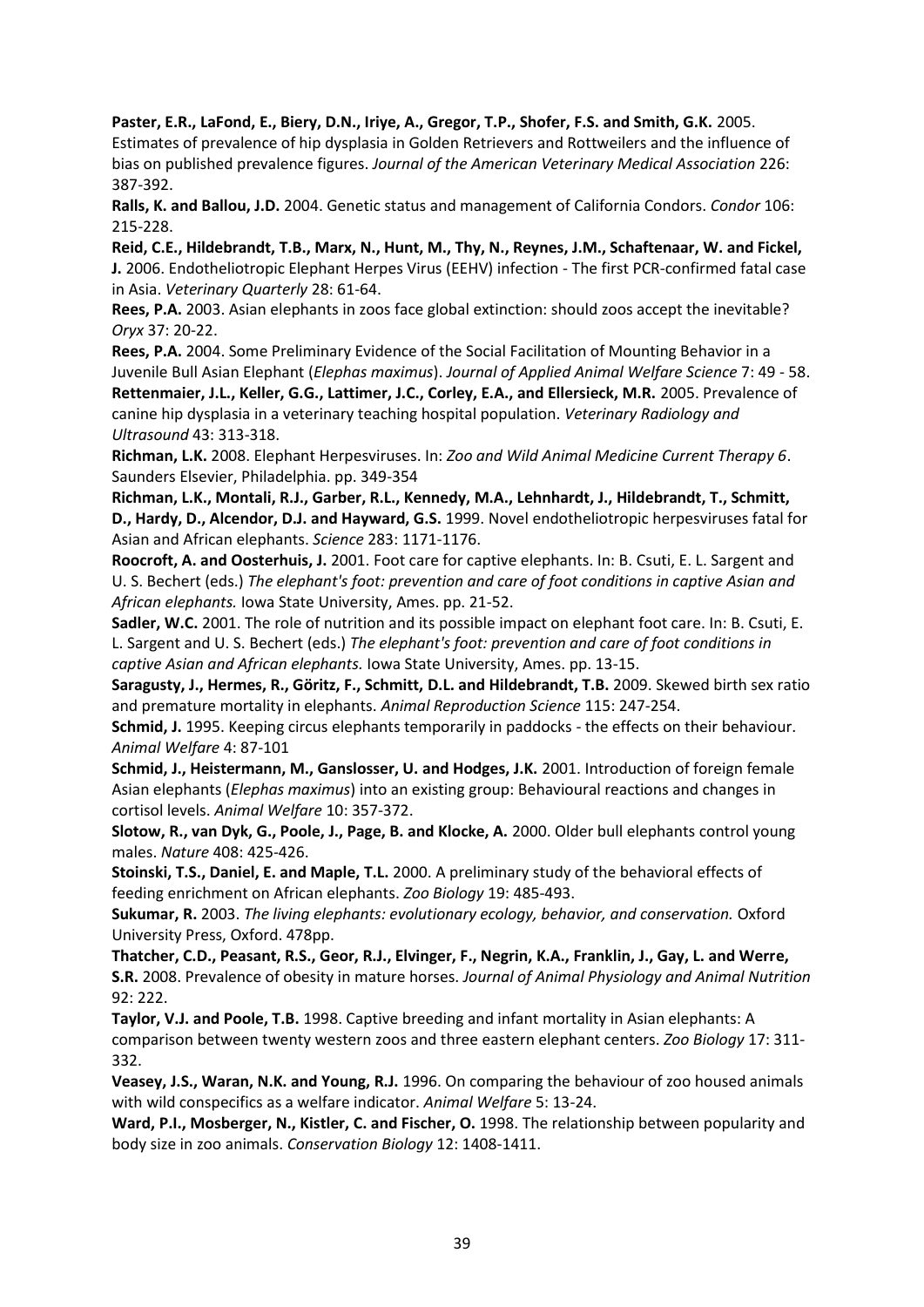**Waters, A.J., Nicol, C.J. and French, N.P.** 2002. Factors influencing the development of stereotypic and redirected behaviours in young horses: findings of a four year prospective epidemiological study. *Equine Veterinary Journal* 34: 572-579.

**Watson, P.** 2008. Footrot – an avoidable challenge? *Government Veterinary Journal* 19: 27-31. **Webster, A.J.F.** 2005. *Animal welfare: limping towards Eden.* Blackwell Publishing, Oxford. 296pp. **Wemmer, C., Krishnamurthy, V., Shrestha, S., Hayek, L.-A.M.T. and Nanjappa, K.A.** 2006.

Assessment of body condition in Asian elephants (*Elephas maximus*). *Zoo Biology* 25: 187-200. **Wich, S.A., Shumaker, R.W., Perkins, L. and de Vries, H.** 2009. Captive and Wild Orangutan (*Pongo*  sp.) Survivorship: A Comparison and the Influence of Management. *American Journal of Primatology* 71: 680-686.

**Wiedenmayer, C.** 1995. Untethered housing of Asian elephants *Elephas maximus* at Zurich Zoo. *International Zoo Yearbook* 34: 200-205

**Wiese, R.J. and Willis, K.** 2006. Population management of zoo elephants. *International Zoo Yearbook* 40: 80-88.

**Wyse, C.A., McNie, K.A., Tannahil, V.J., Murray, J.K. and Love, S.** 2008. Prevalence of obesity in riding horses in Scotland. *Veterinary Record*. 162: 590-591.

**Zoos Forum** 2005. Animal welfare and its assessment in zoos. [on-line] Available:

http://www.defra.gov.uk/wildlife-pets/zoos/documents/zoo-handbook/4.pdf [date accessed: 6th July 2009].

## **9. Appendices**

| <b>Collection</b>     | <b>Asian</b>   |                | African        |                | <b>Total</b>   |
|-----------------------|----------------|----------------|----------------|----------------|----------------|
|                       | Male           | Female         | Male           | Female         |                |
| Belfast <sup>+</sup>  | 0              | 3              | 0              | 0              | 3              |
| Blackpool             | 0              | 4              | 0              | 0              | 4              |
| <b>Blair</b>          | $\Omega$       | 0              | 0              | 3              | 3              |
| Drummond              |                |                |                |                |                |
| Chester <sup>®</sup>  | 3              | 7              | 0              | 0              | 10             |
| Colchester            | 0              | 0              | 3              | 4              | 7              |
| Howletts <sup>®</sup> | 0              | 0              | 3              | 9              | 12             |
| Knowsley <sup>*</sup> | 0              | 0              | $\mathbf{1}$   | 6              | 7              |
| Paignton              | 0              | 1              | $\overline{0}$ | $\mathbf{1}$   | $\overline{2}$ |
| Port Lympne           | 0              | 0              | 1              | $\overline{2}$ | 4              |
| Twycross <sup>+</sup> | 0              | 4              | 0              | 0              | 4              |
| <b>West Midland</b>   | $\overline{0}$ | 0              | $\mathbf{1}$   | $\overline{2}$ | 3              |
| Safari Park           |                |                |                |                |                |
| Whipsnade*            | $\overline{2}$ | 6              | 0              | 0              | 8              |
| Woburn                | 1              | $\overline{2}$ | 0              | 0              | 3              |
| Total                 | 6              | 31             | 8              | 25             | 70             |

### **9.1 The elephants in UK zoos**

Table 1: Status of UK zoo population of African and Asian elephants (adapted from Field and Plumb, 2007; ISIS, 2009). \* Zoos that are currently breeding; † Zoos at which females have bred but are not currently doing so.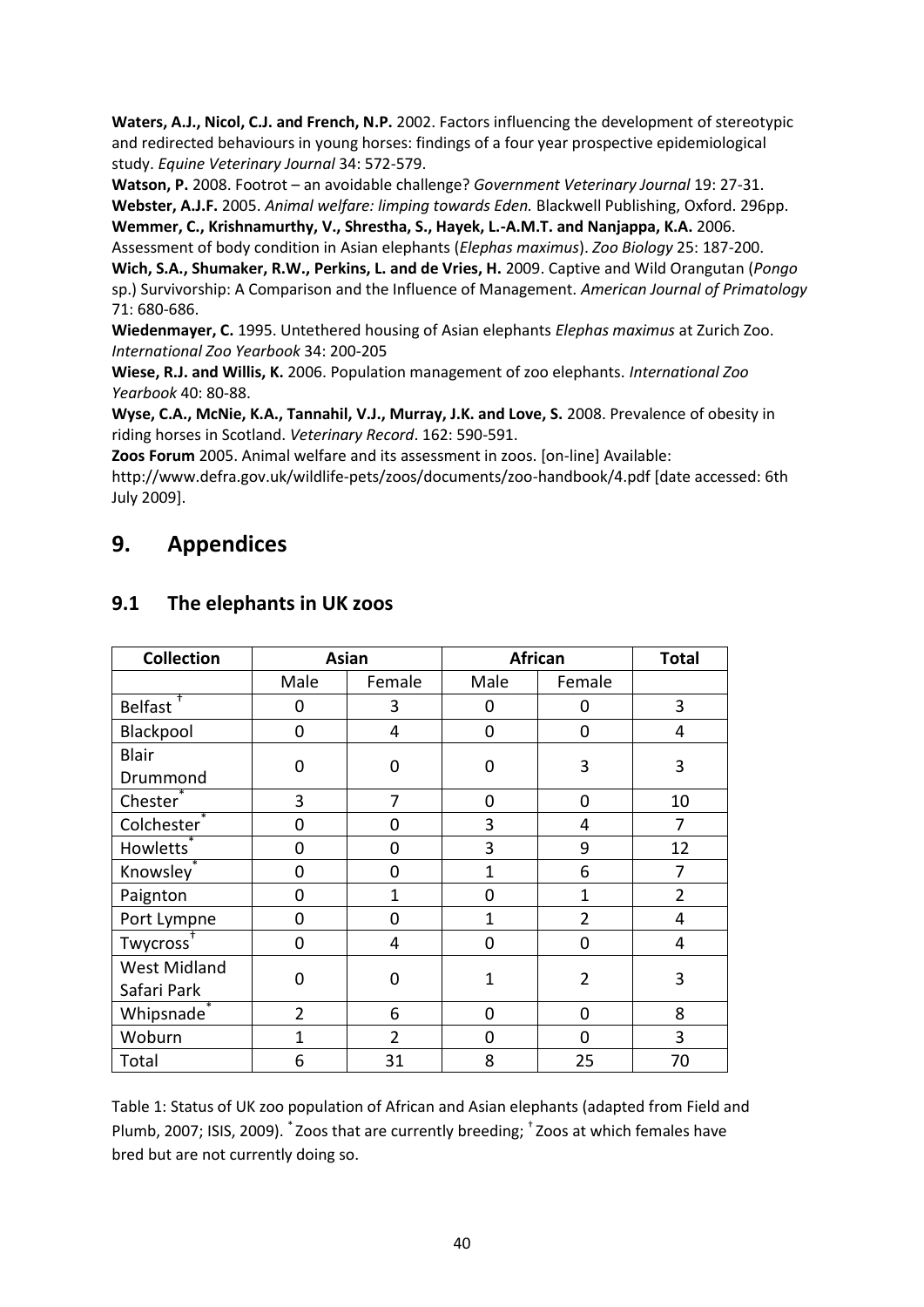### **9.2 Elephants Worldwide**

 Distribution maps (reproduced BIAZA maps from pages 17-19 of the BIAZA Management Guidelines)



Current and former distribution of Asian Elephant (BIAZA 2006, reproduced with permission)



Current distribution of African Elephant (BIAZA, 2006, reproduced with permission)